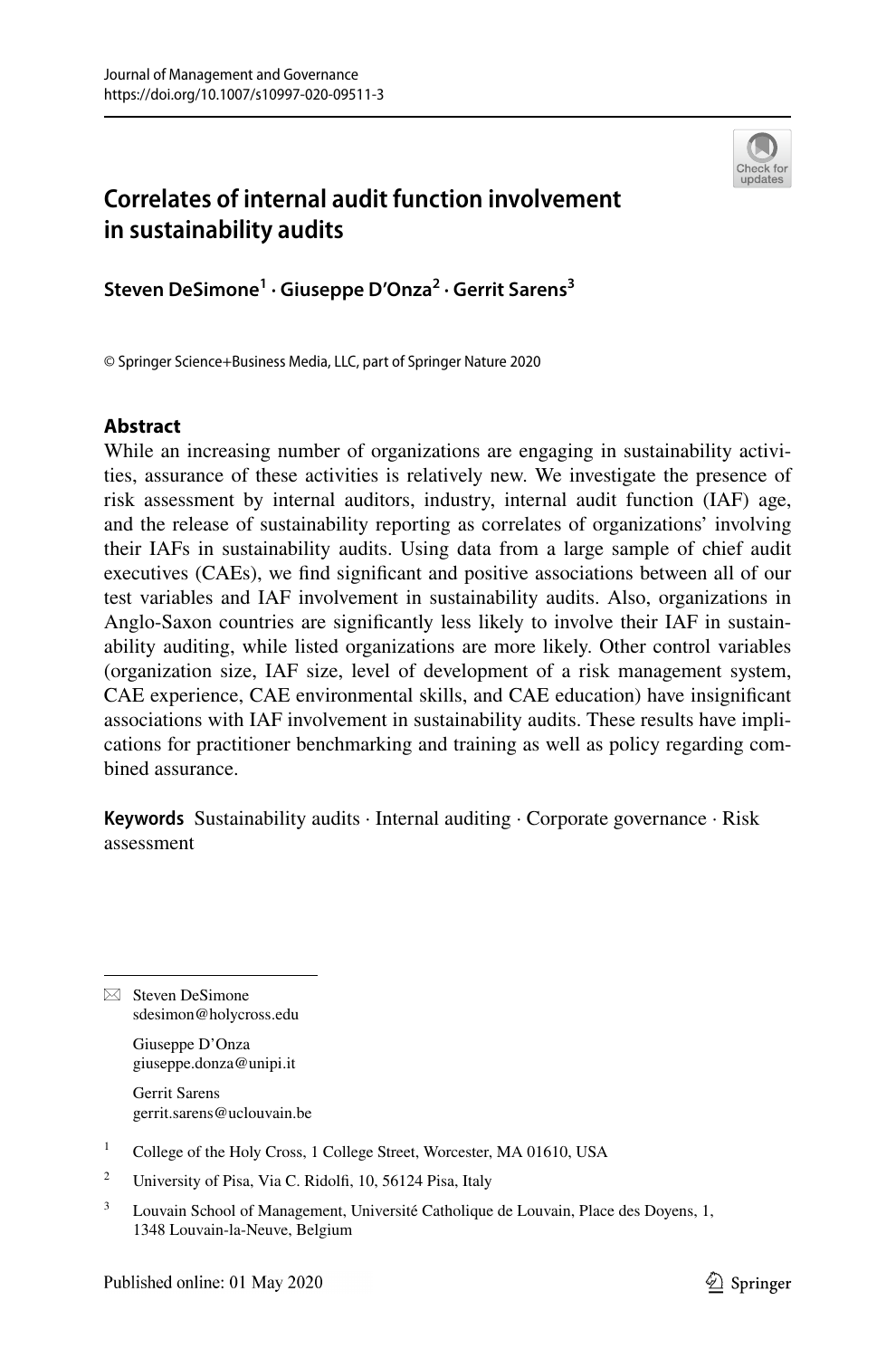# **1 Introduction**

The United Nations Global Compact (UNGC) states that *"Corporate sustainability starts with a company's value system and a principled approach to doing business. This means operating in ways that, at a minimum, meet fundamental responsibilities in the areas of human rights, labor, environment and anti*-*corruption*" (UNGC [2016](#page-30-0)). Research indicates that organizations engage in sustainability activities and reporting to increase transparency, enhance brand value, improve reputation and legitimacy, signal competitiveness, motivate employees, and support control processes (Herzig and Schaltegger [2006\)](#page-27-0). Such activity is increasingly recognized as a key contributing factor to corporate sustainability (Lozano and Huisingh [2011](#page-28-0)). The UNGC  $(2012)$  $(2012)$  also indicates that sustainability reporting is gaining momentum as a key component of organizations' reporting practices globally.<sup>[1](#page-1-0)</sup>

While the growth in sustainability activities is documented in the literature (e.g., Hahn and Kühnen [2013](#page-27-1)) and by NGOs (GRI [2017\)](#page-27-2), assurance of sustainability is in its infancy (GRI [2013](#page-26-0); KPMG [2015](#page-27-3)), despite an increase in demand for assurance to enhance credibility therein (Ridley et al. [2011;](#page-28-1) Soh and Martinov-Bennie [2015](#page-29-1)). Prior studies suggest that many executives expect internal auditors to assure sustainability to reduce the risk of legal liabilities for environmental malfeasance and negative public reactions to unsustainable practices (Nitkin and Brooks [1998;](#page-28-2) Coyne [2006](#page-26-1)). There is also growing recognition that sustainability assurance adds value to sustainability management and reporting systems by driving internal organizational change and improvement (Bae and Seol [2006;](#page-25-0) Mock et al. [2007\)](#page-28-3) and by promoting external transparency (Gray et al. [2014](#page-27-4); Simnett et al. [2009;](#page-29-2) Cohen and Simnett [2014\)](#page-26-2). The Institute of Internal Auditors (The IIA [2010\)](#page-29-3) states that internal audit functions (IAFs) can provide value to their organization via improved risk management and better understanding of emerging issues (Zadek et al. [2004](#page-30-1)), such as sustainability.

Our primary objective is to investigate whether risk assessment by internal auditors, industry, IAF age, and the release of sustainability reports are associated with IAF involvement in sustainability audits; $\frac{1}{2}$  this is important, because prior research (e.g., Mijatovic and Stokic [2010](#page-28-4)) acknowledges the importance of auditing sustainability activity and reporting and focuses on external assurance and organization attributes (Cho et al. [2014](#page-26-3); Cohen and Simnett [2014;](#page-26-2) Perego and Kolk [2012\)](#page-28-5). However, the research is limited in its consideration of corporate internal contextual attributes that lead to voluntary assurance of sustainability strategies, programs,

<span id="page-1-0"></span> $1$  For instance, the membership of the UNGC (which requires annual reporting on progress toward the Compact's 10 universally accepted principles on human rights, labor, the environment and anti-corruption) has grown to more than 9000 public companies since its inception in 2000 ([https://www.unglobalco](https://www.unglobalcompact.org/) [mpact.org/](https://www.unglobalcompact.org/)). Further, more than 5000 organizations have a profle on the Global Reporting Initiative (GRI) website. The GRI is a non-proft organization that is working toward a sustainable global economy by providing sustainability reporting guidance [\(https://www.globalreporting.org/Pages/default.aspx](https://www.globalreporting.org/Pages/default.aspx)).

<span id="page-1-1"></span><sup>2</sup> We use *assurance* and *audit* interchangeably. Also, our dependent variable is whether the IAF is involved in *environmental sustainability audits*, which may include audits of activities and/or reporting therein. We use *sustainability audits* (*assurance*) throughout to describe this.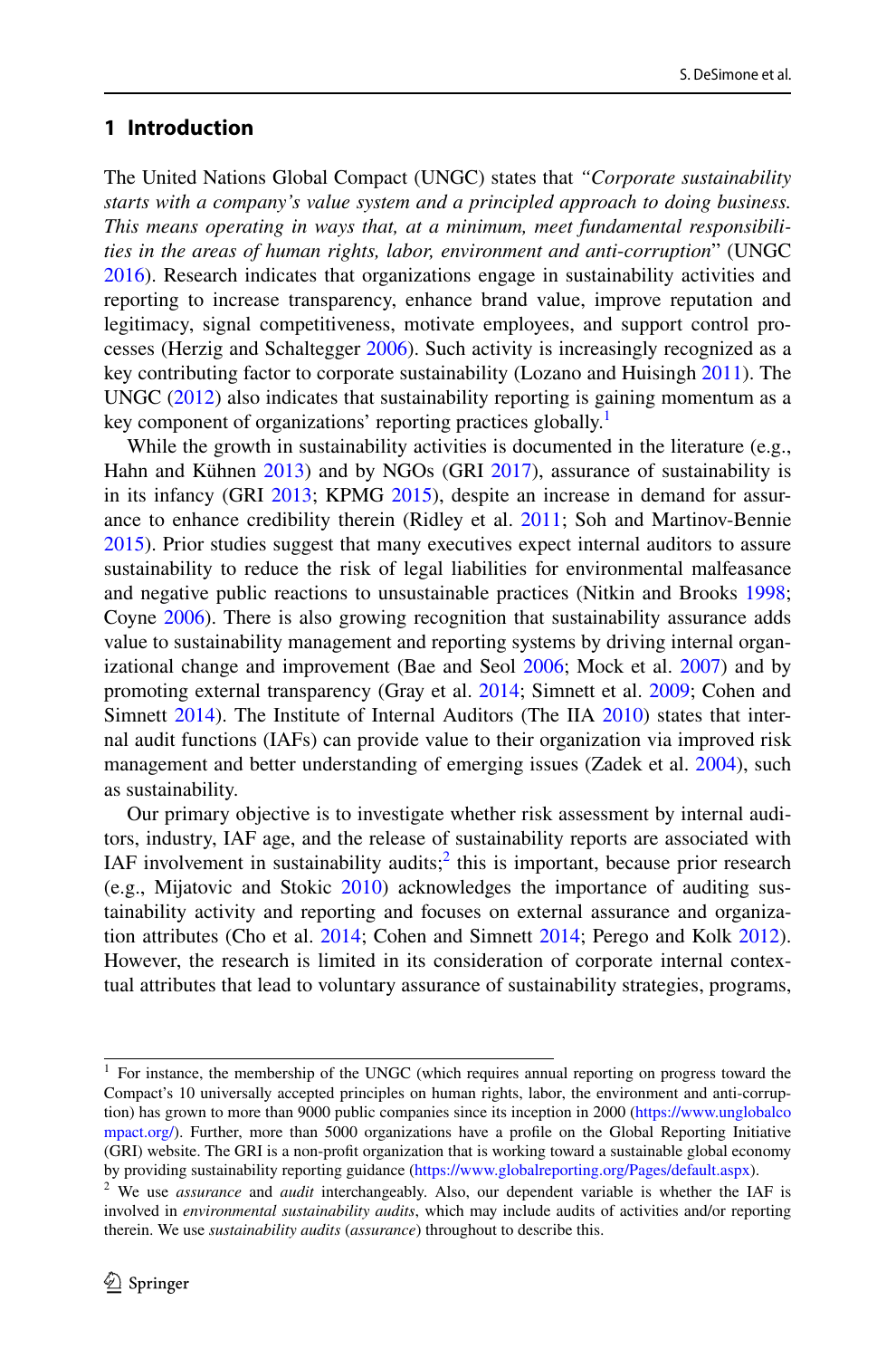and reporting (Ridley et al. [2011\)](#page-28-1) and whether IAFs are involved with the audit of their organizations' sustainability activities and reports (O'Dwyer and Owen [2005;](#page-28-6) Simnett et al. [2009;](#page-29-2) Trotman and Trotman [2015](#page-29-4)). Some qualitative research has more thoroughly examined the internal context, but is limited in other ways, such as country (e.g., Cohen et al. [2004;](#page-26-4) Darnall et al. [2009](#page-26-5); Gray et al. [2014;](#page-27-4) Nieuwlands [2006](#page-28-7); O'Dwyer et al. [2011;](#page-28-8) Soh and Martinov-Bennie [2015\)](#page-29-1). This is despite Adams' [\(2002](#page-25-1)) call for additional empirical research into internal organizational factors that are associated with sustainability activities, including organizational attributes (e.g., code of ethics, size, industry), general contextual factors (e.g., risk assessment by the IAF) and chief audit executive (CAE) attributes, such as experience (Adams [2002\)](#page-25-1).

We also respond to calls for research into factors that infuence voluntary sustainability assurance by IAFs (Carcello et al. [2011;](#page-26-6) Cohen et al. [2008;](#page-26-7) Cohen and Sim-nett [2014](#page-26-2)), which is crucial, because the research has found that sustainability assurance activities are mainly driven by stakeholder demands (O'Dwyer et al. [2011](#page-28-8)).

Studies agree that the main factor that leads an organization's decision to ask for the assurance of external sustainability reports is the need to enhance the credibility of the information published in these reports (Adams and Evans [2004;](#page-25-2) O'Dwyer and Owen [2005\)](#page-28-6). Multiple parties can perform the assurance of sustainability reporting (Farooq and De Villiers [2017](#page-26-8); Gillet-Monjarret and Rivière-Giordano [2017](#page-26-9); Simnett et al. [2009](#page-29-2); Trotman and Trotman [2015\)](#page-29-4), and more than one party may be involved. In this trust and credibility building process, organizations likely prefer external rather than internal assurance, since external stakeholders may perceive internal assurance as less independent and more likely as a window-dressing practice than external assurance. This does not mean that IAFs cannot play a key role in the assurance of sustainability activities/reporting.

Studies (Adams and Evans [2004;](#page-25-2) Ball et al. [2000](#page-25-3)) have argued that, in carrying out the assurance of sustainability reporting, external auditors should focus on the internal controls and risk assessment systems that organizations have implemented so as to ensure true, complete, unbiased, and relevant reports. The IAF is a key player in the attempt to strengthen these systems' adequacy (IIRC [2013\)](#page-27-5), and its activities can complement the external auditors' work. Thus, internal auditor assurance may also be considered to be a valuable activity by particular internal stakeholders (the board and the Audit Committee (AC)) against the risk that managers manipulate sustainability activities/reports so as to create a false positive corporate image (Owen et al. [2000](#page-28-9)).

Other studies (Perego and Kolk [2012;](#page-28-5) Jones and Solomon [2010\)](#page-27-6) provide additional motivation for sustainability assurance by indicating that organizations may use assurance providers' work to also develop their internal managerial and organizational capabilities in sustainability activities and reporting practices. This may create conficts of interest and impair an assurance provider's independence (Swift and Dando [2002\)](#page-29-5). In our view, the use of a qualifed IAF acting as consultants for managers is a way to avoid conficts of interest and may help preserve the independence of external assurer. Additionally, The IIA ([2013\)](#page-29-6) stresses that IAFs should perform value-added activities, such as sustainability audits, and that internal assurance may create opportunities for IAFs to add value by reducing the cost of sustainability assurance.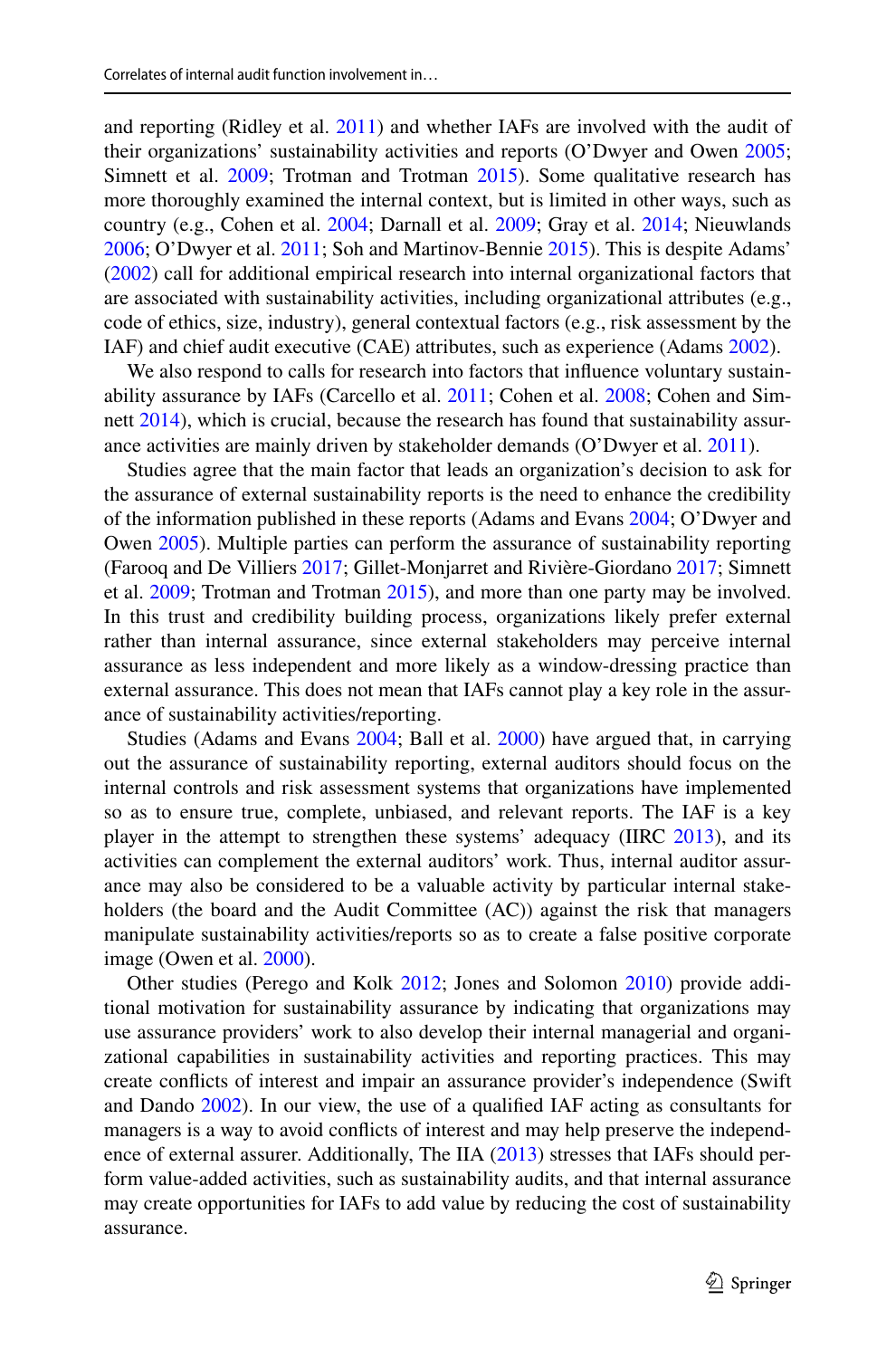Our focus is on IAFs as a source of sustainability audits in organizations.<sup>[3](#page-3-0)</sup> We acknowledge that IAF involvement in sustainability assurance may be an addition to, rather than a substitute for external assurance. We also add to previous research into factors that enhance internal auditors' roles in improving organization sustainability management systems (Nieuwlands [2006](#page-28-7); Darnall et al. [2009](#page-26-5)). This is crucial, as many stakeholders highlight that the identifcation of these factors can increase the IAF's organizational relevance via a more intensive role both as a consultant and as an assurer of the organization's sustainability initiatives for its long-term success.

Our source of data is the Common Body of Knowledge in Internal Auditing (CBOK [2015](#page-26-10)) database developed by the Institute of Internal Auditors Research Foundation (The IIARF) in 2015. We analyze responses from a sample of 2019 CAEs of organizations of varying sizes and in various industries. Our sample includes both organizations that release sustainability reports and those that do not, for two main reasons. First, sustainability assurance may include reporting and/ or activity, so it is not present only when a report is released. Thus, sustainability assurance includes sustainability policies and strategies, plan, risk management, operations and reporting (Nieuwlands [2007](#page-28-10)). Second, in many organizations there is space to improve the sustainability management system, and internal auditors are in a position to help develop a sustainability communication plan to report to the external stakeholders the results and progress made on the organization's economic, environmental, and social responsibilities.

Our results indicate that IAF involvement in risk assessment programs and the release of sustainability reporting are positively and signifcantly associated with IAF involvement in sustainability audits. We also fnd that organizations in environmentally sensitive industries and those with older IAFs are more likely to involve their IAFs in sustainability audits. Our research is useful for practitioners, The IIA, and policy-makers. Our fndings enable practitioners to benchmark their activities against the reported results. The results suggest that the future importance of the IAF's role in sustainability assurance can assist The IIA as it plans future training oferings and develops guidelines and position papers to assist practitioners in performing sustainability auditing. Finally, our results can add to the policy debate regarding a combined assurance model for integrated reporting.

We will now present the research background leading to our hypotheses, followed by our research method and statistical analysis. The fnal section contains the discussion and conclusions.

### **2 Background and hypotheses**

Widespread sustainability activities and reporting began in the 1990s (Cormier and Magnan [1999](#page-26-11); Holder-Webb et al. [2009\)](#page-27-7), with a dramatic increase in the 2000s (Dhaliwal et al. [2011](#page-26-12), [2012](#page-26-13); Tschopp [2012](#page-29-7)). In 2019 more than 19,000 companies

<span id="page-3-0"></span> $3$  The CBOK ([2015\)](#page-26-10) does not include information regarding alternative parties (e.g., external auditors, consultants, etc.) involvement in sustainability audits.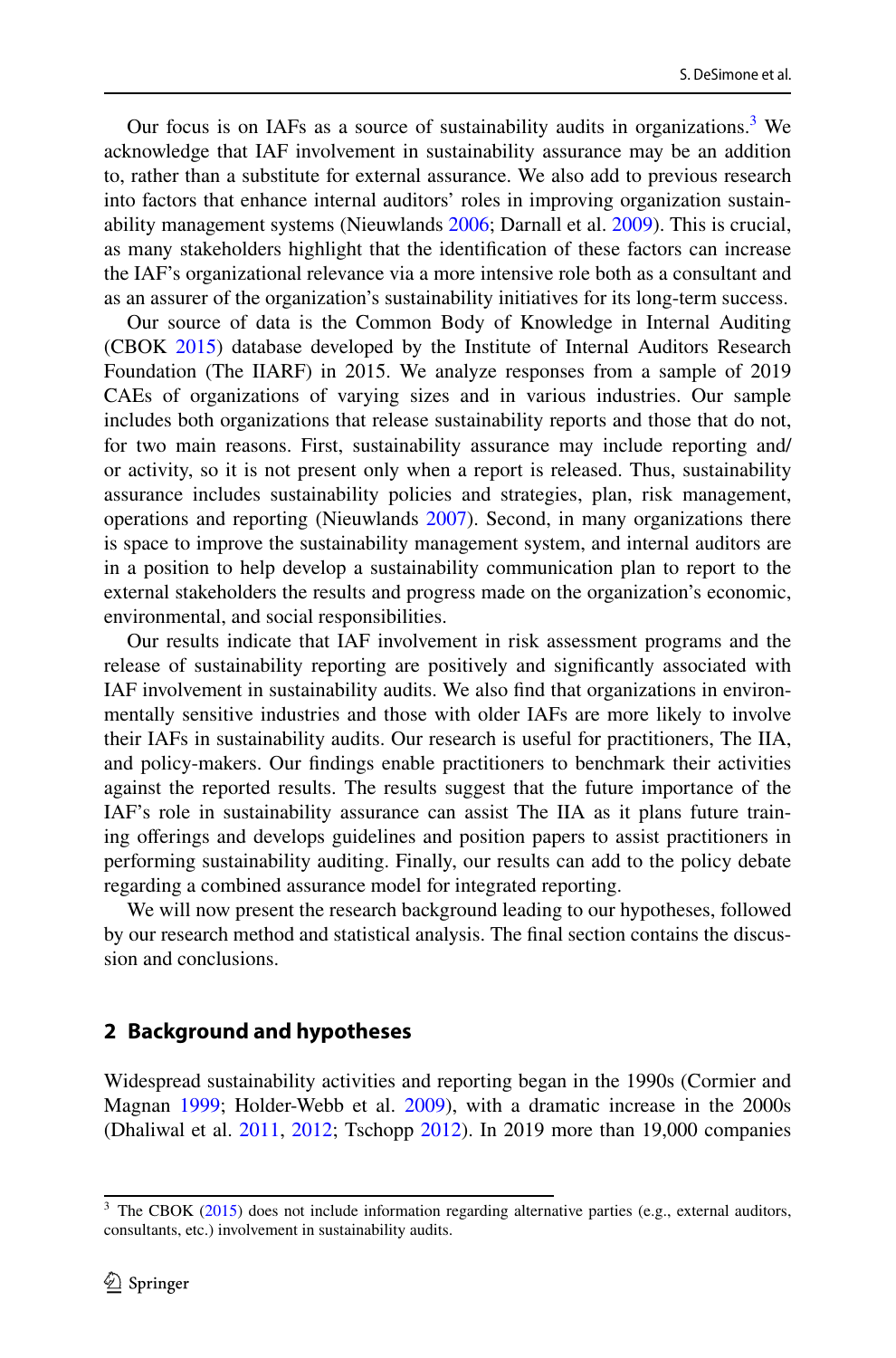produced sustainability reports—25 times the number in 1998 (Corporateregister. com [2019\)](#page-26-14). Following previous studies, we consider sustainability as an organization's performance related to the inclusion of social, economic, and environmental concerns in business operations and in interactions with stakeholders (Cohen and Simnett [2014;](#page-26-2) Dahlsrud [2008;](#page-26-15) Hahn and Kühnen [2013;](#page-27-1) Montiel [2008](#page-28-11); Van Marrewijk  $2003$ <sup>4</sup>. Much of the reporting on sustainability is voluntary, with non-governmental organizations (NGOs) generally defning sustainability reporting and pro-viding sustainability reporting guidelines (Tschopp [2012\)](#page-29-7).<sup>[5](#page-4-1)</sup>

# **2.1 Sustainability assurance**

The increased sustainability activities since the 1990s have been accompanied by increased stakeholder interest in sustainability assurance. Research indicates that companies voluntarily disclose sustainability information so as to mitigate agency conficts (Allegrini and Greco [2013](#page-25-4)). The rationale for audits is the notion that individuals must be held accountable for their actions and that this accountability should be verifed (Power [1997\)](#page-28-12).

Studies on the assurance of sustainability reporting (O'Dwyer et al. [2011;](#page-28-8) Owen et al. [2000;](#page-28-9) Adams and Evans [2004](#page-25-2); Manetti and Becatti [2009](#page-28-13)) have focused on the characteristics of assurance activities by third parties so as to enhance the credibility of sustainability reports. These studies highlight that sustainability activities, report-ing practices, assurance, and regulations vary widely worldwide.<sup>[6](#page-4-2)</sup> Currently, there is no uniform regulation that stipulates that sustainability information be reported in a stand-alone document and, thus, no requirement of assurance of sustainability (Simnett et al. [2009](#page-29-2)). Sustainability reporting is therefore still largely a voluntary exercise. Research (e.g., Simnett et al. [2009\)](#page-29-2) into why organizations voluntarily assure sustainability reporting has focused on country-specifc and industry-specifc factors (environmentally sensitive industries, country legal environment, stakeholder environment). It found that 60% of companies that issue environmental reports use some form of internal assurance (Darnall et al. [2009](#page-26-5)). Finally, the research suggests that IAF assurance of sustainability activities is expected to increase over time (Allegrini et al. [2011\)](#page-25-5). This is important, as IAFs often have the industry and

<span id="page-4-0"></span><sup>&</sup>lt;sup>4</sup> This definition is consistent with that of the Global Reporting Initiative (GRI [2017\)](#page-27-2). The CBOK ([2015\)](#page-26-10) defnes sustainability as the ability of the organization and its environment (social, economic, and natural) to survive in the long term.

<span id="page-4-1"></span> $<sup>5</sup>$  Some of the more prevalent sustainability and sustainability reporting guidelines are the UN's Global</sup> Reporting Initiative (United Nations Global Compact [2012](#page-29-0)), Organization for Economic Co-operation and Development Guidelines for Multinational Enterprises (OECD [2011](#page-28-14)), International Organization for Standardization [\(2014](#page-27-8)), AccountAbility AA1000 ([2008\)](#page-25-6), and SA8000 (Social Accountability International [2014](#page-29-8)).

<span id="page-4-2"></span><sup>&</sup>lt;sup>6</sup> While there are some specific mandatory sustainability reporting instruments across the world, there are few regulations around sustainability reporting and virtually none regarding sustainability assurance (Cuadrado-Ballesteros et al. [2017](#page-26-16); Gürtürk and Hahn [2016;](#page-27-9) Huggins et al. [2011](#page-27-10); Hummel et al. [2017\)](#page-27-11). For a more complete list, see [https://www.carrotsandsticks.net/.](https://www.carrotsandsticks.net/)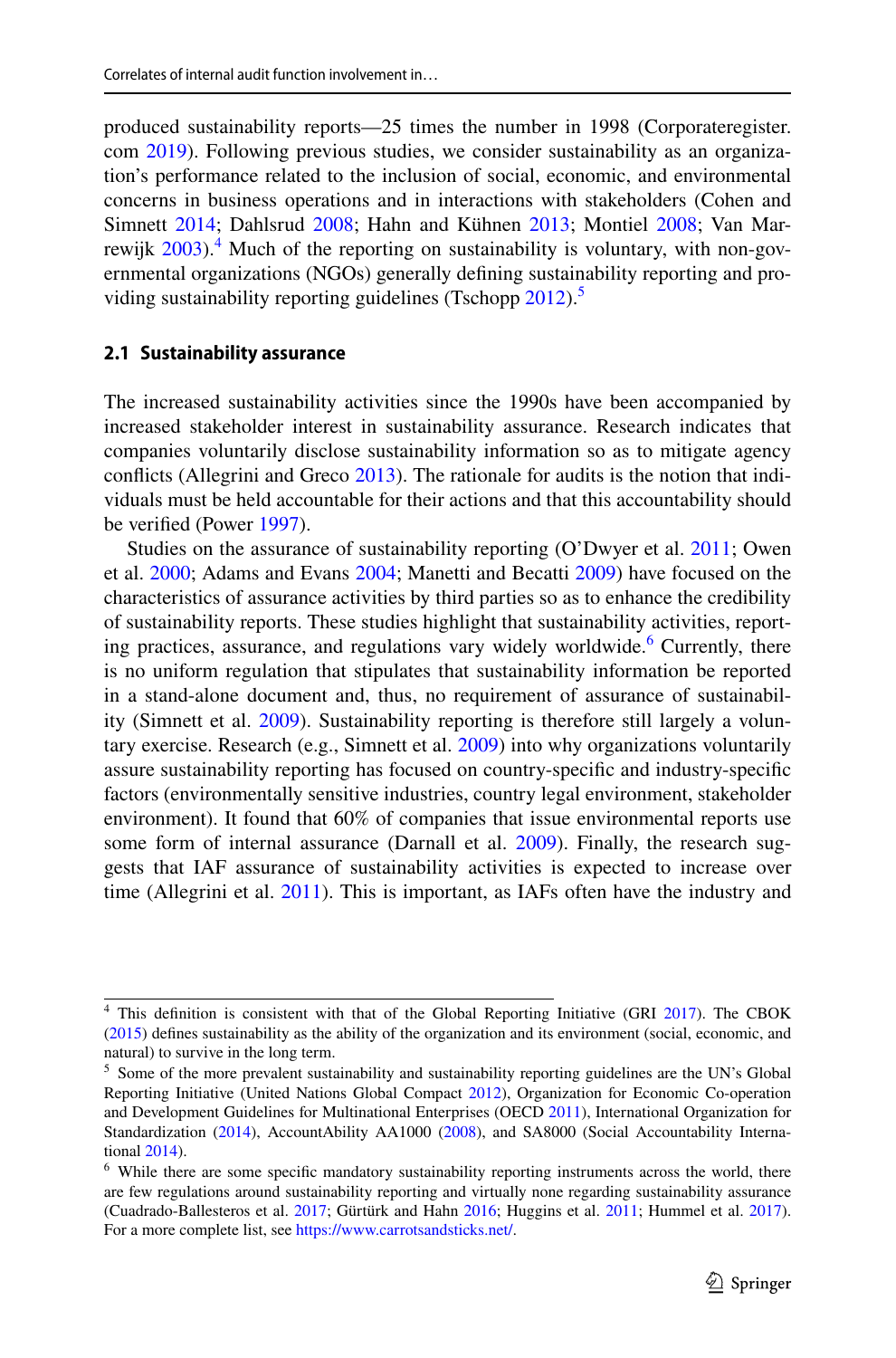assurance expertise to properly assure sustainability reports/activities where regulations and benchmarks may be missing.

We contribute to the literature on sustainability assurance by focusing on factors not considered by prior research. While the research has stressed the importance of external country and industry factors as well as the choice of assurance provider (Cho et al. [2014;](#page-26-3) Cohen and Simnett [2014;](#page-26-2) Perego and Kolk [2012;](#page-28-5) Simnett et al. [2009](#page-29-2)), few studies of sustainability assurance have considered internal factors (e.g., Al-Shaer and Zaman [2018;](#page-25-7) Ridley et al. [2011\)](#page-28-1) using qualitative or publicly available data. We focus on internal organizational factors and the specifc choice to involve internal auditors in sustainability audits. As sustainability assurance is costly, the purchase thereof indicates that the benefts outweigh the costs (Simnett et al. [2009\)](#page-29-2). Also, as risk management and internal control systems are becoming more prominent for the external assurers who evaluate them to obtain evidence to gauge sustainability reporting processes' reliability (O'Dwyer et al.  $2011$ ), the role of IAFs is becoming more important. We extend these ideas to propose that organizations may use internal auditors as sustainability assurance providers if they are serious about sustainability, or may use IAF assurance to increase stakeholder confdence in sustainability reporting (window-dressing).

### **2.2 Internal audit**

Owing to the scandals of the late 1990s and early 2000s, there has been an increased focus on corporate governance. One result is the greater emphasis on the AC's monitoring role (Sarens et al. [2013;](#page-29-9) Zaman and Sarens [2013\)](#page-30-3). ACs globally discharge their corporate governance monitoring duties through reliance on the IAF, since IAFs perform operational, compliance, and other audits on behalf of the AC (Sarens et al. [2009](#page-29-10), [2013;](#page-29-9) Zaman and Sarens [2013](#page-30-3)). This is because AC members often rely on the IAF's work to better understand the risk environment and internal control efectiveness (Arena and Azzone [2009](#page-25-8); Krishnan [2005\)](#page-27-12). Research suggests this AC-IAF relationship helps to reduce information asymmetry between management and the AC (Raghunandan et al. [2001](#page-28-15); Scarbrough et al. [1998\)](#page-29-11). Further, research suggests that the AC's relationship with both executive management and internal auditors infuences the quality of both fnancial reporting and corporate governance practices (Gramling et al. [2004](#page-27-13); Spira and Page [2003;](#page-29-12) Turley and Zaman [2004\)](#page-29-13).

Research also indicates that the nature of the IAF's work has evolved over time. IAFs now play a key role in enterprise risk management (ERM) (Beasley et al. [2006](#page-25-9); Gramling and Myers [2006;](#page-27-14) Lenz and Hahn  $2015$ ) and provide consultancy<sup>[7](#page-5-0)</sup> and advising services (The IIA [2013](#page-29-6)), while also handling the post-SOX increased corporate governance responsibilities, such as assessment of internal controls over

<span id="page-5-0"></span><sup>7</sup> The IIA [\(2015](#page-29-14)) defnes consulting as *"advisory and related client service activities, the nature and scope of which are agreed with the client, are intended to add value and improve an organization's governance, risk management, and control processes without the internal auditor assuming management responsibility.".*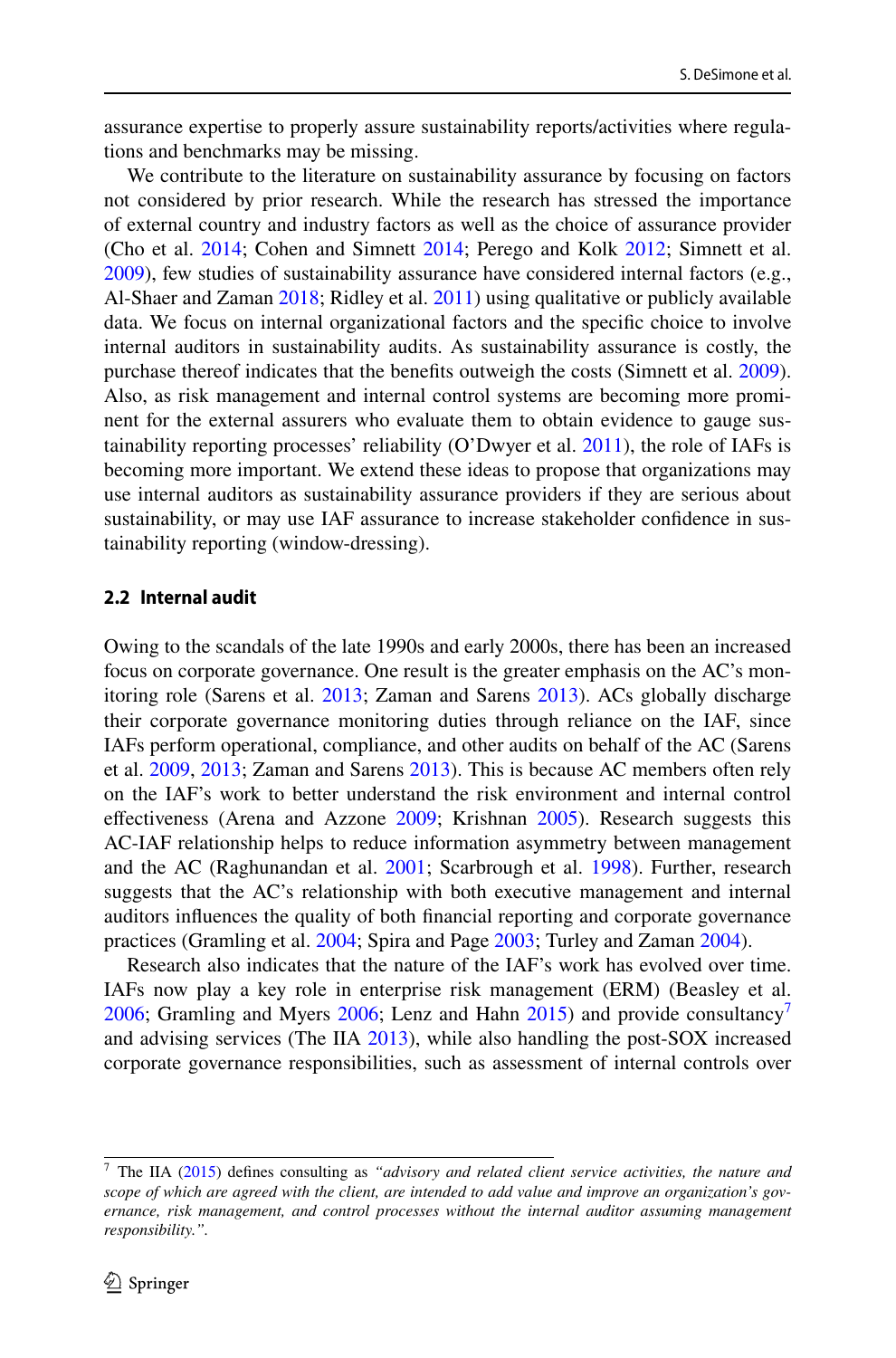financial reporting (Soh and Martinov-Bennie  $2011$ ).<sup>8</sup> This is important, as the nature of the IAF's work likely infuences how IAFs are viewed by their organizations. As The IIA ([2013\)](#page-29-6) promotes IAF involvement in value-added activities, con-sulting work that involves strategy helps IAFs to remain relevant (Chapman [2001\)](#page-26-17). This can include sustainability auditing, but can also blur the lines between the oversight and consultancy roles (Stewart and Subramaniam [2010](#page-29-16)), and can create conficts of interest (Selim et al. [2009\)](#page-29-17).

With an emphasis on an objective review, sustainability audits by the IAF are designed to help organizations to achieve managerial commitment and to control their sustainability activities, to comply with environmental regulations, and to conform to organizational sustainability policies (Darnall et al. [2009](#page-26-5)). Research also suggests that IAF assurance adds credibility to sustainability activities and reporting by identifying areas for improvement (Soh and Martinov-Bennie [2015](#page-29-1)). In a 2014 qualitative study, AC members, senior accountants, CAEs, and external audit partners from a Big-4 audit frm acknowledge that the IAF plays, or should play a role in the auditing of sustainability. The interviewees stated that IAF involvement aids risk management, as the costs of misreporting can be high (Trotman and Trotman [2015](#page-29-4)). These costs include penalties to the CEO and to the board as well as damage to the organization's reporting reputation. Also, professional guidance stresses the importance of the assurance of sustainability reporting, specifcally the IAF's role (The IIA [2010\)](#page-29-3).

Studies suggest that the current audit culture relies heavily on external auditors to measure performance against preselected corporate social performance indicators (Kemp et al. [2012](#page-27-16)). Internal auditors are in a position to understand both the audit process (specifcally what is necessary to achieve compliance with external benchmarks) and have the operational knowledge to engage all levels of the organization to improve sustainability efforts (Kemp et al. [2012](#page-27-16); Pickett [2010](#page-28-16)). Thus, internal auditors may be used as a sustainability assurance substitute for external auditors (when external signaling is not desired/needed), or as a complement.

Some research is critical of the IAF's contribution, especially when IAF independence from management is in question. Prior research suggests that the dual role of many IAFs (assurer and consultant) and serving two masters (the board and management) along with a lack of regulatory IAF oversight makes it very difficult for the IAF to efectively discharge both duties (Abbott et al. [2010;](#page-25-10) Lenz and Sarens [2012\)](#page-28-17). When there is no clear primary customer group, IAFs may attempt to act as both an agent of the board and as a partner to management (Hermanson and Rittenberg [2003](#page-27-17); Lenz and Sarens [2012](#page-28-17)). As expectations of each group difer, IAFs will struggle to efectively fll both roles (Erasmus and Coetzee [2018](#page-26-18)). Despite this, organizations may involve IAFs in sustainability assurance, because they see value therein.

Internal audits of sustainability are much like internal fnancial audits in that internal auditors evaluate controls over reporting and suggest corrective action by

<span id="page-6-0"></span><sup>8</sup> See the 2014 PriceWaterhouseCoopers state of the internal audit profession study at [http://www.pwc.](http://www.pwc.com/en_US/us/risk-assurance-services/publications/assets/pwc-state-of-theinternal-audit-profession-2014.pdf) [com/en\\_US/us/risk-assurance-services/publications/assets/pwc-state-of-theinternal-audit-profession](http://www.pwc.com/en_US/us/risk-assurance-services/publications/assets/pwc-state-of-theinternal-audit-profession-2014.pdf) [-2014.pdf](http://www.pwc.com/en_US/us/risk-assurance-services/publications/assets/pwc-state-of-theinternal-audit-profession-2014.pdf).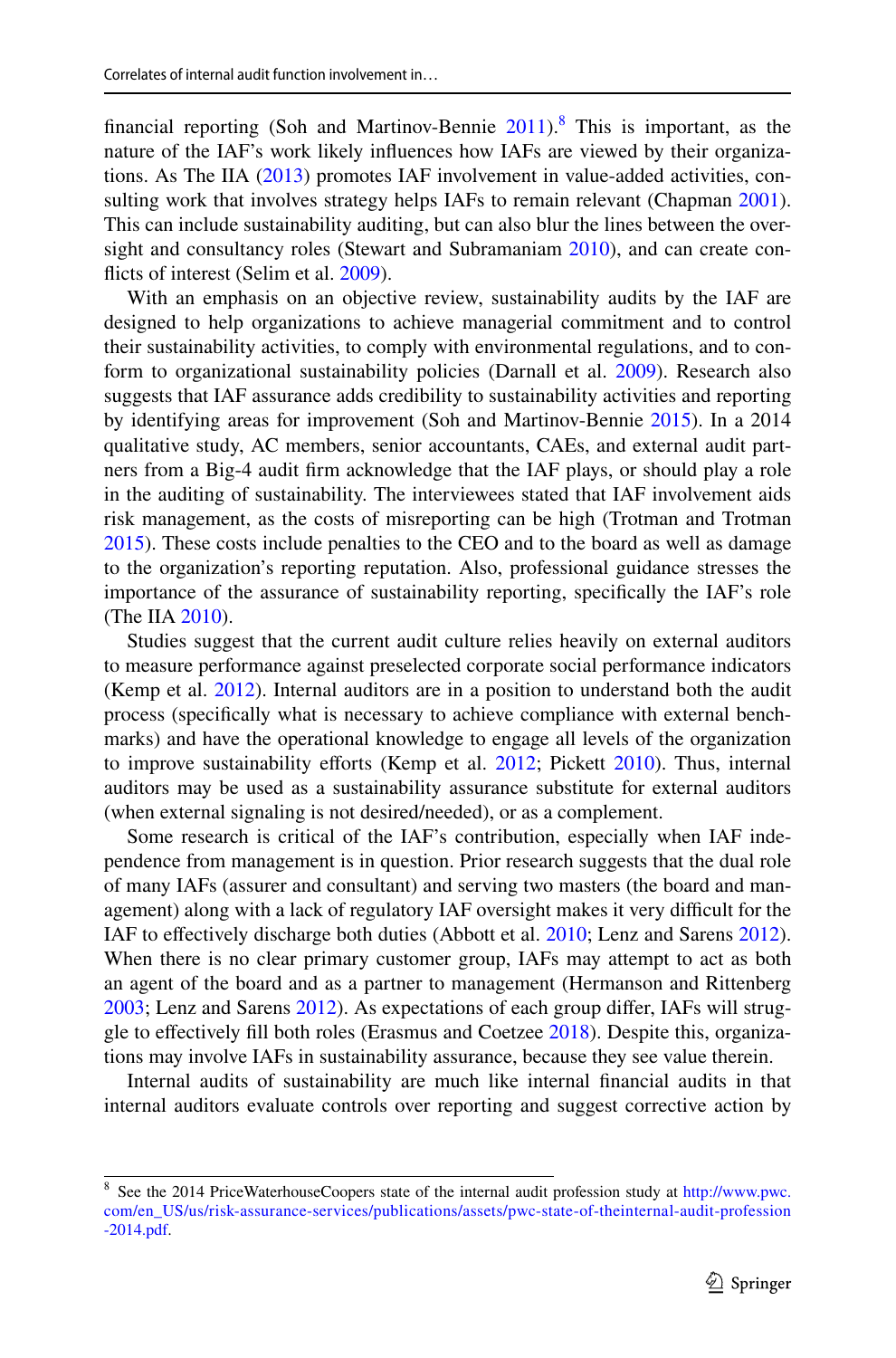communicating with management and the AC (Darnall et al. [2009](#page-26-5)). But they also have a long-term focus by continually assessing sustainability progress toward achieving desired outcomes (Darnall et al. [2009\)](#page-26-5). By engaging the IAF in sustainability audits, organizations create processes and procedures aimed at improving sustainability activities, and also increase the probability of discovering sustainability issues before they become significant, thus reducing various risks<sup>[9](#page-7-0)</sup> (Stanwick and Stanwick [2001](#page-29-18)). IAFs may be in a position to add value to the sustainability process (Nieuwlands [2006\)](#page-28-7), and have a signifcant role in the corporate governance process (Cohen et al. [2004\)](#page-26-4).

It is crucial to understanding the correlates of IAF involvement with sustainability assurance, given the trend toward reliance by stakeholders in the monitoring and measuring of sustainability reporting (Trotman and Trotman [2015\)](#page-29-4) and professional guidance therein (KPMG [2015;](#page-27-3) The IIA [2010](#page-29-3)). Trotman and Trotman [\(2015](#page-29-4)) found that ACs, senior accountants, and internal auditors are of the view that IAFs should have a key role in sustainability assurance.

### **2.3 Research hypotheses**

Trotman and Trotman ([2015\)](#page-29-4) found that the risk management approach promotes the provision of assurance on greenhouse gas emissions by IAFs. Their survey respondents indicated that the IAF's role in sustainability audits will grow in future as the use of ERM grows. Thus, IAFs expect to spend more time on corporate governance, ERM, strategic reviews, social and sustainability audits, and ethics audits, and less time on compliance audits (Allegrini et al. [2011](#page-25-5)). The increasing importance and engagement of IAFs in ESG areas is also evidenced by the proliferation of ESGrelated practice guides issued by The IIA in recent years, including *Evaluating Corporate Social Responsibility/Sustainable Development* (The IIA [2010](#page-29-3)) and several other specifc subject-matter guides.

When stakeholders ask internal auditors to provide assurance on risk management as a whole, the IAF should ensure that all relevant risks, including those related to the sustainability aspects, are included in the risk management system. In their assurance role, internal auditors perform sustainability audits to verify whether management has identifed, evaluated, and implemented risk management activities and controls that address risks associated with the sustainable development of the business. Thus, internal auditors can provide additional assurance to the board, AC, and management that line managers have considered and efectively managed the relevant sustainability-related risks. When internal auditors are required to provide advice and consulting on the entire risk management portfolio, they help to develop a triple bottom line awareness of organizational risks by identifying, assessing and managing the risks associated with the social and the environmental dimensions of business and not merely limiting their analysis to the economic dimension. They

<span id="page-7-0"></span><sup>9</sup> Risks included are legal, regulatory, lost business, environmental crises, increased costs, and reputational.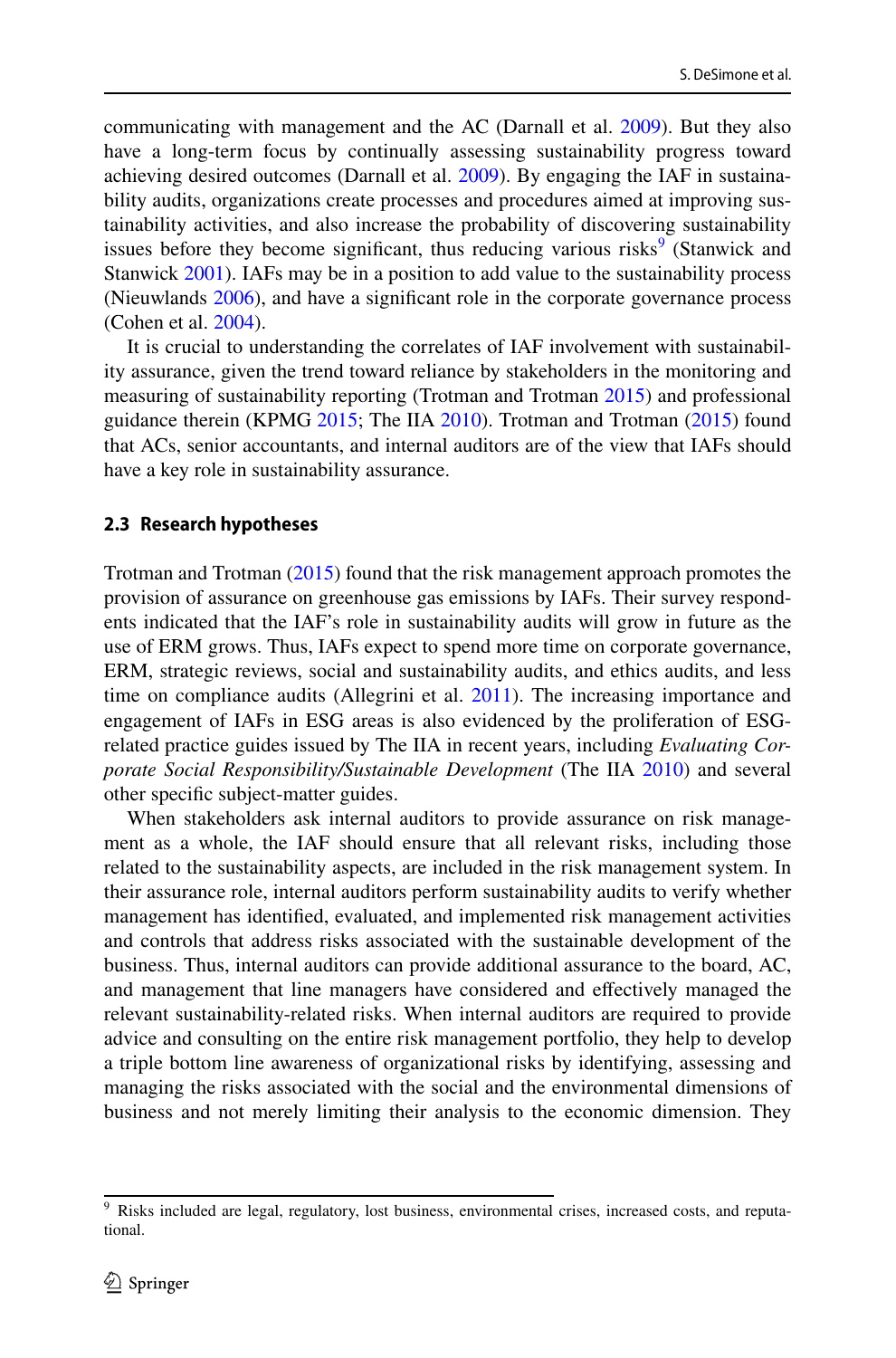can also assist managers in designing and implementing the best actions to mitigate these sustainability risks.

Studies suggest that IAFs involved in ERM are likely to identify sustainability as a key risk (Bebbington et al. [2014](#page-25-11)). Ballou et al. [\(2012](#page-25-12)) found evidence that internal auditors use their risk management expertise (Knechel et al. [2007](#page-27-18)) to promote integration of sustainability issues into overall business risks. They do so by identifying social impacts of the organization's competitive context and value chain. In this regard, IAFs are able to measure the impacts of these risks and help design controls to mitigate them. Finally, research found that frms often use internal audit as a substitute for an external audit of sustainability reporting (Peters and Romi [2015\)](#page-28-18). Studies also suggest that IAFs help improve sustainability governance and reporting as organizations recognize and respond to risks associated with non-fnancial disclosures (Cascone et al. [2010](#page-26-19)). Thus, IAFs can play a key role in the move toward integrated reporting (Druckman [2013](#page-26-20)), and management may believe that IAFs can help to improve the sustainability information's reliability (IIRC [2013\)](#page-27-5).

While IAFs are just one of many parties that may be involved in sustainability assurance (see Farooq and De Villiers [2017](#page-26-8); Gillet-Monjarret and Rivière-Giordano [2017](#page-26-9); Simnett et al. [2009;](#page-29-2) Trotman and Trotman [2015](#page-29-4)), in our view, IAFs that are involved in the risk management process are both sufficiently engaged with top management and more likely to have the skills necessary to engage in advanced assurance activities, such as sustainability assurance. Thus, we posit that when IAFs are involved in the risk management process, they are likely to identify sustainability as a major risk area, and that the organization's management is more likely to involve the IAF in sustainability assurance therein. Thus:

## **H1** *IAFs that are involved in the risk management process are more likely to be involved in sustainability audits.*

Studies have highlighted several factors that infuence the decisions of organizations in environmentally sensitive industries (e.g., oil and gas, power utilities, waste management, agriculture) to do sustainability audits. First, in these industries, there is greater external pressure from stakeholders on organizations to adopt sustainable practices (Darnall et al. [2009](#page-26-5)). These include regulators, environmental authorities, industry associations, consumers, and local communities. Second, in environmental sensitive industries, environmental audits (part of sustainability audits) are vital to reinforce the organizational risk management system, as organizations are exposed to greater environmental risks (e.g., environmental disasters). Finally, stakeholders of organizations in environmentally sensitive industries seek sustainability assurance so as to enhance the value of an organization's signifcant investments to manage sustainability issues.

To address these expectations, organizations may enlist various parties to perform sustainability assurance; these include external auditors, consultants, internal auditors, or other third parties. These assurance activities' scopes vary based on the diverse expectations of each stakeholder group, ranging from compliance with environmental regulations and ISO standards, to the assurance of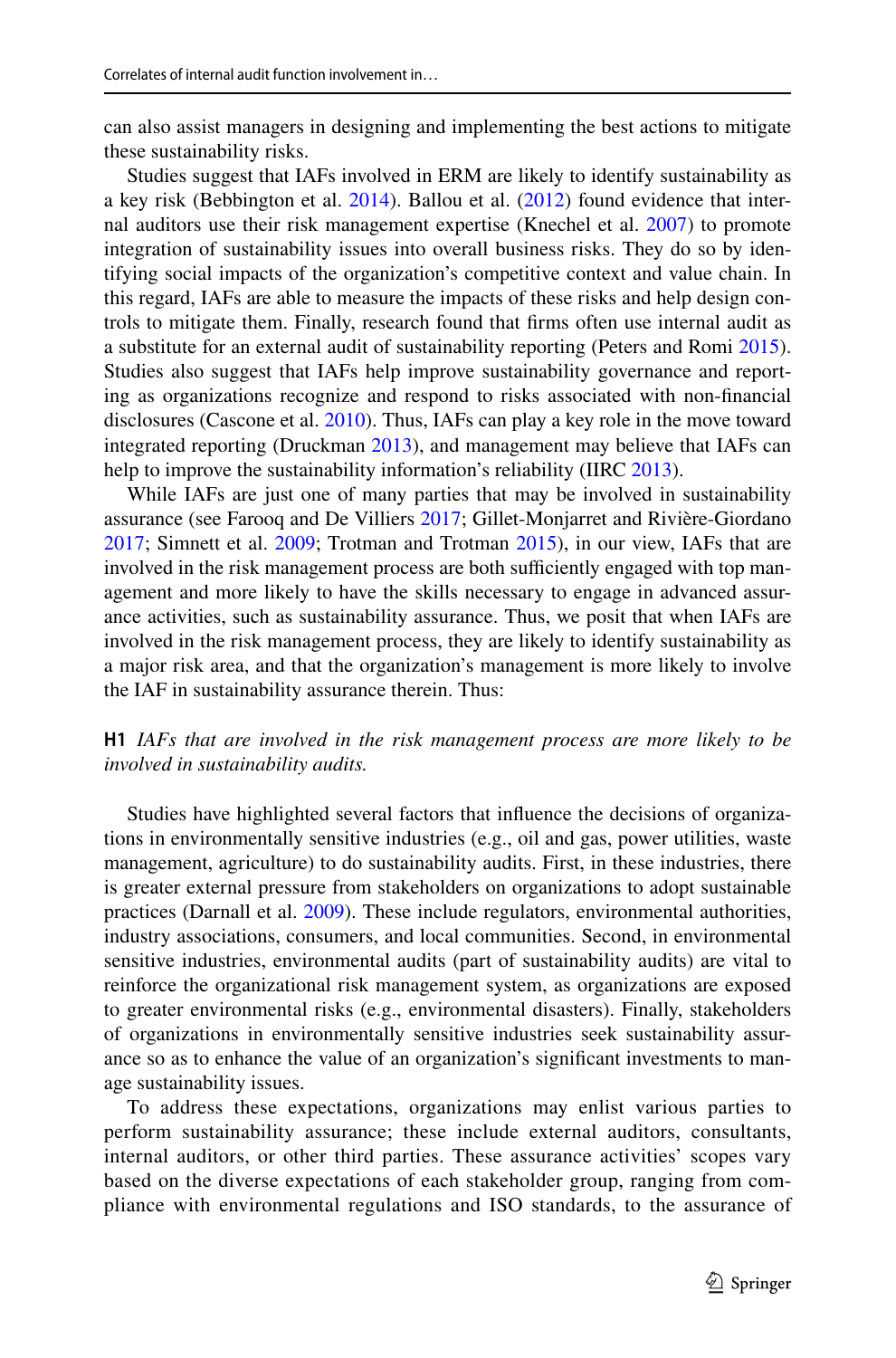sustainability reporting. Assurance activities increase an organization's ability to prevent environmental disasters and avoid costly litigation and fnes as well as to protect the organization's reputation.

Studies have documented an association between environmental and social risks of varying industries and the levels of environmental and social disclo-sure (Adams et al. [1998;](#page-25-13) Patten [2002](#page-28-19)) and assurance (Cho et al. [2014;](#page-26-3) Kolk and Perego [2010;](#page-27-19) KPMG [2015;](#page-27-3) Simnett et al. [2009](#page-29-2)). Organizations in industries with greater social and/or environmental impacts are more exposed to risks therein, and are thus more likely to utilize resources for sustainability assurance to manage this risk (Simnett et al. [2009](#page-29-2)). Simnett et al. ([2009\)](#page-29-2) also found that organizations with bigger social footprints (mining, utilities, and fnance) are more likely to have their sustainability reports assured. Research indicates that there are many choices of assurer, and that using auditors rather than consultants may increase confdence (Hodge and Subramaniam [2009](#page-27-20)) and credibility in sustainability reporting (Pfugrath et al. [2011](#page-28-20)); this is because auditors have more assurance experience, experience in cooperating with subject area experts, and expertise in reporting fndings to stakeholders (Wallage [2000\)](#page-30-4). We posit that internal auditors are used as either a complement to or substitute for external assurance in environmentally sensitive industries. This is because these organizations likely see the value of having an IAF engaged in sustainability assurance owing to the costs of non-compliance to regulations or stakeholder demands. Thus, we posit that:

# **H2** *Organizations in environmentally sensitive industries are more likely to involve their IAFs in sustainability audits.*

Sarens et al. ([2011\)](#page-29-19) indicated that advanced IAF activities (such as sustainability auditing) are performed more often by older IAFs. Related research supports this and found that older IAFs are more likely to engage in IT audits (Abdolmohammadi and Boss [2010](#page-25-14)). This is because younger IAFs generally limit their agenda to the more traditional IAF activities, since they do not have the resources or expertise to engage in more advanced activities. The authors suggest that the more an organization benefts from its IAF's services, then key stakeholders are more likely to support expansion of the IAF's services into more advanced activities. It is also likely that older IAFs have developed a deeper knowledge of business activities, helping them to better gauge the environmental and social risks associated with organizational business processes. This idea is supported by The IIA, which in 2009 released a report that proposed the *internal audit capability model* tool for assessing the IAF's maturity level (sophistication and experience) to help promote growth of IAF capabilities in the public sector (The IIARF [2009](#page-29-20)).

Further, CAEs of older IAFs are more likely aware of the need to remain relevant to their organizations and to take steps to ensure relevance therein. Thus, CAEs of older IAFs are better able to align IAF activities with their parent organizations' strategic risks, which likely include sustainability. Thus:

**H3** *The older the IAF is, the more likely it is to be involved in sustainability audits.*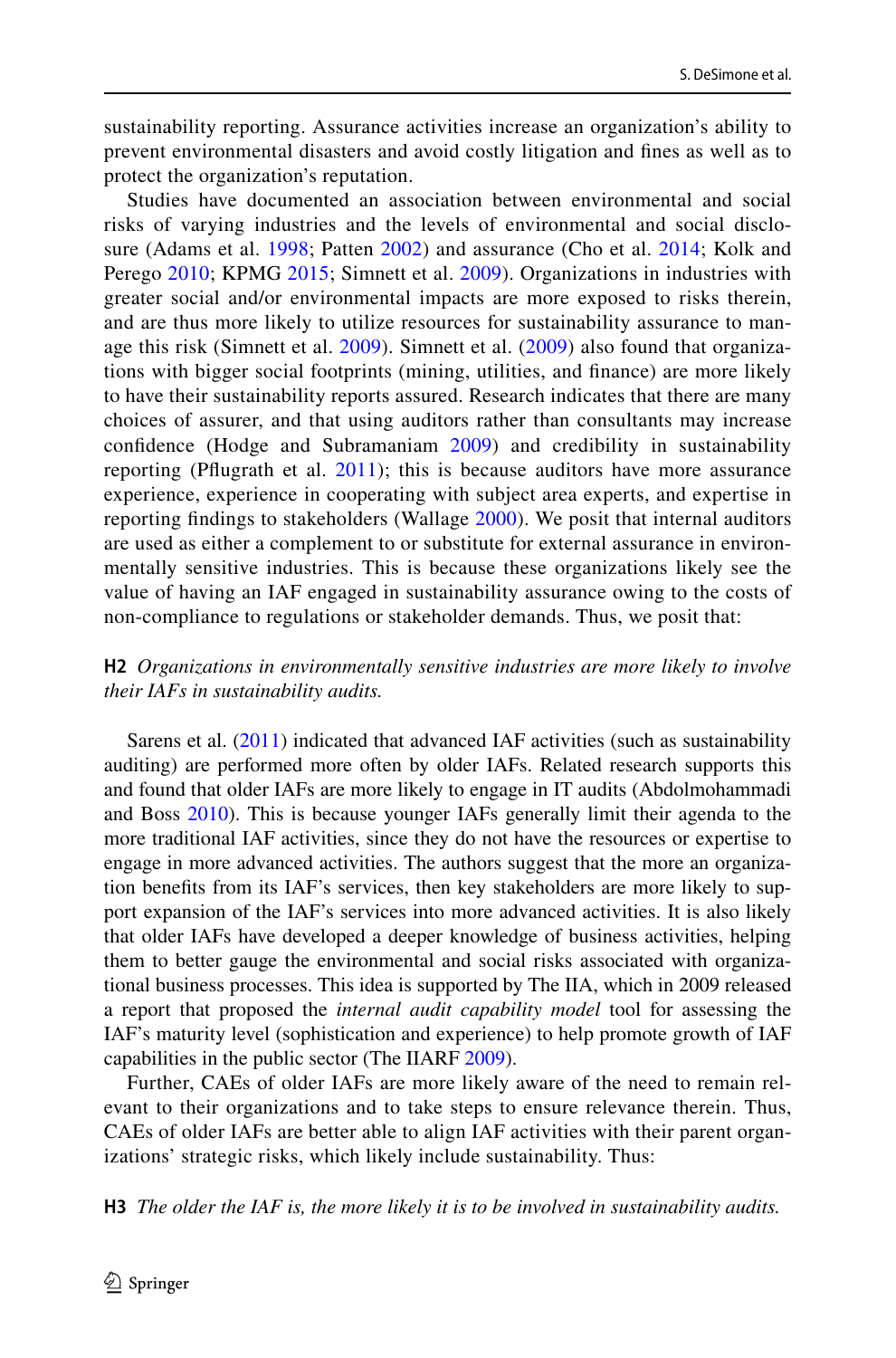Organizations provide reporting on sustainability activities to demonstrate organizational commitment to sustainability, risk management, and to enhance reputation (Al-Shaer and Zaman [2018;](#page-25-7) Bae and Seol [2006](#page-25-0); Mock et al. [2007;](#page-28-3) Simnett et al. [2009](#page-29-2); Soh and Martinov-Bennie [2015\)](#page-29-1). Studies found that organizations that seek to enhance their sustainability reports' credibility and corporate reputation are more likely to incur the cost to assure their sustainability reports by requiring external verifcation (Al-Shaer and Zaman [2018](#page-25-7); Simnett et al. [2009\)](#page-29-2). Thus, much research has focused on the choice to assure sustainability reporting and the factors that infuence this voluntary decision so as to repair, gain, or extend corporate legitimacy (Bae and Seol [2006](#page-25-0); Mock et al. [2007](#page-28-3); Simnett et al. [2009;](#page-29-2) Soh and Martinov-Bennie [2015](#page-29-1)).

The demand for an independent assurance of sustainability reports' reliability can also come from the board and its AC. One reason for this demand is greenwashing (Pope and Waeraas [2016;](#page-28-21) Testa et al. [2018](#page-29-21)), which occurs when sustainability reporting is decoupled from sustainability activities (Laufer [2003\)](#page-27-21). However, the research has not considered such assurance of sustainability activities as a corporate governance mechanism to support the board or the AC in fulflling their responsibilities for true and fair sustainability reporting. Studies indicate that stakeholders believe that IAFs should be involved in sustainability assurance (Cascone et al. [2010](#page-26-19); Darnall et al. [2009](#page-26-5); Jones and Solomon [2010;](#page-27-6) Leung et al. [2011](#page-28-22); Nieuwlands [2007](#page-28-10); Ridley et al. [2011](#page-28-1)). This, along with the fact that reporting on sustainability is inherently riskier than fnancial reporting as there are no generally accepted standards for sustainability assurance, leads us our fourth and fnal hypothesis:

**H4** *Organizations that release a sustainability report are more likely to involve their IAFs in sustainability assurance.*

# **3 Research method**

The IIARF regularly surveys its members. In 2015, it conducted a survey of the common body of knowledge in internal auditing (CBOK [2015\)](#page-26-10). This survey contained detailed questions about various issues, from characteristics of participating organizations and their IAFs, to strategy and codes of ethics/conduct. It also included questions regarding practice issues, such as use of The IIA's standards and attributes of practicing internal auditors' standards (e.g., education, experience, and continuing professional education). We gained permission from The IIARF to use the CBOK [\(2015\)](#page-26-10) database as our data source.

The CBOK ([2015](#page-26-10)) has 14,518 usable responses from The IIA's members in more than 160 countries. We fltered the database by professional rank (CAEs only) because CAEs are the most knowledgeable about their IAF's involvement with its sustainability audits, and only CAEs were asked to respond to some of the questions in our analyses. Further, as multiple employees of the same organization may be included in the dataset, using only CAEs' responses prevents possible duplication. Using only CAE responses, our sample contained 2019 observations.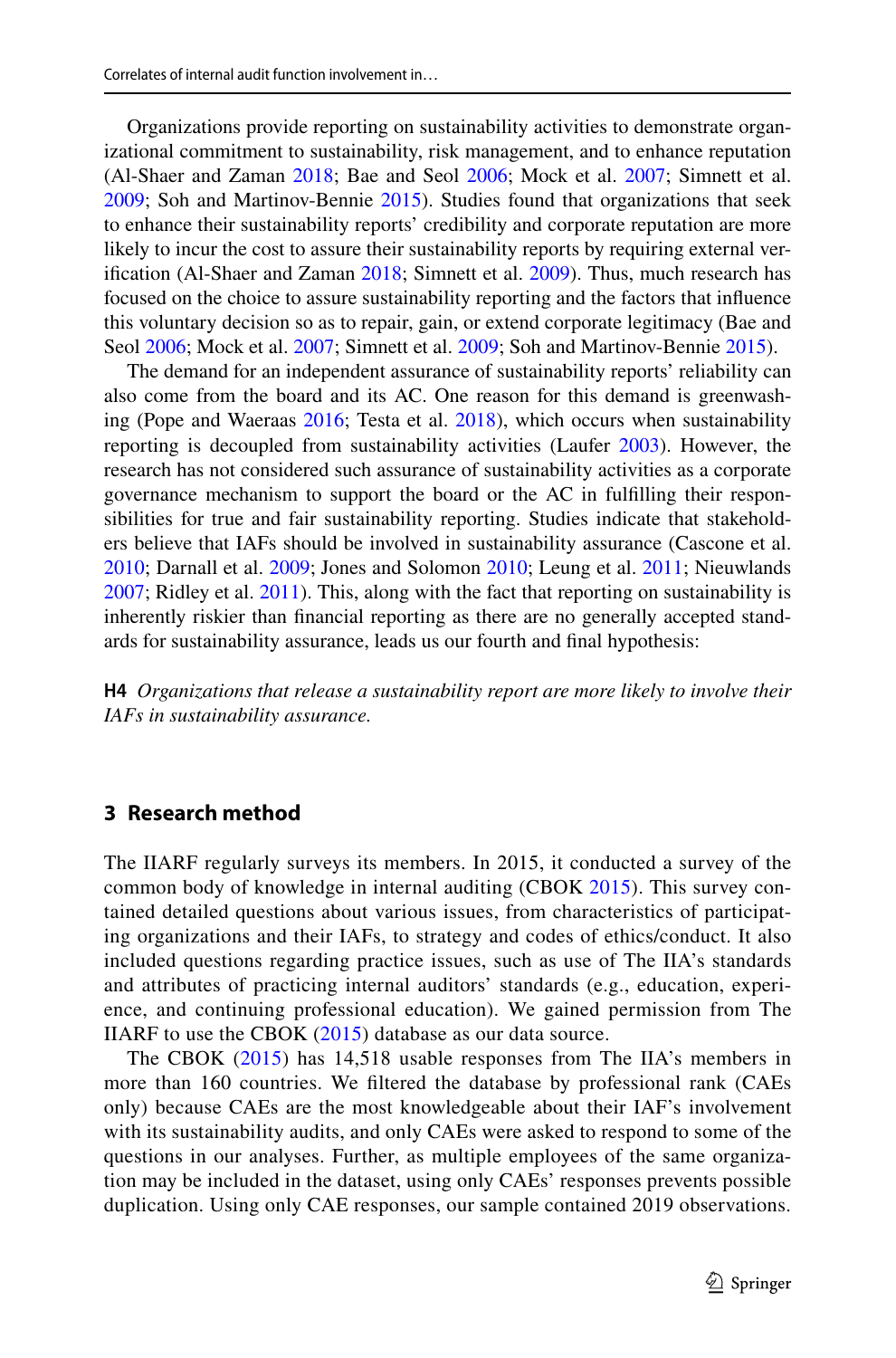### **3.1 Dependent variable**

*SustainabilityAudit*. The CBOK ([2015\)](#page-26-10) asked; *What is the extent of activity for your internal audit department related to governance reviews?* One of the listed items is environmental sustainability audits. Respondents are asked to select one of the following:

- 1. None
- 2. Minimal
- 3. Moderate
- 4. Extensive
- 5. Not applicable/I don't know.

We created a binary variable (1/0) and coded responses 3 and 4 as yes (1) and 1, 2, and 5 as no (0). In our binary logistic regression, the value 1 indicates the probability that the IAF is involved in sustainability audit, and 0 otherwise.

### **3.2 Independent variables**

*IAFInvolveRiskMgt*. The CBOK ([2015\)](#page-26-10) asked; *What areas of responsibility does internal audit have related to risk at your organization? (Choose all that apply)* and listed *provide assurance on risk management as a whole* and *provide advice and consulting on risk management activities*. We coded responses as 1 that checked these items, and 0 otherwise.

*OrgIndustry.* The CBOK ([2015\)](#page-26-10) asked participants to denote the *primary industry classifcation(s) of the organization for which you work (or your primary client if you are a service provider)*. Following prior research (e.g., Kolk and Perego [2010;](#page-27-19) Simnett et al. [2009](#page-29-2)), we control for industry by separating responses into environmentally sensitive industries (agriculture, forestry, fshing and hunting, waste management, as well as mining, quarrying, and oil and gas extraction), which we coded as 1, and all other industries as 0.

*IAFAge.* The CBOK [\(2015](#page-26-10)) asked participants; A*pproximately how many years has the internal audit department been in place at your organization?* We used responses as a numerical variable in our analyses to control for IAF age.

*OrgReleaseSustainRpt.* As noted, our sample includes both organizations that do and do not release a sustainability report; but sustainability assurance is more than the assurance of sustainability reporting, since it involves activities concerning the organizational sustainability management system as a whole. The CBOK [\(2015](#page-26-10)) asked; *Does your organization plan to release a report on sustainability?* and provides the following choices:

- 1. Yes, this year
- 2. Yes, at some point in the next 2 to 3 years
- 3. Yes, at an unspecifed point in the future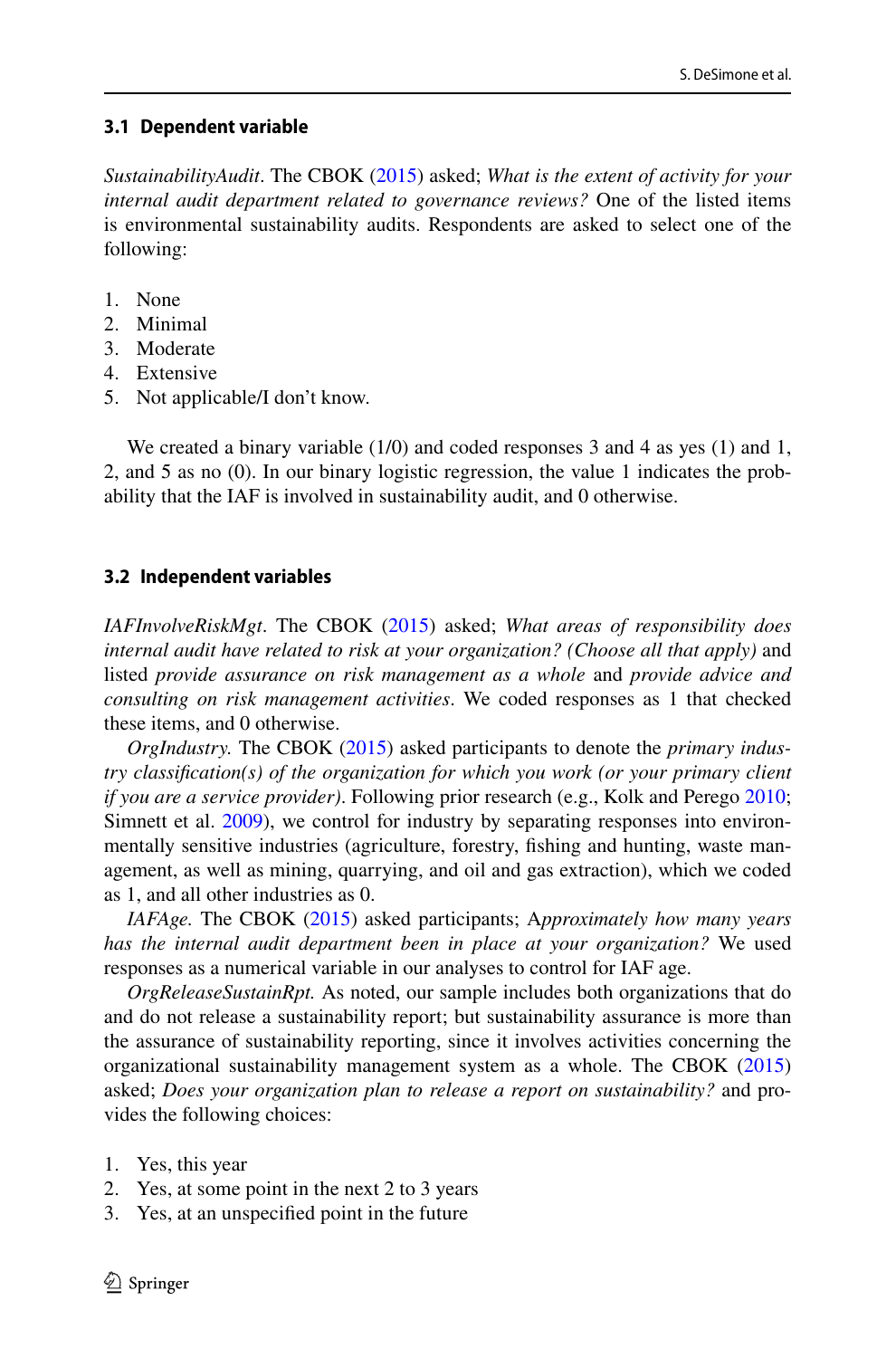- 4. No
- 5. I am not familiar with the Integrated Reporting  $(\langle IR \rangle)$  Framework
- 6. I don't know.

We created a binary variable (1/0) for yes (number 1) vs. no (numbers 2 to 6) to control for whether an organization released a sustainability report. We included records with responses 4 to 6, as our dependent variable *SustainabilityAudit* may include assurance of either reporting or activity, or both. Thus, there were cases where CAEs' responses to this question were 4 to 6, and their IAF is still involved in sustainability audits.

#### **3.3 Control variables**

*Organisation size (ORGSize).* Studies found that organization size is positively associated with the presence of sustainability reporting (Adams et al. [1998;](#page-25-13) Cowen et al. [1987](#page-26-21); Dhaliwal et al. [2011](#page-26-12); Holder-Webb et al. [2009](#page-27-7)). This is generally seen as a result of the increased attention from the general public and increased pressure to act in socially responsible ways (Cowen et al. [1987](#page-26-21)). Larger organizations interact with a larger number of more varied stakeholders, which likely makes sustainability efforts more complex (Hart and Sharma [2004](#page-27-22)). This leads to an increased need or demand for assurance therein. Also, larger organizations likely have the resources (fnancial and human) required for sustainability initiatives (Gallo and Christensen [2011](#page-26-22)). Thus, larger organizations can devote time and attention to sustainabilityrelated items and assurance (Gallo and Christensen [2011\)](#page-26-22). In contrast, Peters and Romi [\(2015](#page-28-18)) found a negative relationship between organization size and sustainability assurance owing to lagging development and institutional expectations surrounding sustainability. In our view it is likely that only large companies have the necessary resources to involve their IAFs in sustainability audits. We investigated organization size as a control variable, classifying organizations with 1000 or fewer full-time-equivalent employees as small (coded as 0) and those with 1001 or more full-time-equivalent employees as large (coded as 1).

*Organization listed (ORGListed).* The CBOK ([2015\)](#page-26-10) included data from various organization types (listed, private, not-for-proft). Prior research indicates that IAFs in these diferent organization types may have diferent levels of maturity, funding, and responsibilities (DeSimone [2018](#page-26-23)).

The CBOK [\(2015](#page-26-10)) asked CAEs to indicate *the type(s) of organization for which you currently work* and listed the following options:

- 1. Privately held (non-listed) company
- 2. Publicly-traded (listed) company
- 3. Public sector/government
- 4. Not-for-proft organization/non-government organization
- 5. Other.

We coded publicly-traded (listed) companies as 1, and the remainder as 0.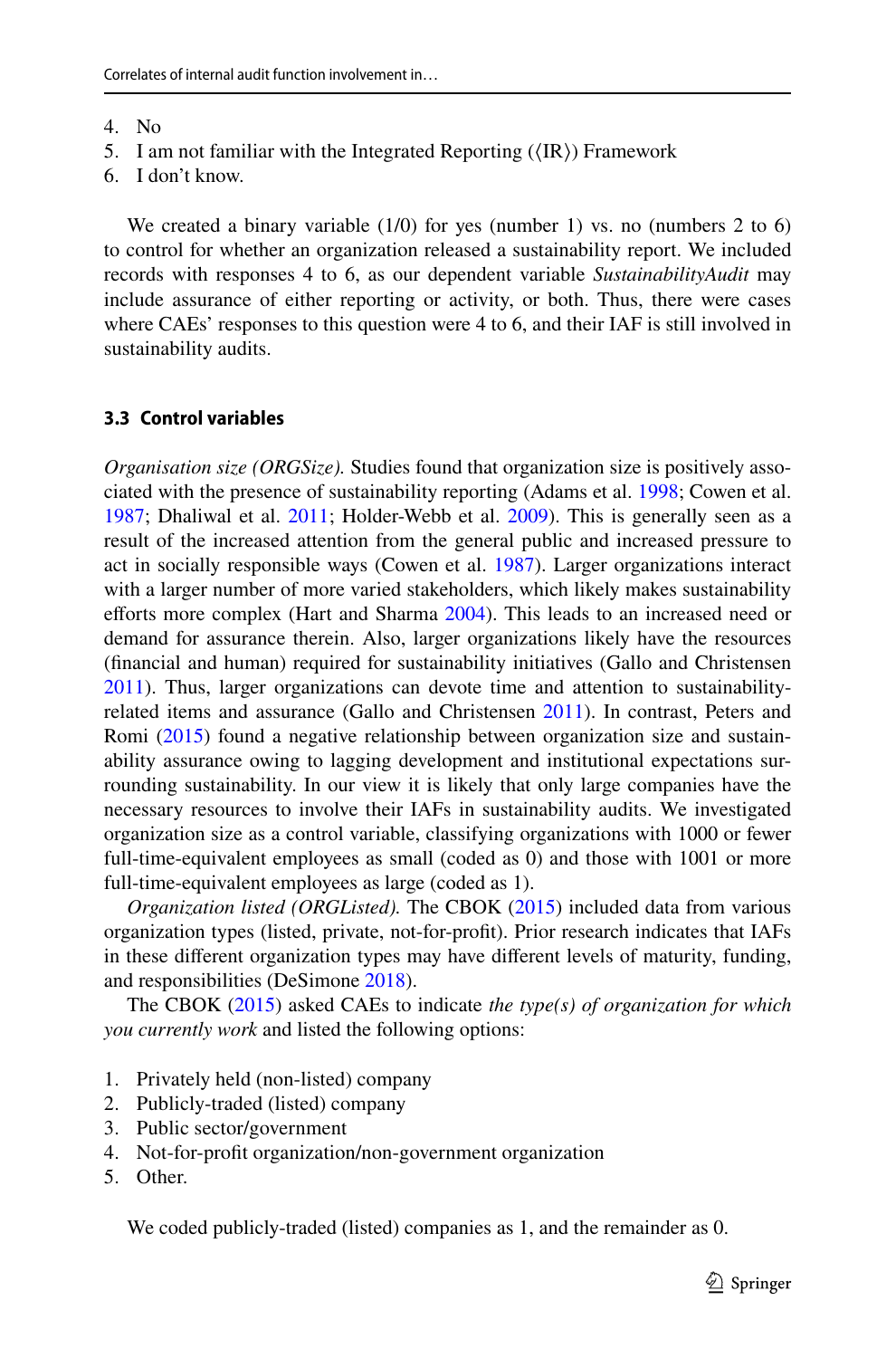*OrgRiskMgtDeveloped.* Organizations have varying levels of development of risk management processes and procedures (from none to fully developed strategic plans and departments). The CBOK [\(2015](#page-26-10)) asked; *What is your organization's level of development for its risk management processes*. We consider responses of *formal risk management processes and procedures are in place* and *the organization has a formal enterprise risk management (ERM) process with a chief risk officer or equivalent* as a developed risk management process, coded as 1. We coded all other responses as 0.

*IAF size (IAFSize).* Following prior research (e.g., Sarens and Abdolmoham-madi [2011](#page-28-23); Sarens et al. [2011\)](#page-29-19), we controlled for IAF size, as participation in advanced auditing activities such as sustainability reporting may be a resource allocation decision. Specifcally, larger IAFs are more likely involved in sustainability audits they have the necessary resources therein. We used the number of full-time-equivalent employees in the IAF as a control variable. *CAE experience (CAEExperience*). We expect that more experienced CAEs are able to lead the IAF to perform sustainability audts as they will be more competent. We include in our model the CAE's experience in years.

*CAEs with environmental auditing experience* (*CAEEnvExperience).* CAEs with environmental auditing experience gained such experience in their current or a past role; thus, these CAEs are more likely to involve their IAFs in sustainability audits, since they have either gained this experience in their current role, or are able to do so in their current role due to prior experience. The CBOK [\(2015\)](#page-26-10) asked; *In addition to performing general internal audit activities, do you have an area of technical specialization for which you have had formal training AND in which you spend a majority of your time working?* Here, environmental auditing was an option. We coded CAEs with environmental auditing experience as 1, and all others as 0.

*CAE education (CAEEducation).* More educated CAEs are more likely to be able to involve their IAFs in more advanced activities, such as sustainability audits, as their experience leads to a more skilled IAF and they are likely more aware of the need to engage in such activities so as to remain relevant. The CBOK [\(2015](#page-26-10)) asked participants about their *highest level of formal education (not certifcation) completed*, listing the following to select from:

- 1. Secondary/high school education
- 2. Undergraduate diploma or associate degree (less than 4 years)
- 3. Bachelors/diploma
- 4. Masters/graduate degree/diploma
- 5. Doctoral degree (Ph.D. or higher)
- 6. None of the above.

We created a binary variable (1/0) for graduates (numbers 4 and 5) vs. other (numbers 1 to 3 and 6) degrees.

*Anglo*-*Saxon.* As research has indicated that IAF development is more advanced in Anglo-Saxon countries and that The IIA's infuence over IAFs in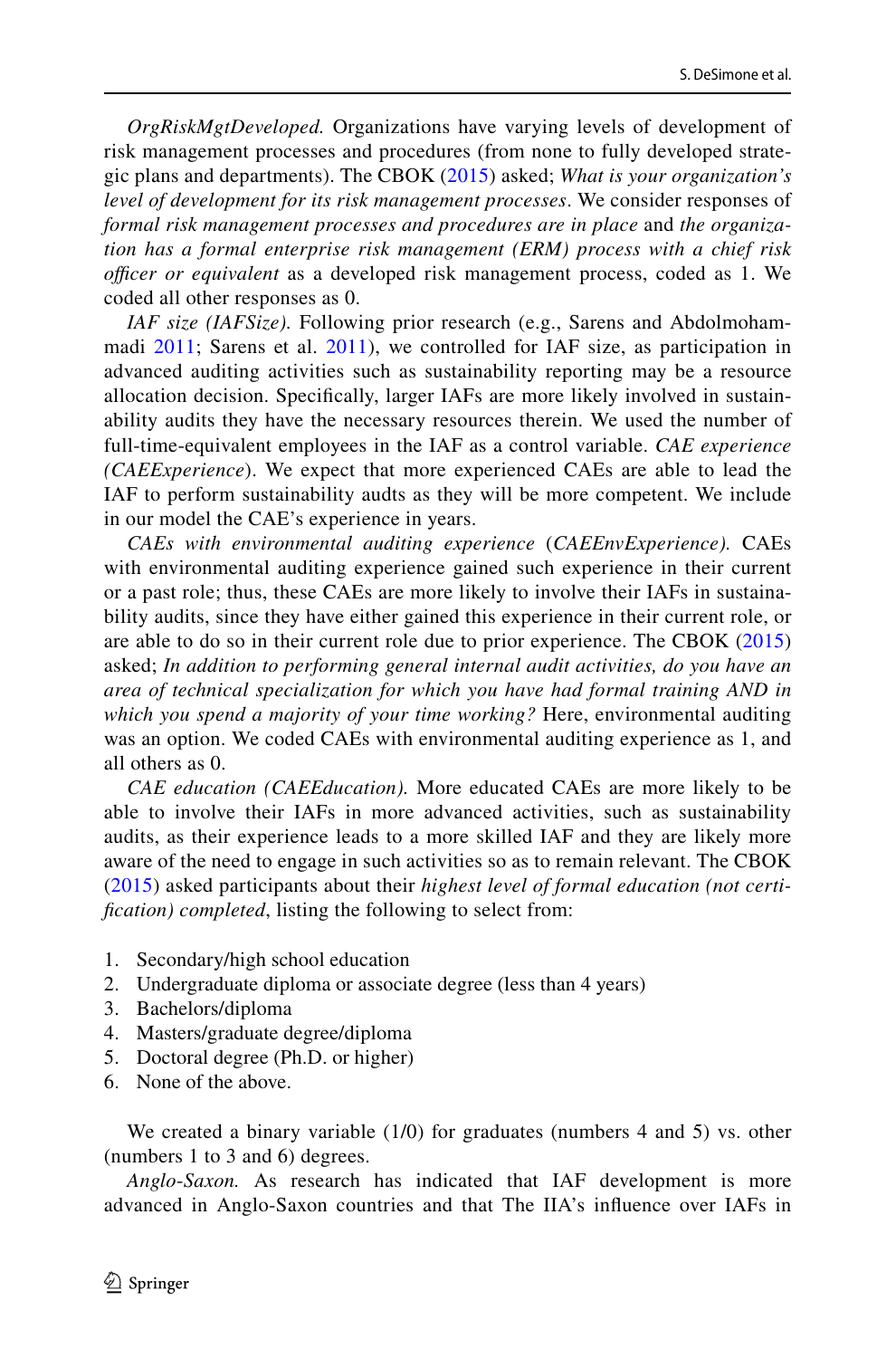| $\mu$ abie I valiabies definitions |                                                                                                                                                                                         |
|------------------------------------|-----------------------------------------------------------------------------------------------------------------------------------------------------------------------------------------|
| Variable                           | Definition                                                                                                                                                                              |
| SustainabilityAudit (DV)           | 1 if internal auditors audit sustainability, 0 otherwise                                                                                                                                |
| IAFInvolveRiskMgt (H1)             | 1 if IAF performs continuous risk assessment, 0 otherwise                                                                                                                               |
| OrgIndustry (H2)                   | 1 if sustainability sensitive (agriculture, forestry, fishing, hunting, waste<br>management, mining, quarrying, oil and gas extraction), 0 otherwise                                    |
| IAFAge (H3)                        | Age of IAF (number of years)                                                                                                                                                            |
| OrgReleaseSustainRpt (H4)          | 1 if company releases report on sustainability (defined as an organization's<br>ability and its environment (social, economic and natural) to survive in<br>the long term, 0 otherwise  |
| ORGSize                            | 1 if the number of full-time-equivalent employees in the organization is ><br>1000, 0 otherwise                                                                                         |
| <b>ORGListed</b>                   | 1 if the company is listed (publicly-traded), 0 otherwise                                                                                                                               |
| <b>IAFSize</b>                     | Size of the IAF (number of full-time-equivalent employees)                                                                                                                              |
| OrgRiskMgtDeveloped                | 1 if the company's risk management is developed (formal processes/proce-<br>dures are in place or a formalized ERM process with a chief risk officer<br>or equivalent), and 0 otherwise |
| CAEExperience                      | CAE experience (in years)                                                                                                                                                               |
| CAEEnvExperience                   | 1 if CAE has environmental auditing training and spends time on environ-<br>mental auditing, 0 otherwise                                                                                |
| CAEEducation                       | 1 if graduate, 0 otherwise                                                                                                                                                              |
| Anglo-Saxon                        | 1 if Anglo-Saxon, 0 otherwise                                                                                                                                                           |

<span id="page-14-0"></span>

such countries is likely greater due owing to its longer history therein (Sarens and Abdolmohammadi [2011\)](#page-28-23), we controlled for organizations in Anglo-Saxon countries. Thus, it is likely that these IAFs are able to engage in more advanced activities, such as sustainability auditing, and that the IAF is able to promote participation therein, in part to promote the IAF's relevance. We coded organizations in Anglo-Saxon countries as 1 and all others as 0, and expect a positive relationship with our dependent variable.

# **3.4 Model specifcation**

Table [1](#page-14-0) provides the variables we used and their defnitions. The associations between the dependent and independent variables (as identifed above) are used to specify our binary logistic regression as follows:

$$
\begin{aligned} \Pr.(SustainabilityAudit = 1) &= \alpha + b_1 CGGuidance + b_2 IAFInvolveRiskMgt + b_3OrgIndustry \\ &+ b_4 IAFAge + b_5 OrgReleaseSustainRpt + b_6 ORGSize \\ &+ b_7 IAFSize + b_8 CAEExperience + b_9 CAEEnvExperience \\ &+ b_{10} CAEEducation + b_{11} Anglo-Saxon + e \end{aligned}
$$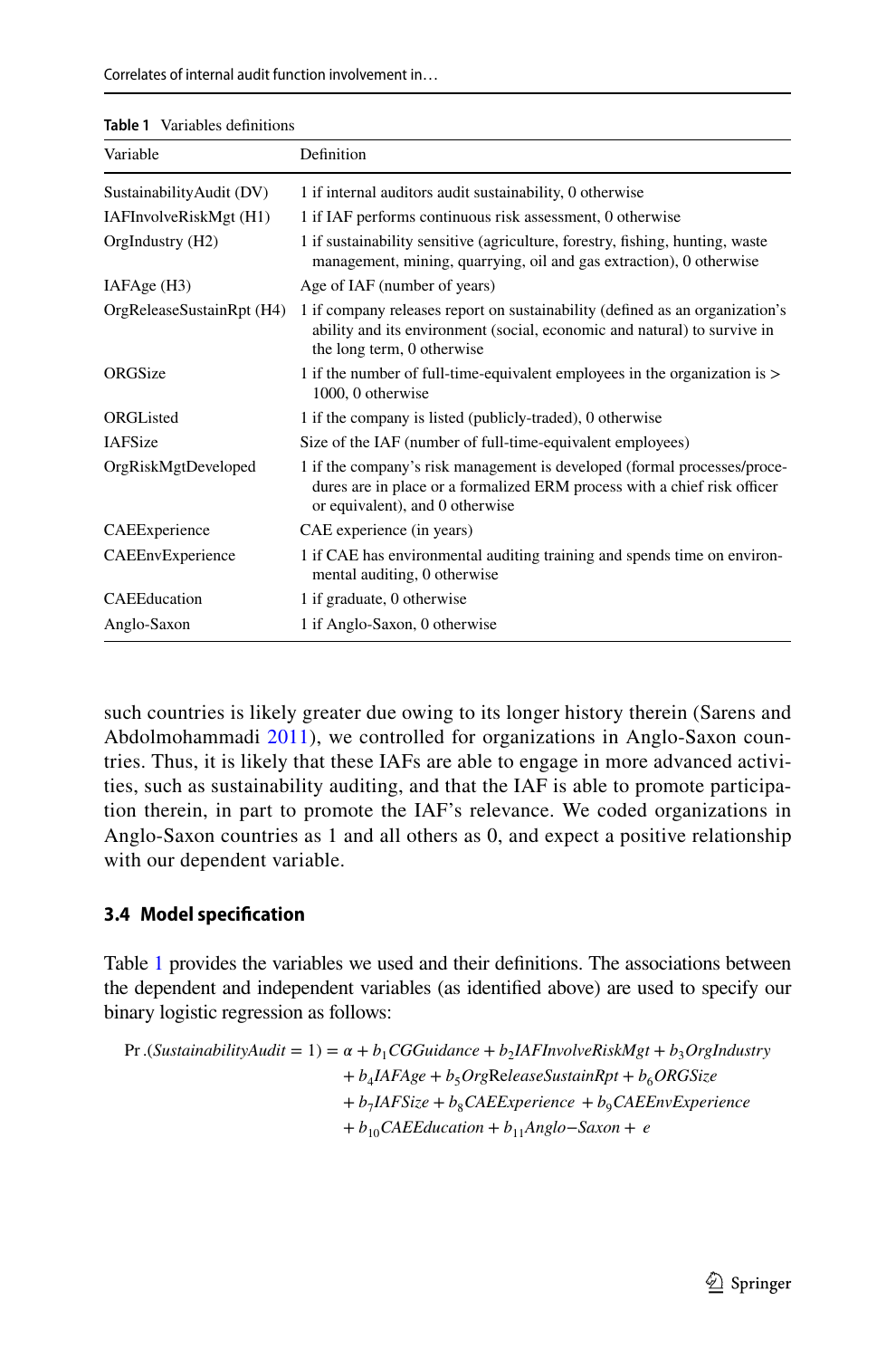# **4 Results**

Table [2](#page-16-0) provides descriptive statistics on independent variables crossed by the dependent variable, sustainability (*Does the IAF perform sustainability audits?*). Independent variables are listed in column 1, followed by their summary statistics by sustainability audits (yes/no) in columns 2 and 3. The last two columns provide statistical tests, with signifcant diferences highlighted. Given the direction of the variables, as discussed earlier, we used one-tailed signifcance to report the results.

Overall, 45% of CAEs indicate that their IAFs currently perform sustainability audits. For IAFs involved in the risk management process, 27% performed sustainability audits; this is significantly greater  $(p<0.01)$  than IAFs that are not involved in the risk management process (18%). Also, organizations in environmentally sensitive industries (7%) are significantly more likely ( $p < 0.01$ ) to be involved in sustainability audits than organizations outside these industries (3%). Older IAFs are significantly more likely to be involved in sustainability audits  $(p < 0.01)$ . Finally, IAFs that release a sustainability report (29%) are signifcantly more likely to involve their IAFs in sustainability audits ( $p < 0.01$ ) than those in organizations that do not (13%).

Regarding control variables, we fnd that larger IAFs and those within listed organizations, and organizations with a more developed risk management program are more likely to be involved in sustainability assurance. Conversely, we fnd that organizations in Anglo-Saxon countries  $(14%)$  are significantly less likely  $(p < 0.01)$ to involve their IAFs in sustainability assurance than those outside Anglo-Saxon countries (32%).

# **4.2 Correlation matrix**

Table [3](#page-18-0) presents correlations between the independent variables in Model 1, with all significant (at  $p=0.05$  or less) correlation coefficients highlighted. Coefficients of 0.50 or higher pose a serious threat of multi-collinearity, but as Table [3](#page-18-0) shows, none of the coefficients is near the critical level of  $0.50$ .

# **4.3 Regression analysis**

Table [4](#page-19-0) presents the results of an estimated Logit regression, with the coefficient  $(\beta)$ provided for each variable, along with its related Wald statistic and statistical signifcance. Also provided is the overall  $\chi^2$  statistic for the model, its related classification accuracy, and the pseudo  $\mathbb{R}^2$ . As the table shows, the overall  $\chi^2$  is highly significant  $(p<0.01)$  for the model, with a classification accuracy of 62.9% and a pseudo  $R^2$  of 12.7%. Also, the Homer and Lemeshow goodness of fit was insignificant ( $p=0.16$ ), suggesting that the model is a good ft for the data.

The results indicate that  $IAFInvolveRiskMgt$  (B = 0.431, p < 0.01) is positively and signifcantly associated with sustainability audits by IAFs, providing support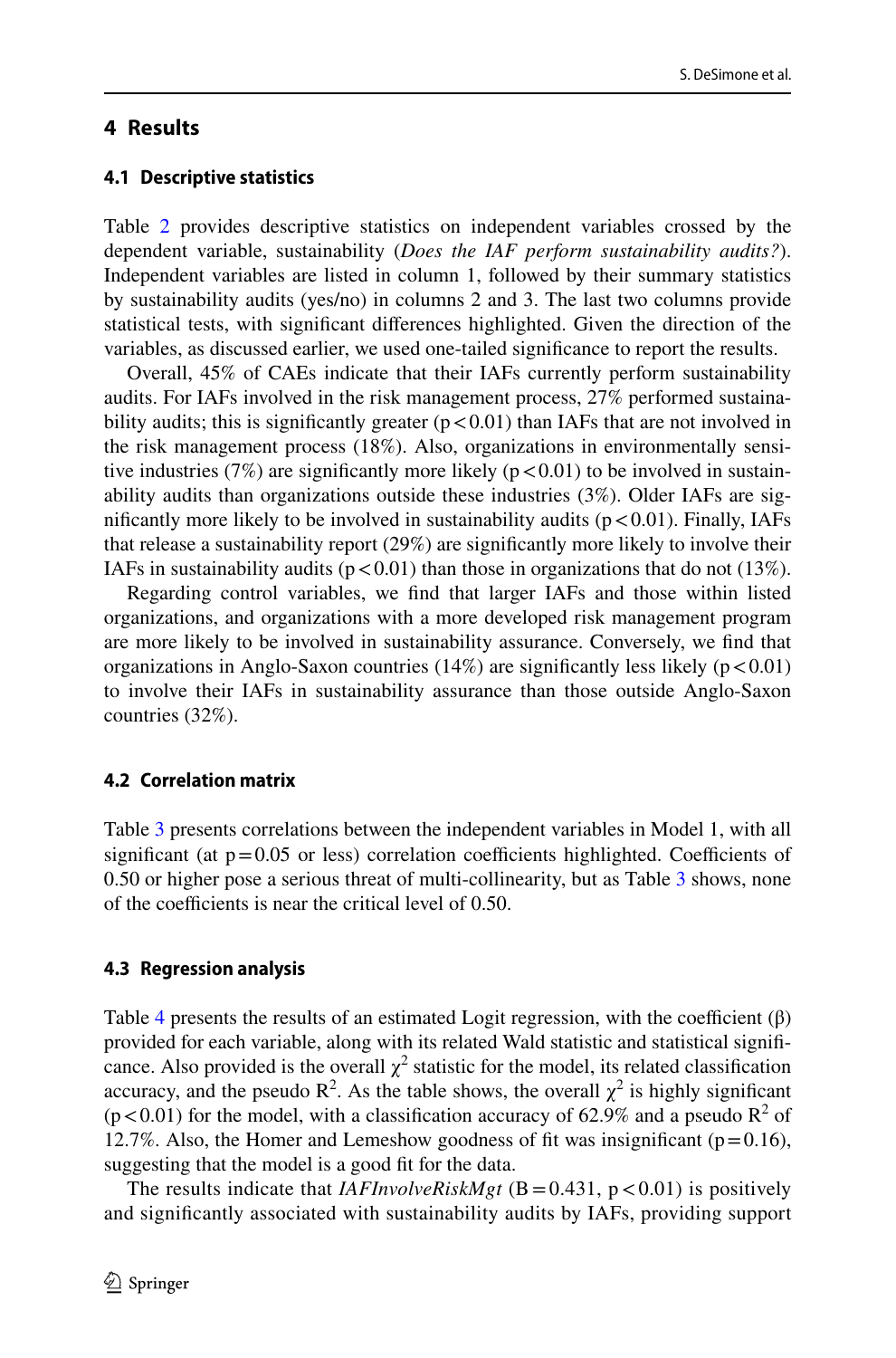<span id="page-16-0"></span>

| <b>Table 2</b> Descriptive statistics of variables in the logit model |               |                |                 |                  |          |                        |
|-----------------------------------------------------------------------|---------------|----------------|-----------------|------------------|----------|------------------------|
| Sustainability Audit by IAF? (DV)                                     | Overall: 2374 | No: 1309 (55%) | Yes: 1065 (45%) | Statistic        | $Size^4$ | odds ratio<br>Cohen D/ |
| IAFInvolveRiskMgt (H1)                                                |               |                |                 |                  |          |                        |
| Yes                                                                   | 506 (22%)     | 226 (18%)      | 280 (27%)       | $\chi^2 = 28.08$ | < 0.01   | 1.706                  |
| $\mathsf{S}^{\mathsf{o}}$                                             | 1797 (78%)    | 1041 (82%)     | 756 (73%)       |                  |          |                        |
| OrgIndustry (H2)                                                      |               |                |                 |                  |          |                        |
| Sensitive                                                             | 128 (5%)      | 49 (3%)        | 79 (7%)         | $\chi^2$ = 15.54 | < 0.01   | 2.060                  |
| Other                                                                 | 2245 (95%)    | 1260 (97%)     | 986 (93%)       |                  |          |                        |
| IAFAge (H3)                                                           |               |                |                 |                  |          |                        |
| Mean (std dev)                                                        |               | 14.50 (13.90)  | 16.77 (17.10)   | $T = 3.40$       | < 0.01   | 0.155                  |
| OrgReleaseSustainRpt (H4)                                             |               |                |                 |                  |          |                        |
| Yes                                                                   | 483 (20%)     | 169 (13%)      | 314 (29%)       | $\chi^2 = 99.53$ | 0.01     | 2.820                  |
| $\tilde{\mathsf{z}}$                                                  | 1891 (80%)    | 1140 (87%)     | 751 (71%)       |                  |          |                        |
| ORGSize                                                               |               |                |                 |                  |          |                        |
| Small $(< 1000$ FTE)                                                  | 1214 (51%)    | 678 (52%)      | 536 (50%)       | $\chi^2 = 0.506$ | 0.24     | 1.060                  |
| $Large(1001 + FTE)$                                                   | 1160 (49%)    | 631 (48%)      | 529 (50%)       |                  |          |                        |
| ORGListed                                                             |               |                |                 |                  |          |                        |
| Yes                                                                   | 767 (32%)     | 389 (30%)      | 378 (35%)       | $\chi^2 = 8.96$  | 0.01     | 1.301                  |
| $\frac{1}{2}$                                                         | 1607 (668%)   | 920 (70%)      | 687 (65%)       |                  |          |                        |
| IAFSize                                                               |               |                |                 |                  |          |                        |
| Mean (std dev)                                                        |               | 40.27 (350.79) | 255.30 (255.29) | $T = 1.41$       | 0.08     | 0.056                  |
| OrgRiskMgtDeveloped                                                   |               |                |                 |                  |          |                        |
| Yes                                                                   | 1254 (54%)    | 666 (52%)      | 588 (56%)       | $\chi^2$ = 4.18  | 0.02     | 1.187                  |
| $\Sigma$                                                              | 1069 (46%)    | 613 (48%)      | 456 (44%)       |                  |          |                        |
|                                                                       |               |                |                 |                  |          |                        |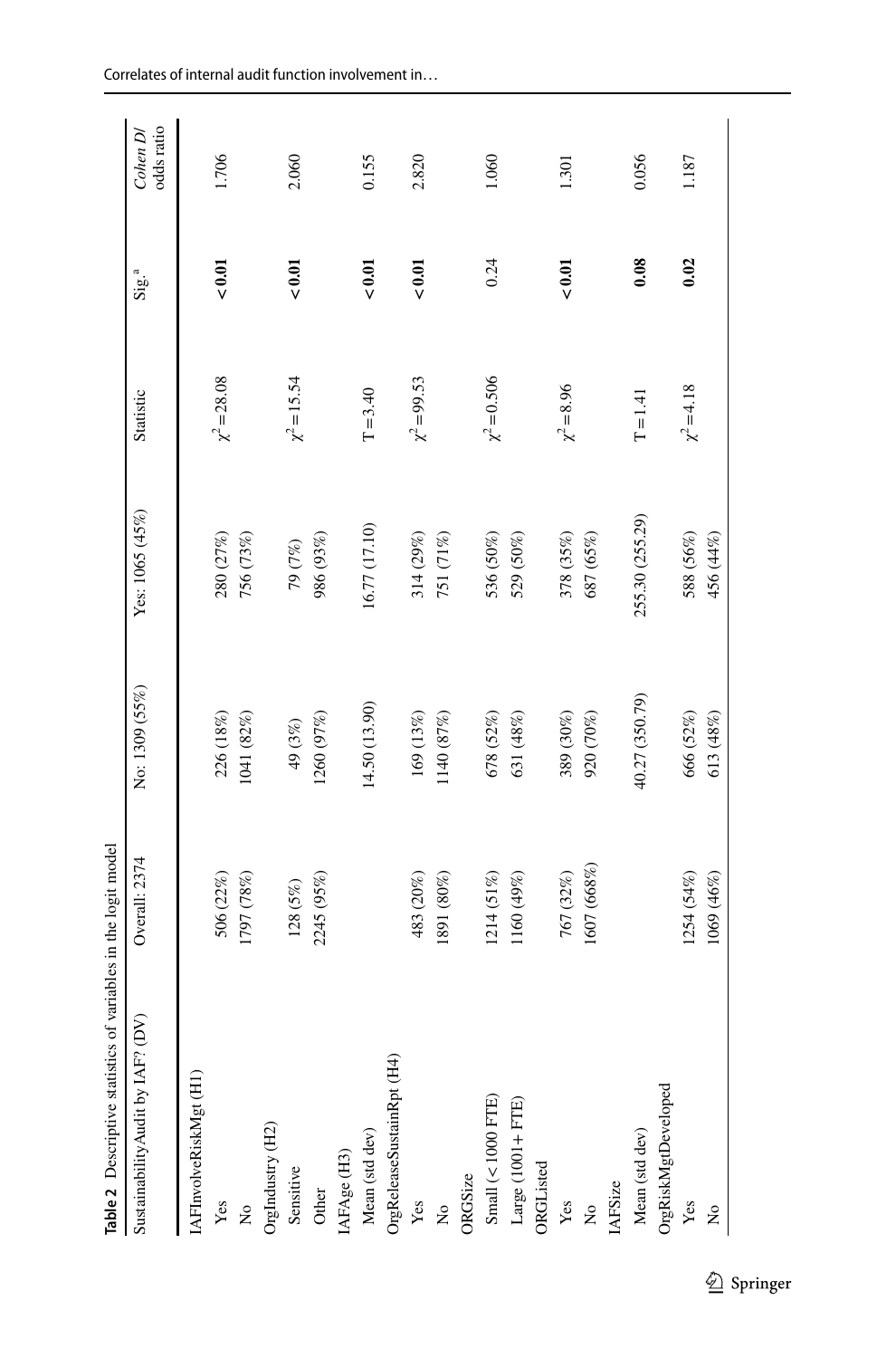| Overall: 2374                               | No: 1309 (55%) | Yes: 1065 (45%) | Statistic         | ${\rm Sig.}^4$ | odds ratio<br>Cohen D/ |
|---------------------------------------------|----------------|-----------------|-------------------|----------------|------------------------|
|                                             |                |                 |                   |                |                        |
|                                             | 13.63 (9.18)   | 13.72 (9.80)    | $T = 0.23$        | 0.41           | 0.001                  |
|                                             |                |                 |                   |                |                        |
| $9\, (0\%)$                                 | $3\ (0\%)$     | $6\ (1\%)$      | $\chi^2 = 1.74$   | 0.09           | 1.737                  |
| 2365 (100%)                                 | 306 (100%)     | 059 (99%)       |                   |                |                        |
|                                             |                |                 |                   |                |                        |
| 1315 (55%)                                  |                | 602 (57%)       | $\chi^2 = 1.01$   | 0.16           | 1.005                  |
| (%54) 6501                                  | 596 (46%)      | 463 (43%)       |                   |                |                        |
|                                             |                |                 |                   |                |                        |
| 559 (24%)                                   | 415 (32%)      | 144 (14%)       | $\chi^2 = 107.84$ | < 0.01         | 0.337                  |
| 1815 (76%)                                  | 894 (68%)      | 921 (86%)       |                   |                |                        |
| Bold values denote statistical significance |                |                 |                   |                |                        |
|                                             |                | 713 (54%)       |                   |                |                        |

DV: Is the internal audit function involved in sustainability assurance? DV: Is the internal audit function involved in sustainability assurance?

See Table 1 for the definitions of the variables See Table [1](#page-14-0) for the defnitions of the variables

 $^{\rm a} \rm{One}\mbox{-}tailed$ aOne-tailed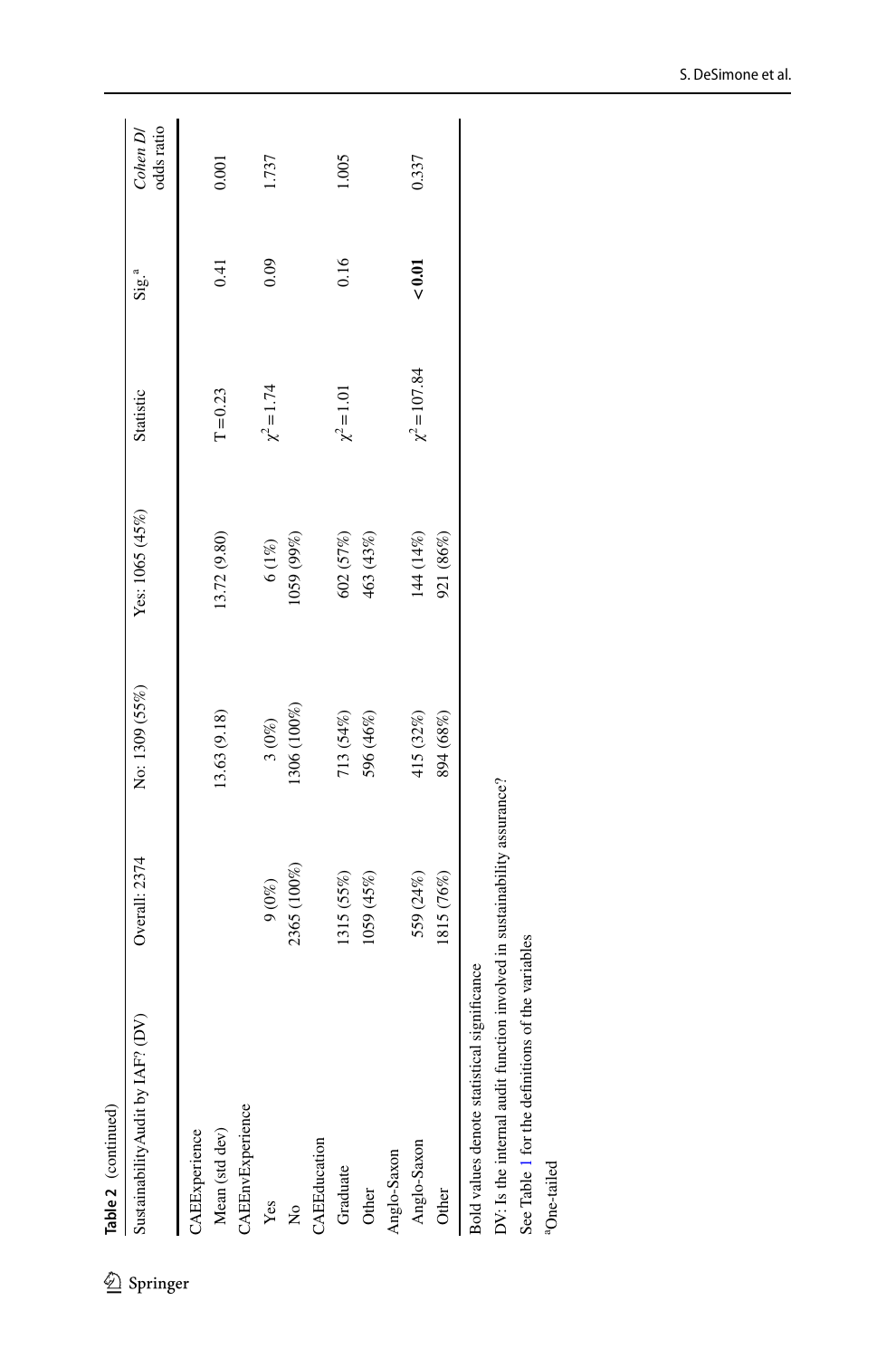<span id="page-18-0"></span>

| $-0.120$<br>1.000<br>$-0.004$<br>$\begin{array}{c} 1.000 \\ 0.010 \end{array}$<br>0.229<br>$\begin{array}{c} 1.000 \\ 0.001 \\ 0.025 \end{array}$<br>$\begin{array}{c} 1.000 \\ 0.066 \\ -0.004 \\ \mathbf{0.050} \end{array}$<br>0.015<br>$-1.000$<br>$-0.020$<br>$-0.014$<br>$-0.002$<br>$-0.014$<br>$-0.017$<br>$-1.000$<br>$-0.011$<br>0.113<br>$-0.044$<br>0.009<br>0.005<br>0.159<br>0.033<br>0.052<br>0.079<br>0.022<br>1.000<br>0.137<br>$-0.088$<br>1.000<br>0.164<br>0.189<br>0.154<br>0.015<br>0.005<br>0.003<br>$1.000$<br>0.1174<br>0.010<br>0.012<br>0.012<br>0.012<br>0.001<br>0.086<br>$\begin{array}{r} 1.000 \\ -0.048 \\ -0.006 \\ 0.005 \\ 0.045 \\ -0.037 \\ -0.025 \\ -0.007 \\ -0.007 \\ -0.007 \\ -0.013 \\ \end{array}$<br>$-0.012$<br>See Table 1 for the definitions of the variables<br>$-0.330$<br>$\begin{array}{c} 0.031 \\ 0.062 \\ 0.037 \\ -0.037 \end{array}$<br>$\begin{array}{c} 0.010 \\ 0.025 \\ -0.047 \end{array}$<br>0.005<br>$-0.091$<br>1.000<br>0.005<br>OrgReleaseSustainRpt (H4)<br>IAFInvolveRiskMgt (H1)<br>OrgRiskMgtDeveloped<br>CAEEnvExperience<br>OrgIndustry (H2)<br>CAEExperience<br>CAEEducation<br>IAFAge (H3)<br>Anglo-Saxon<br>ORGListed<br>ORGSize<br><b>IAFSize</b> |  | $\sim$ | 3 | 4 | 5 | $\circ$ | Γ | $\infty$ | ᡋ | $\approx$ | $\overline{c}$ |
|-----------------------------------------------------------------------------------------------------------------------------------------------------------------------------------------------------------------------------------------------------------------------------------------------------------------------------------------------------------------------------------------------------------------------------------------------------------------------------------------------------------------------------------------------------------------------------------------------------------------------------------------------------------------------------------------------------------------------------------------------------------------------------------------------------------------------------------------------------------------------------------------------------------------------------------------------------------------------------------------------------------------------------------------------------------------------------------------------------------------------------------------------------------------------------------------------------------------------------------|--|--------|---|---|---|---------|---|----------|---|-----------|----------------|
|                                                                                                                                                                                                                                                                                                                                                                                                                                                                                                                                                                                                                                                                                                                                                                                                                                                                                                                                                                                                                                                                                                                                                                                                                                   |  |        |   |   |   |         |   |          |   |           |                |
|                                                                                                                                                                                                                                                                                                                                                                                                                                                                                                                                                                                                                                                                                                                                                                                                                                                                                                                                                                                                                                                                                                                                                                                                                                   |  |        |   |   |   |         |   |          |   |           |                |
|                                                                                                                                                                                                                                                                                                                                                                                                                                                                                                                                                                                                                                                                                                                                                                                                                                                                                                                                                                                                                                                                                                                                                                                                                                   |  |        |   |   |   |         |   |          |   |           |                |
|                                                                                                                                                                                                                                                                                                                                                                                                                                                                                                                                                                                                                                                                                                                                                                                                                                                                                                                                                                                                                                                                                                                                                                                                                                   |  |        |   |   |   |         |   |          |   |           |                |
|                                                                                                                                                                                                                                                                                                                                                                                                                                                                                                                                                                                                                                                                                                                                                                                                                                                                                                                                                                                                                                                                                                                                                                                                                                   |  |        |   |   |   |         |   |          |   |           |                |
|                                                                                                                                                                                                                                                                                                                                                                                                                                                                                                                                                                                                                                                                                                                                                                                                                                                                                                                                                                                                                                                                                                                                                                                                                                   |  |        |   |   |   |         |   |          |   |           |                |
|                                                                                                                                                                                                                                                                                                                                                                                                                                                                                                                                                                                                                                                                                                                                                                                                                                                                                                                                                                                                                                                                                                                                                                                                                                   |  |        |   |   |   |         |   |          |   |           |                |
|                                                                                                                                                                                                                                                                                                                                                                                                                                                                                                                                                                                                                                                                                                                                                                                                                                                                                                                                                                                                                                                                                                                                                                                                                                   |  |        |   |   |   |         |   |          |   |           |                |
|                                                                                                                                                                                                                                                                                                                                                                                                                                                                                                                                                                                                                                                                                                                                                                                                                                                                                                                                                                                                                                                                                                                                                                                                                                   |  |        |   |   |   |         |   |          |   |           |                |
|                                                                                                                                                                                                                                                                                                                                                                                                                                                                                                                                                                                                                                                                                                                                                                                                                                                                                                                                                                                                                                                                                                                                                                                                                                   |  |        |   |   |   |         |   |          |   |           |                |
|                                                                                                                                                                                                                                                                                                                                                                                                                                                                                                                                                                                                                                                                                                                                                                                                                                                                                                                                                                                                                                                                                                                                                                                                                                   |  |        |   |   |   |         |   |          |   |           |                |
|                                                                                                                                                                                                                                                                                                                                                                                                                                                                                                                                                                                                                                                                                                                                                                                                                                                                                                                                                                                                                                                                                                                                                                                                                                   |  |        |   |   |   |         |   |          |   |           | 1.000          |
|                                                                                                                                                                                                                                                                                                                                                                                                                                                                                                                                                                                                                                                                                                                                                                                                                                                                                                                                                                                                                                                                                                                                                                                                                                   |  |        |   |   |   |         |   |          |   |           |                |

Correlates of internal audit function involvement in…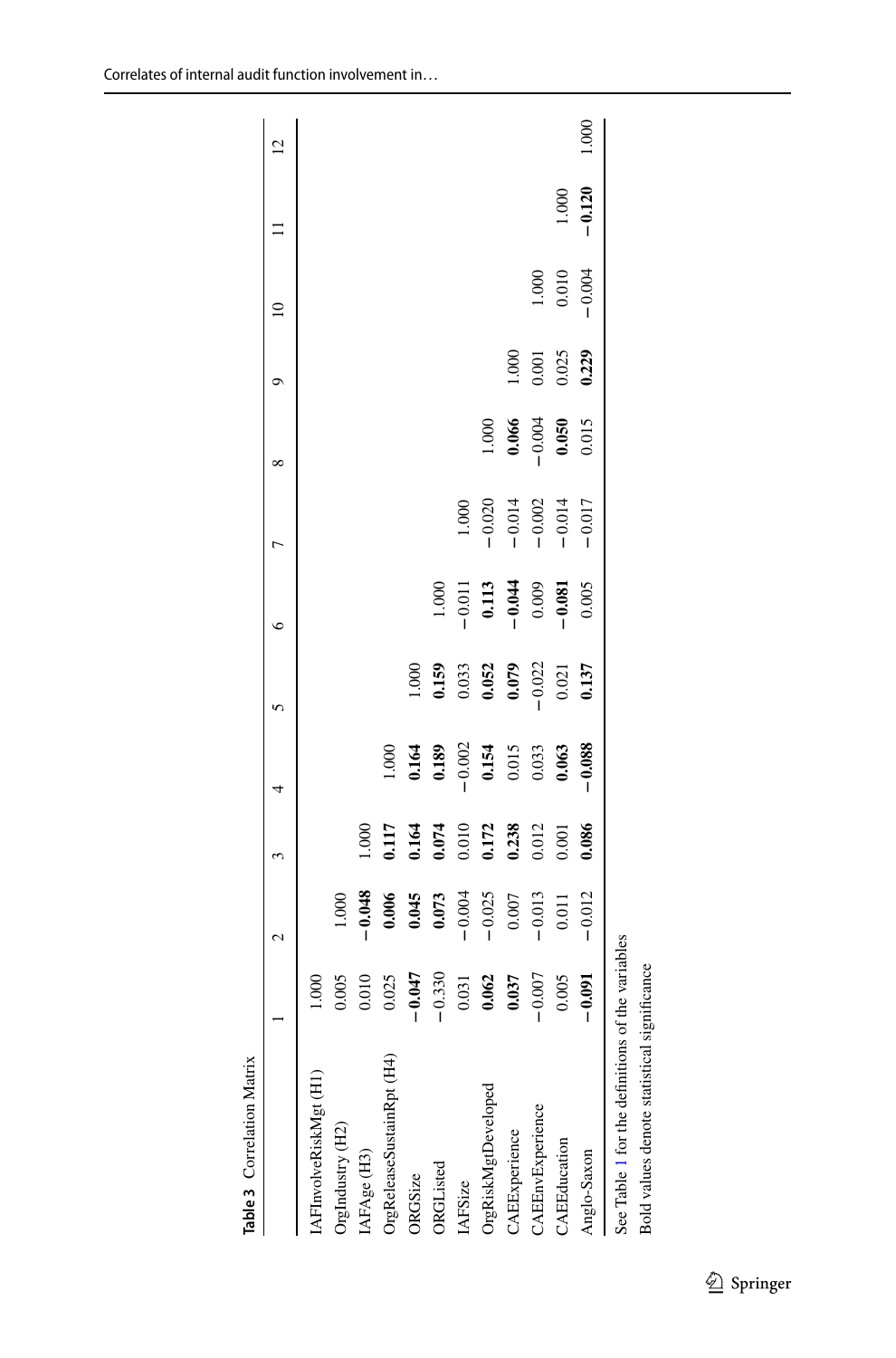| Variable                             | Expected sign    | β        | Wald   | Sig. <sup>a</sup> | $Exp(B)^b$ |
|--------------------------------------|------------------|----------|--------|-------------------|------------|
| IAFInvolveRiskMgt (H1)               | $^{+}$           | 0.431    | 14.429 | < 0.01            | 1.539      |
| OrgIndustry (H2)                     | $+$              | 0.731    | 11.427 | < 0.01            | 2.077      |
| IAFAge (H3)                          | $^{+}$           | 0.009    | 7.595  | < 0.01            | 1.009      |
| OrgReleaseSustainRpt (H4)            | $+$              | 0.799    | 42.215 | < 0.01            | 2.224      |
| ORGSize                              | $+$              | 0.000    | 0.000  | 0.50              | 1.000      |
| ORGListed                            | $+$              | 0.165    | 2.438  | 0.06              | 1.179      |
| <b>IAFSize</b>                       | $+$              | 0.000    | 0.495  | 0.24              | 1.000      |
| OrgRiskMgtDeveloped                  | $+$              | 0.083    | 0.727  | 0.20              | 1.087      |
| CAEExperience                        | $^{+}$           | 0.006    | 1.187  | 0.14              | 1.006      |
| CAEEnvExperience                     | $^{+}$           | 0.738    | 0.993  | 0.16              | 2.091      |
| CAEEducation                         | $^{+}$           | $-0.074$ | 0.588  | 0.22              | 0.929      |
| Anglo-Saxon                          | $^{+}$           | $-1.068$ | 70.119 | < 0.01            | 0.344      |
| Constant                             |                  | $-0.563$ | 21.410 | < 0.01            | 0.570      |
| Chi square (significance)            | 201.731 (< 0.01) |          |        |                   |            |
| Goodness of fit (Homer and Lemeshow) | 11.864(0.16)     |          |        |                   |            |
| Classification accuracy              | 62.9%            |          |        |                   |            |
| Nagelkerke pseudo $R^2$              | 12.7%            |          |        |                   |            |

<span id="page-19-0"></span>**Table 4** Binary logistic regression model

DV: Is the internal audit function involved in sustainability assurance?

 $n = 2019$ 

See Table [1](#page-14-0) for the defnitions of the variables

Bold values denote statistical signifcance

a One-tailed

<sup>b</sup>The odds ratio for the model 0 (only intercept) < 1 (0.824). The odds ratios for all our four test variables > than 1, indicating that the occurrence of the IAF involvement in sustainability assurance increases when the organization firm plans to realize a sustainability report (2.224), works in an environmental sensitivity industry (2.077), the IAF is involved in RM (1.539), and the IAF has a longer tenure (1.099)

for H1. The results also indicate a positive and signifcant relationship between *OrgIndustry* (sensitive industries vs. others at  $B = 0.731$ ,  $p < 0.01$ ) and involvement in sustainability audits by IAFs, supporting H2. *IAFAge* has a positive and significant  $(B=0.009, p<0.01)$  relationship with IAF involvement in sustainability auditing, providing support for H3. Finally, the results indicated a positive and significant relationship between *ORGReleaseSustainRpt* (B=0.799, p < 0.01) and sustainability audit involvement by IAFs, supporting H4. Also, the odds ratios for all test variables are greater than 1, indication further support for our hypotheses. For control variables, *OrgListed* has a positive and signifcant relationship (B=0.165, p=0.06) with IAF involvement in sustainability audits. *Anglo*-*Saxon* had a significant negative relationship  $(B=-1.068, p<0.01)$  with sustainability auditing by IAFs, indicating that organizations in Anglo-Saxon countries are less likely to involve IAFs in such audits. The remaining control variables have insignifcant relationships with sustainability auditing by IAFs.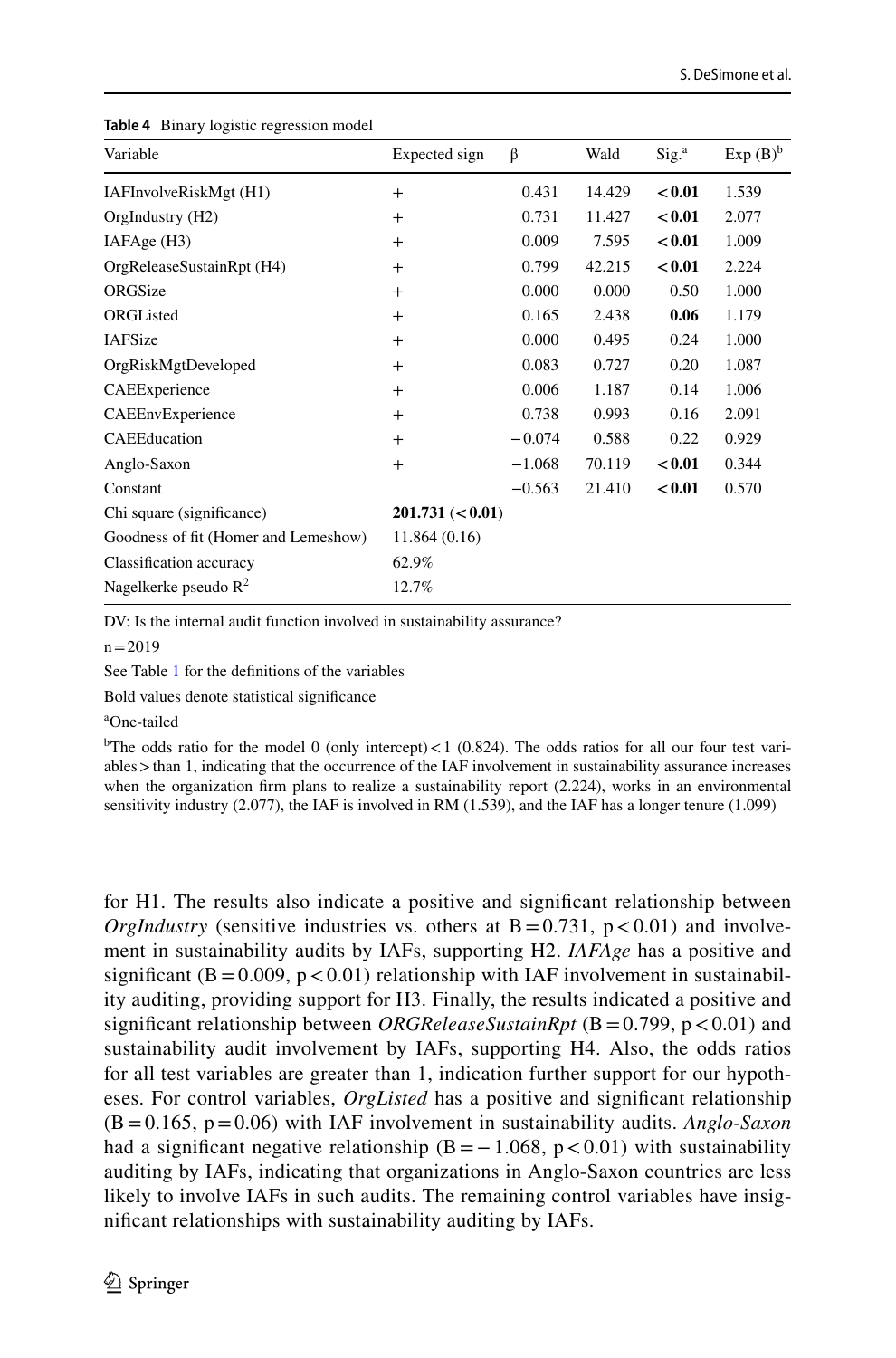### **4.4 Additional analyses**

We ran a number of additional analyses as robustness checks and detail each below. The CBOK ([2015\)](#page-26-10) contains data from organizations in 160 countries. As prior research indicates (Arena and Azzone [2007](#page-25-15); Goodwin-Stewart and Kent [2006](#page-27-23); Mat Zain et al. [2015](#page-28-24)) IAFs' work may be infuenced by country-specifc or region-specifc characteristics. Specifcally, difering laws and regulations, professional bodies' infuences, and other organizations' choices may lead to difering IAF characteristics and/or activities across geographic regions (Arena and Azzone [2007\)](#page-25-15). Capital market development may also infuence IAF work, specifcally through varying levels of corporate governance mechanisms (Mat Zain et al. [2006\)](#page-28-25). Thus, we re-ran our main analysis by each of the following geographic regions available in the CBOK [\(2015](#page-26-10)): Africa, Asia and Oceania, Europe, Latin America, and North America. Table [5](#page-21-0) summarizes the results.

The results difer across regions, with at least two of our four hypothesized relationships supported in every region. *IAFInvolveRiskMgt* is signifcant in Africa and Asia and Oceania, *OrgIndustry* is signifcant in Asia and Oceania and in North America, *IAFAge* is signifcant in Africa, Europe, and Latin America. *ORGReleaseSustainRpt* is signifcant in all fve regions. All the overall models are signifcant, with classification accuracies ranging from 51.6 to 72.4% and pseudo  $R^2$ s ranging from 6.8 to 31.6%. Also, the Homer and Lemeshow goodness of ft tests are insignifcant in every model, suggesting that they are all good fts for the data.

While we include a control variable for listed firms vs. other organizations, there may still be confounding issues with the interpretation of the results. Thus, we ran a separate analysis for listed frms, unlisted frms, and governmental/not-for-proft/ other organizations. We report the results in Table [6.](#page-22-0)

Results by organization type vary, but overall provide support for our hypotheses. *IAFInvolveRiskMgt i*s signifcant for all organization types. *OrgIndustry* is signifcant for listed frms and government/non-proft/other organizations. *IAFAge* is signifcant for listed frms and governmental/not-for-proft/other organizations. *ORGReleaseSustainRpt* is signifcant for all organization types. The models are signifcant for all organization types, with classifcation accuracies from 55.6 to 65.0% and pseudo  $R^2$ s from 8.5 to 16.8%. Also, the Homer and Lemeshow goodness of fit tests are insignifcant in all models, suggesting that the model is a good ft for every organisation type.

Further, for our main analysis, we took the responses from the CBOK [\(2015](#page-26-10)) and created a binary variable for our dependent variable *SustainabilityAudit*. In a separate analysis, we ran an ordinal regression to capture each of the following four levels of IAF involvement in sustainability audits, as denoted by the survey respondents:<sup>[10](#page-20-0)</sup>

- 1. None
- 2. Minimal

<span id="page-20-0"></span><sup>&</sup>lt;sup>10</sup> We deleted responses of *Not applicable/I don't know* for this analysis.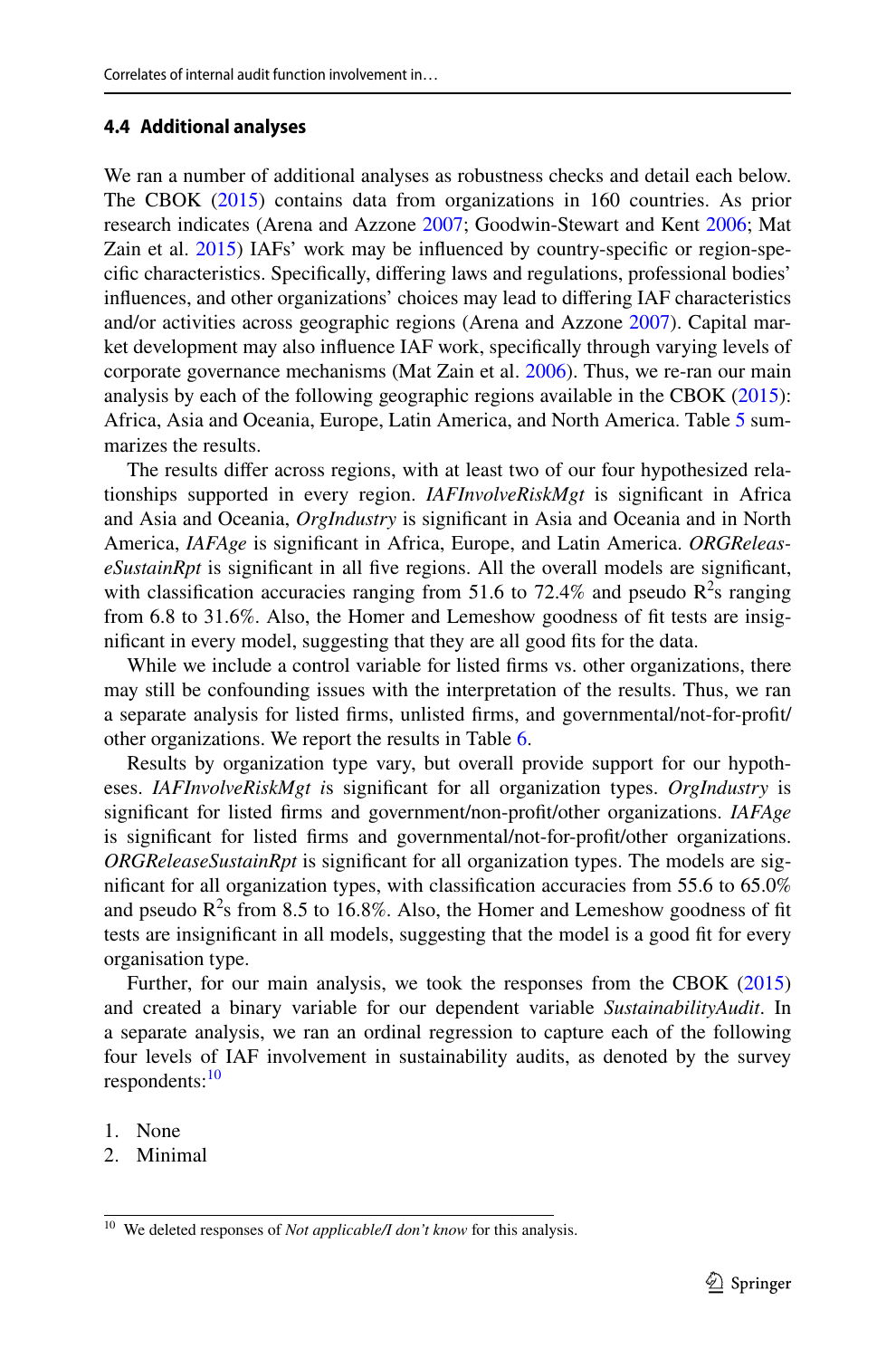| Region                               | Africa         |                             | Asia and Oceania |                     | Europe        |                             | Latin America |                              | North America |                      |
|--------------------------------------|----------------|-----------------------------|------------------|---------------------|---------------|-----------------------------|---------------|------------------------------|---------------|----------------------|
|                                      | 155            |                             | 527              |                     | <b>GHO</b>    |                             | 246           |                              | 442           |                      |
|                                      | $\circ$        | $\mathrm{Sig}^{\mathrm{a}}$ |                  | ${\rm Sig}^{\rm a}$ | $\Omega$      | $\mathrm{Sig}^{\mathrm{a}}$ | ⇔             | $\mathrm{Sig.}^{\mathrm{a}}$ |               | ${\rm Sig.}^{\rm a}$ |
| IAFInvolveRiskMgt (H1)               | 1.236          | 0.01                        | 0.647            | 0.01                | 0.120         | 0.279                       | 0.137         | 0.328                        | 0.454         | 0.063                |
| OrgIndustry (H2)                     | 0.609          | 0.204                       | 1.290            | 0.01                | 0.465         | 0.145                       | 0.192         | 0.380                        | 1.038         | < 0.01               |
| IAFAge (H3)                          | 0.037          | 0.084                       | 0.006            | 0.206               | 0.006         | 0.096                       | 0.021         | 0.025                        | 0.008         | 0.138                |
| OrgReleaseSustainRpt (H4)            | 0.788          | 0.071                       | 0.989            | 0.01                | 0.566         | 0.01                        | 0.748         | 0.015                        | 1.853         | 0.01                 |
| ORGSize                              | 0.275          | 0.272                       | $-0.510$         | $< 0.01$            | 0.275         | 0.059                       | 0.199         | 0.244                        | 0.142         | 0.276                |
| ORGListed                            | 0.372          | 0.258                       | 0.173            | 0.183               | 0.284         | 0.063                       | 0.466         | 0.116                        | $-0.821$      | 0.01                 |
| IAFSize                              | $-0.001$       | 0.178                       | $0.001$          | 0.111               | 0.000         | 0.406                       | 0.000         | 0.152                        | 0.000         | 0.197                |
| OrgRiskMgtDeveloped                  | 0.992          | $< 0.01$                    | 0.133            | 0.243               | 0.064         | 0.358                       | 0.121         | 0.335                        | $-0.033$      | 0.444                |
| CAEExperience                        | $-0.027$       | 0.193                       | $-0.004$         | 0.364               | $-0.012$      | 0.118                       | 0.009         | 0.287                        | 0.024         | 0.016                |
| CAEEnvExperience                     |                |                             | 0.718            | 0.277               | 0.739         | 0.282                       | $-0.549$      | 0.385                        |               |                      |
| CAEEducation                         | 0.311          | 0.219                       | 0.235            | 0.109               | $-0.325$      | 0.034                       | 0.470         | 0.050                        | $-0.076$      | 0.369                |
| Constant                             | $-1.215$       | 0.011                       | $-0.227$         | 0.148               | $-0.441$      | 0.029                       | $-1.224$      | 0.001                        | $-1.700$      | 0.000                |
| Chi-square (significance)            | 41.50 (< 0.01) |                             | 46.90 (< 0.01    |                     | 34.00 (< 0.01 |                             | 22.18 (< 0.01 |                              | 46.44 (< 0.01 |                      |
| Goodness of fit (Homer and Lemeshow) | 6.135(0.63)    |                             | 3.578 (0.89)     |                     | 8.66 (0.37)   |                             | 10.80(0.21)   |                              | 2.60 (0.96)   |                      |
| Classification accuracy              | 71.0%          |                             | 55.0%            |                     | 55.3%         |                             | 51.6%         |                              | 72.4%         |                      |
| Nagelkerke pseudo R <sup>2</sup>     | $31.6\%$       |                             | $11.4\%$         |                     | 6.8%          |                             | 1.5%          |                              | 14.4%         |                      |

DV: Is the internal audit function involved in sustainability assurance? DV: Is the internal audit function involved in sustainability assurance?

<span id="page-21-0"></span>n=2019

See Table 1 for the definitions of the variables See Table [1](#page-14-0) for the defnitions of the variables

Bold values denote statistical significance Bold values denote statistical signifcance

 ${}^{\rm a} \rm{One}\mbox{-}tailed$ aOne-tailed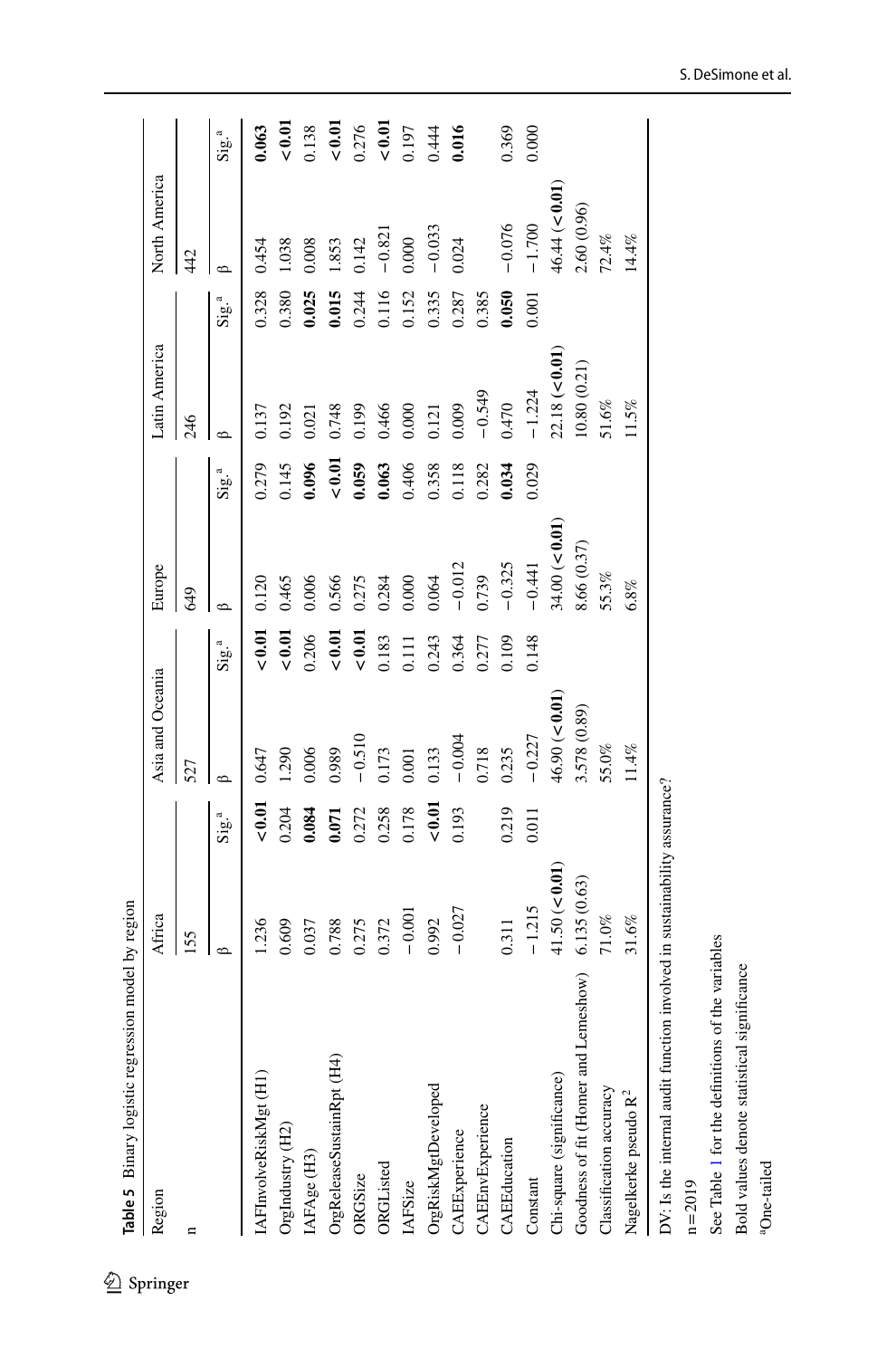| Organization type                       | Listed          |                   | Unlisted        |                   | Govt./not-for-profit/<br>other |                   |
|-----------------------------------------|-----------------|-------------------|-----------------|-------------------|--------------------------------|-------------------|
| $\mathbf n$                             | 644             |                   | 648             |                   | 727                            |                   |
|                                         | β               | Sig. <sup>a</sup> | β               | Sig. <sup>a</sup> | β                              | Sig. <sup>a</sup> |
| IAFInvolveRiskMgt (H1)                  | 0.378           | 0.040             | 0.610           | < 0.01            | 0.319                          | 0.041             |
| OrgIndustry (H2)                        | 0.989           | < 0.01            | 0.331           | 0.224             | 0.721                          | 0.034             |
| IAFAge (H3)                             | 0.008           | 0.099             | 0.007           | 0.114             | 0.014                          | 0.016             |
| OrgReleaseSustainRpt<br>(H4)            | 0.786           | < 0.01            | 1.086           | < 0.01            | 0.631                          | < 0.01            |
| ORGSize                                 | $-0.007$        | 0.968             | 0.106           | 0.281             | 0.013                          | 0.468             |
| <b>IAFSize</b>                          | 0.001           | 0.116             | 0.000           | 0.076             | 0.000                          | 0.266             |
| OrgRiskMgtDeveloped                     | $-0.030$        | 0.435             | 0.198           | 0.126             | 0.079                          | 0.314             |
| CAEExperience                           | $-0.003$        | 0.767             | 0.007           | 0.229             | 0.013                          | 0.073             |
| CAEEnvExperience                        | $-0.219$        | 0.831             | 22.192          | 0.500             | 1.177                          | 0.164             |
| CAEEducation                            | 0.024           | 0.445             | $-0.108$        | 0.274             | $-0.158$                       | 0.159             |
| Anglo-Saxon                             | $-1.315$        | < 0.01            | $-1.085$        | < 0.01            | $-0.829$                       | < 0.01            |
| Constant                                | $-0.216$        | 0.152             | $-0.689$        | < 0.01            | $-0.631$                       | < 0.01            |
| Chi-square (significance)               | 88.869 (< 0.01) |                   | 74.563 (< 0.01) |                   | 47.410 (< 0.01)                |                   |
| Goodness of fit (Homer<br>and Lemeshow) | 12.27(0.14)     |                   | 4.284(0.83)     |                   | 11.385 (0.181)                 |                   |
| Classification accuracy                 | 62.3%           |                   | 65.0%           |                   | 55.6%                          |                   |
| Nagelkerke pseudo $\mathbb{R}^2$        | 16.8%           |                   | 14.7%           |                   | 8.5%                           |                   |

<span id="page-22-0"></span>**Table 6** Binary logistic regression model by organization type

DV: Is the internal audit function involved in sustainability assurance?

 $n = 2019$ 

See Table [1](#page-14-0) for the defnitions of the variables

Bold values denote statistical signifcance a One-tailed

#### 3. Moderate

4. Extensive.

Table [7](#page-23-0) details the results.

As shown, the overall  $\chi^2$  is highly significant (p < 0.01) for the model, with a pseudo  $\mathbb{R}^2$  of 12.9%. Also, the Pearson goodness of fit is insignificant (p=0.99), suggesting that the model is a good ft for the data. The results indicate that all our independent variables remain signifcant in the ordinal model, further supporting our hypotheses.

As many proxies are used for organization size in the internal audit research, we re-ran our main analysis using revenues (e.g., Christ et al. [2015](#page-26-24)) and total assets (e.g., Prawitt et al. [2009](#page-28-26); Abdolmohammadi and Sarens [2011\)](#page-25-16) instead of full-time-equivalent employees. Our results (not tabulated) remain similar.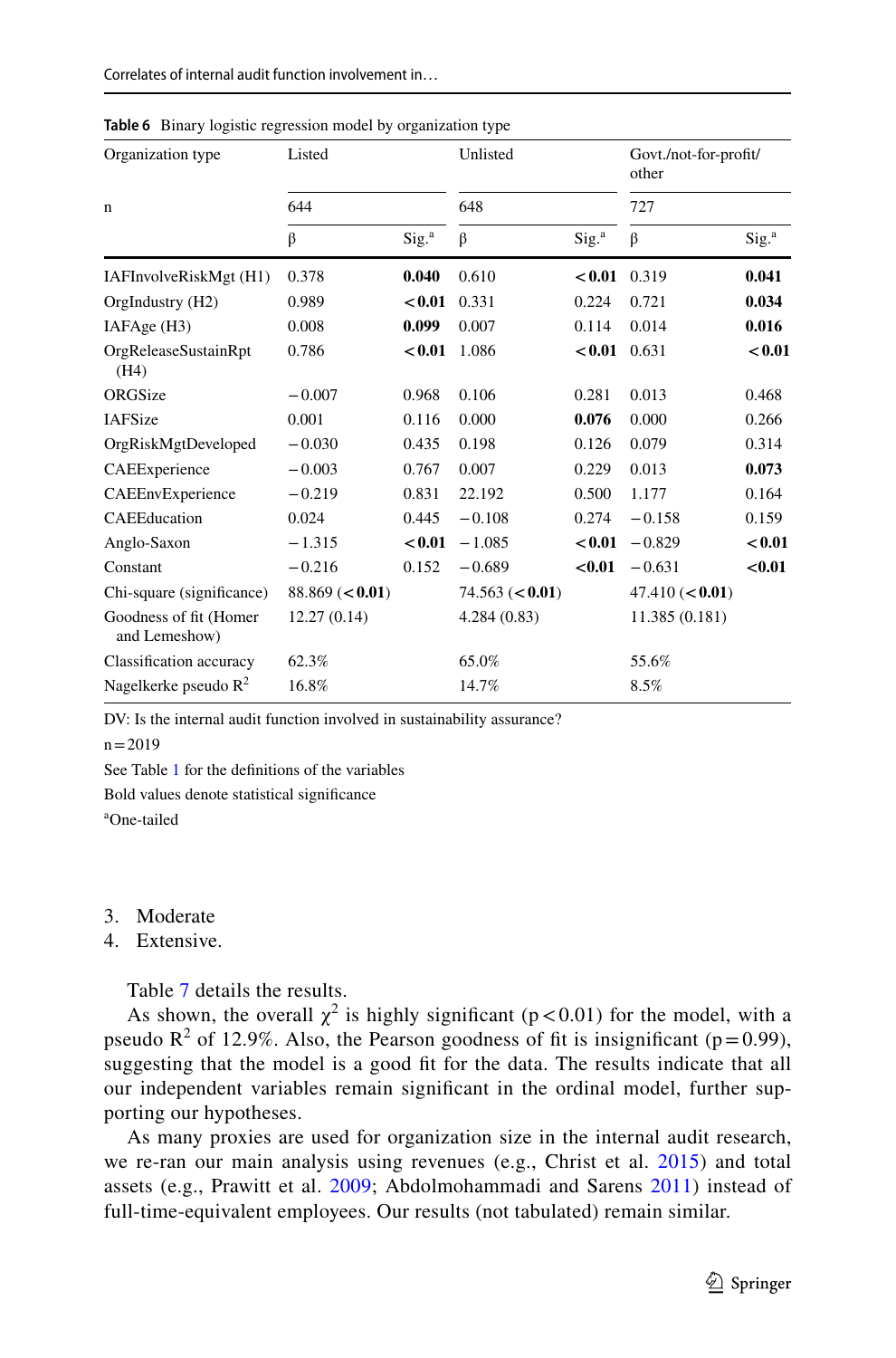| Variable                               | Expected sign    | β        | Wald    | Sig. <sup>a</sup> |
|----------------------------------------|------------------|----------|---------|-------------------|
| None                                   | $^{+}$           | 0.554    | 23.554  | < 0.01            |
| Minimal                                | $^{+}$           | 1.905    | 241.359 | < 0.01            |
| Moderate                               | $^{+}$           | 3.761    | 545.236 | < 0.01            |
| IAFInvolveRiskMgt (H1)                 | $^{+}$           | 0.439    | 17.906  | < 0.01            |
| OrgIndustry (H2)                       | $^{+}$           | 0.745    | 15.996  | < 0.01            |
| IAFAge (H3)                            | $^{+}$           | 0.009    | 10.081  | < 0.01            |
| OrgReleaseSustainRpt (H4)              | $^{+}$           | 0.870    | 62.640  | < 0.01            |
| ORGSize                                | $^{+}$           | $-0.015$ | 0.026   | 0.44              |
| ORGListed                              | $^{+}$           | 0.195    | 4.011   | 0.02              |
| <b>IAFSize</b>                         | $^{+}$           | 0.000    | 0.350   | 0.27              |
| OrgRiskMgtDeveloped                    | $^{+}$           | 0.106    | 1.339   | 0.12              |
| CAEExperience                          | $^{+}$           | 0.004    | 0.785   | 0.19              |
| CAEEnvExperience                       | $^{+}$           | 0.693    | 1.260   | 0.13              |
| CAEEducation                           | $^{+}$           | $-0.083$ | 0.847   | 0.18              |
| Anglo-Saxon                            | $^{+}$           | $-1.097$ | 77.289  | < 0.01            |
| Chi-square (significance)              | 201.731 (< 0.01) |          |         |                   |
| Pearson goodness of fit (significance) | 5734 (0.99)      |          |         |                   |
| Nagelkerke pseudo $R^2$                | 12.90%           |          |         |                   |

#### <span id="page-23-0"></span>**Table 7** Ordinal regression model

DV: Is the internal audit function involved in sustainability assurance?

 $n = 2019$ 

See Table [1](#page-14-0) for the defnitions of the variables

Bold values denote statistical signifcance

a One-tailed

We took one of our independent variables, *OrgReleaseSustainRpt* from the CBOK ([2015\)](#page-26-10), which asked *Does your organization plan to release a report on sustainability?* and gave these choices:

- 1. Yes, this year
- 2. Yes, at some point in the next 2 to 3 years
- 3. Yes, at an unspecifed point in the future
- 4. No
- 5. I am not familiar with the Integrated Reporting  $(\langle IR \rangle)$  Framework
- 6. I don't know.

We ran an additional analysis and discarded responses (4) no; (5) am not familiar with the Integrated Reporting  $(\langle \text{IR} \rangle)$  Framework; and (6) I don't know. Our results did not hold  $(n=931)$ , This is because there were 328 instances where CAEs answered no (4), but where the IAF is still involved in sustainability assurance. Thus, involvement in sustainability assurance by the IAF or another party may not require any reporting, as they may be involved in sustainability activity assurance.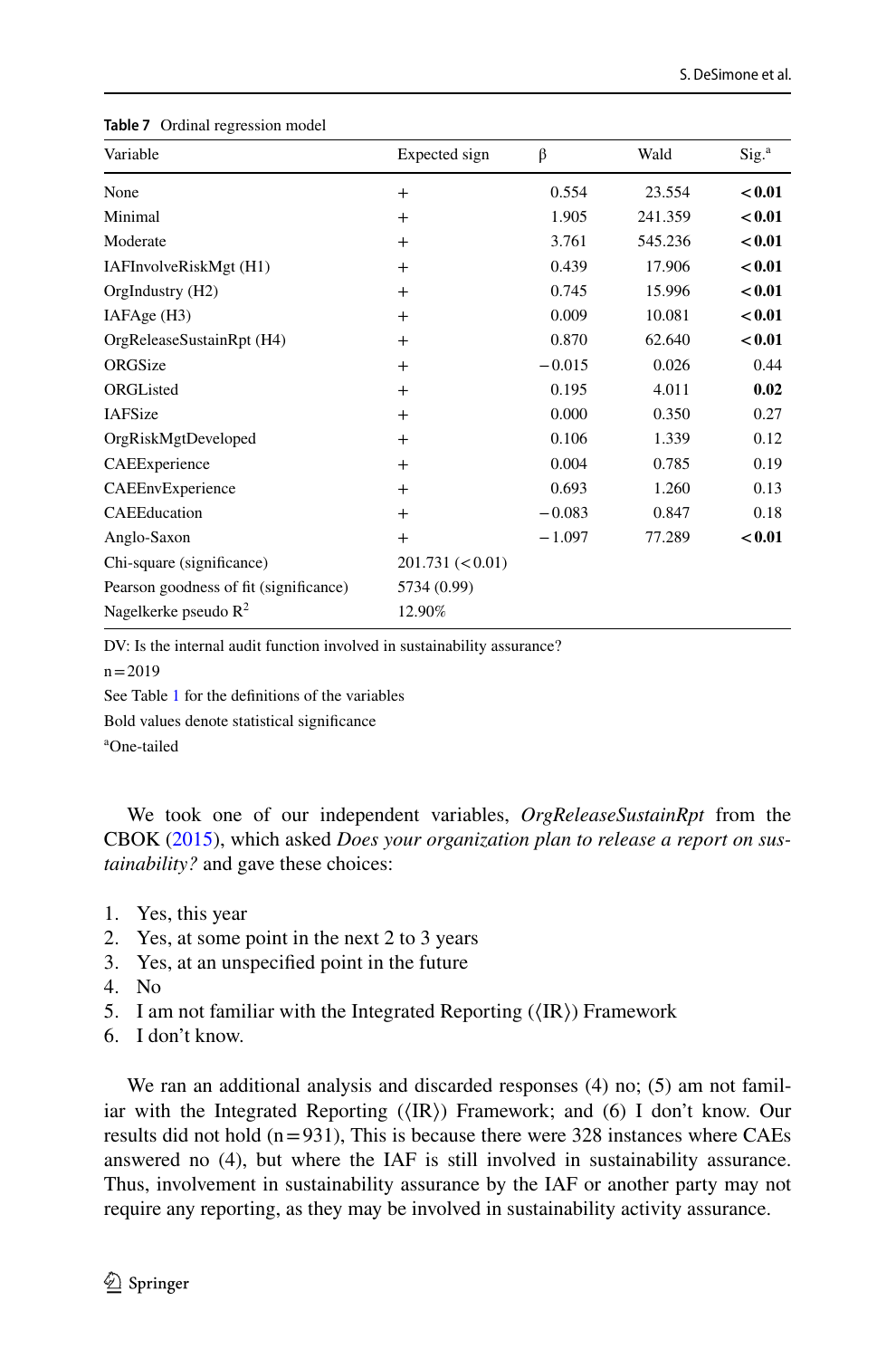# **5 Discussion and conclusions**

Our CBOK-based ([2015\)](#page-26-10) sample of 2019 CAEs of various organizations worldwide reveals that IAF involvement in risk assessment is signifcantly and positively associated with the IAF conducting audits of sustainability. Results also indicate that IAFs whose organizations operate in environmentally sensitive and larger IAFs are signifcantly more likely to be involved in sustainability audits. Finally, we fnd that organizations that release a sustainability report are signifcantly more likely to involve their IAFs in sustainability audits. Of the control variables, organizations in Anglo-Saxon countries are signifcantly less likely to involve their IAFs in sustainability audits, while listed organizations are more likely to involve their IAFs in sustainability audits.

Our fndings are useful for practitioners, The IIA, and policy-makers. They enable practitioners to benchmark their activities against the reported results. Also, we contribute to the policy debate regarding a combined assurance model for integrated reporting by demonstrating that many companies already possess the internal resources to provide assurance therein. Finally, all stakeholders may beneft from this research as it indicates internal attributes that may improve sustainability activities/reporting by promoting assurance and consulting therein.

Like other survey-based research, our study has limitations, which open avenues for additional research. First, we do not assess the contributions of IAF involvement in sustainability assurance. We recognize that the efectiveness of IAF involvement therein may vary widely, as some research is critical of the IAF's contributions. Also, while practitioner survey responses are very valuable in the sense that these professionals are very knowledgeable and insightful about internal audit issues in their organizations, the data they provide may represent their perceptions and not necessarily reality. Future qualitative studies of a small sample of organizations may help us to fnd the exact nature of IAF involve-ment in sustainability auditing. As our data is from the CBOK ([2015\)](#page-26-10) survey, it is cross-sectional and does not allow for time-series or lagged analyses. Further, as the survey was administered by The IIA, our dependent variable does not allow us to determine the exact nature and scope of sustainability auditing. Also, our results denote correlations, and not necessarily causality. Moreover, although our sample of CAEs is large, it is still too limited to conduct a country-specifc analysis. Further, similar to all survey data, our results must be interpreted with caution, as there is a risk of spurious correlations. This, along with the fact that, although significant, our results are small in effect size, means that omitted variables may infuence the relationship between our dependent and test variables. Future studies may beneft from analyzing specifc countries. Such studies will require an analysis of cultural dimensions, legal/regulatory characteristics and economic variables in various countries.

Finally, while our fndings indicate an association between sustainability reporting and risk assessment and sustainability audits by IAFs, we acknowledge that such relationships are not necessarily causal. However, in our view, our results are informative in highlighting some previously unexamined internal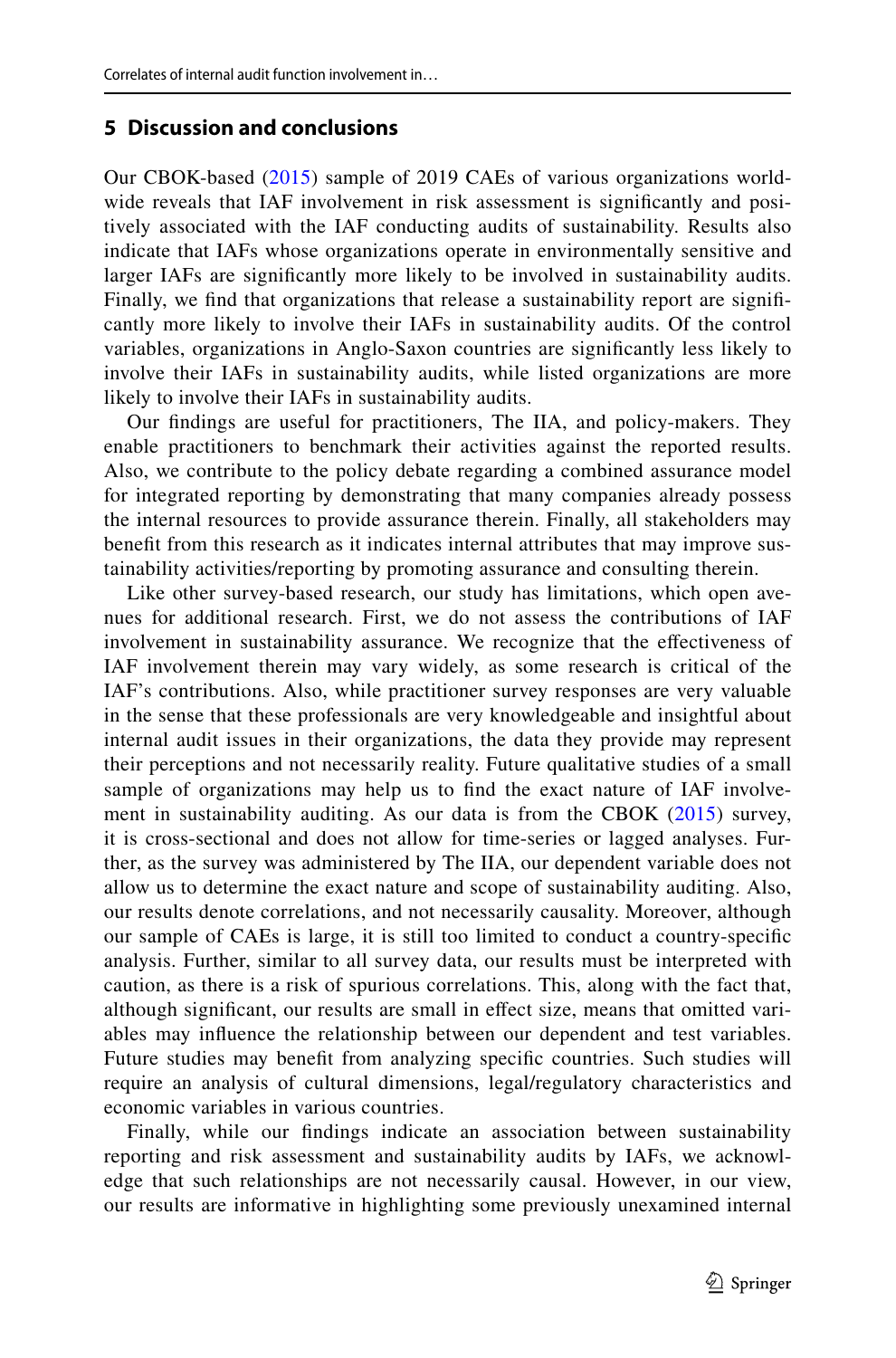conditions under which organizations involve their IAFs in sustainability audits. Future qualitative interviews with CAEs, ACs and management may help to disentangle the determinants of IAF engagement in sustainability auditing. Studies can also examine additional organization-specifc variables and can utilize a multilevel approach to further examine country-specifc diferences.

**Acknowledgements** The authors gratefully acknowledge the Institute of Internal Auditors Research Foundation (IIARF) for permission to use its 2015 Common Body of Knowledge in Internal Auditing (CBOK [2015](#page-26-10)) database for this study. The paper has beneftted from comments on an earlier version of this paper by Mohammad Abdolmohammadi, Jean Bedard, Tony Buono, Jeff Cohen, Kathryn Jervis, Jay Thibodeau, and Ari Yezegel. Finally, the authors greatly appreciate the comments from two anonymous reviewers whose comments greatly helped improve the paper.

**Data availability** Please contact The Institute of Internal Auditors Research Foundation which owns the CBOK ([2015\)](#page-26-10) database used in this study.

# **References**

- <span id="page-25-10"></span>Abbott, L. J., Parker, S., & Peters, G. F. (2010). Serving two masters: The association between audit committee internal audit oversight and internal audit activities. *Accounting Horizons, 24*(1), 1–24.
- <span id="page-25-14"></span>Abdolmohammadi, M. J., & Boss, S. R. (2010). Factors associated with IT audits by the internal audit function. *International Journal of Accounting Information Systems, 11*(3), 140–151.
- <span id="page-25-16"></span>Abdolmohammadi, M. J., & Sarens, G. (2011). Monitoring efects of the internal audit function: Agency theory versus other explanatory variables. *International Journal of Auditing, 15,* 1–20.
- <span id="page-25-6"></span>AccountAbility. (2008). *AA 1000 Standards.* Retrieved from [http://www.accountability.org/standards/.](http://www.accountability.org/standards/)
- <span id="page-25-1"></span>Adams, C. A. (2002). Internal organizational factors infuencing corporate social and ethical reporting: Beyond current theorising. *Accounting, Auditing and Accountability Journal, 15*(2), 223–250.
- <span id="page-25-2"></span>Adams, C. A., & Evans, R. (2004). Accountability, completeness, credibility and the audit expectations gap. *Journal of Corporate Citizenship, 14,* 97–115.
- <span id="page-25-13"></span>Adams, C. A., Hill, W. Y., & Roberts, C. B. (1998). Corporate social reporting practices in Western Europe: legitimating corporate behaviour? *The British Accounting Review, 30*(1), 1–21.
- <span id="page-25-5"></span>Allegrini, M., D'Onza, G., Sarens, G., & Selim, G. (2011). *The institute of internal Auditor's Global Internal Audit Survey: A component of the CBOK study. Report IV: What's next for internal auditing?.* The Institute of Internal Auditors. Florida: Altamonte Springs. Retrieved from [https://na.theii](https://na.theiia.org/iiarf/Public%20Documents/Whats-Next-for-Internal-Auditing.pdf) [a.org/iiarf/Public%20Documents/Whats-Next-for-Internal-Auditing.pdf.](https://na.theiia.org/iiarf/Public%20Documents/Whats-Next-for-Internal-Auditing.pdf)
- <span id="page-25-4"></span>Allegrini, M., & Greco, G. (2013). Corporate boards, audit committees and voluntary disclosure: Evidence from Italian Listed Companies. *Journal of Management and Governance, 17*(1), 187–216.
- <span id="page-25-7"></span>Al-Shaer, H., & Zaman, M. (2018). Credibility of sustainability reports: The contribution of audit committees. *Business Strategy and the Environment, 27*(7), 973–986.
- <span id="page-25-15"></span>Arena, M., & Azzone, G. (2007). Internal audit departments: Adoption and characteristics in Italian companies. *International Journal of Auditing, 11*(2), 91–114.
- <span id="page-25-8"></span>Arena, M., & Azzone, G. (2009). Identifying organizational drivers of internal audit efectiveness. *International Journal of Auditing, 13*(1), 43–60.
- <span id="page-25-0"></span>Bae, S., & Seol, I. (2006). An exploratory empirical investigation of environmental audit programs in S&P 500 companies. *Management Research News, 29*(9), 573–579.
- <span id="page-25-3"></span>Ball, A., Owen, D. L., & Gray, R. H. (2000). External transparency or internal capture? The role of third party statements in adding value to corporate environmental reports. *Business Strategy and the Environment, 9*(1), 1–23.
- <span id="page-25-12"></span>Ballou, B., Casey, R. J., Grenier, J. H., & Heitger, D. L. (2012). Exploring the strategic integration of sustainability initiatives: Opportunities for accounting research. *Accounting Horizons, 26*(2), 265–288.
- <span id="page-25-9"></span>Beasley, M. S., Clune, R., & Hermanson, D. (2006). *The impact of enterprise risk management on the internal audit function*. DigitalCommons@ Kennesaw State University.
- <span id="page-25-11"></span>Bebbington, J., Unerman, J., & O'Dwyer, B. (2014). *Sustainability accounting and accountability*. London: Routledge.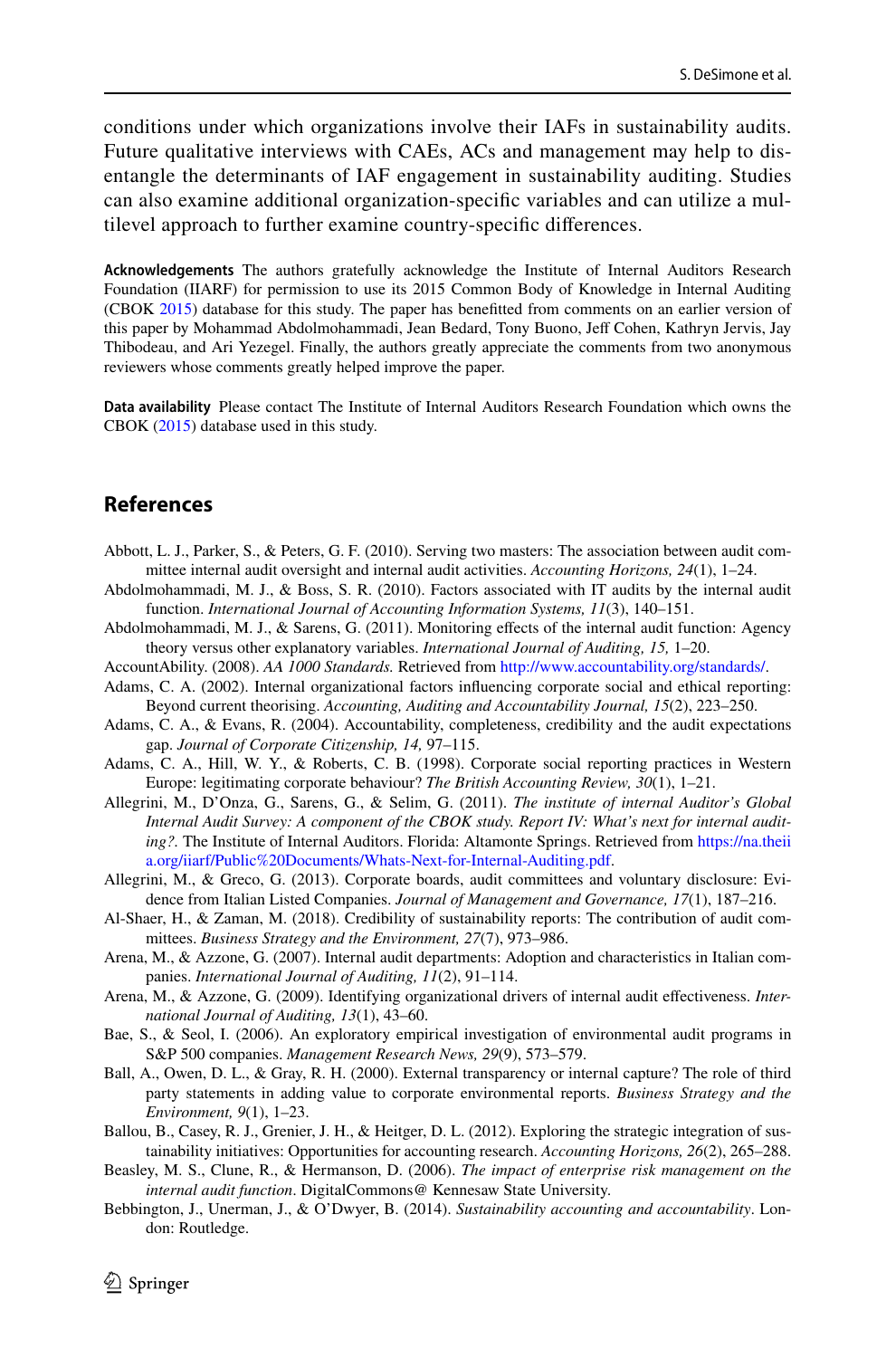- <span id="page-26-6"></span>Carcello, J. V., Hermanson, D. R., & Ye, Z. (2011). Corporate governance research in accounting and auditing: Insights, practice implications, and future research directions. *Auditing: A Journal of Practice and Theory, 30*(3), 1–31.
- <span id="page-26-19"></span>Cascone, J., Derose, J., & Nefedova, A. (2010). Equipped to sustain: Is your audit plan comprehensive enough to help the organization meet today's sustainability needs? *Internal Auditor, 67*(6), 49–53.
- <span id="page-26-10"></span>CBOK. (2015). *Common body of knowledge in internal auditing*. Altamonte Springs: The Institute of Internal Auditors Research Foundation.
- <span id="page-26-17"></span>Chapman, C. (2001). Raising the bar. *Internal Auditor, 58*(2), 55.
- <span id="page-26-3"></span>Cho, H. C., Michelon, G., Patten, D. M., & Roberts, R. W. (2014). CSR report assurance in the USA: An empirical investigation of determinants and efects. *Sustainability Accounting, Management and Policy Journal, 5*(2), 130–148.
- <span id="page-26-24"></span>Christ, M. H., Masli, A., Sharp, N. Y., & Wood, D. A. (2015). Rotational internal audit programs and fnancial reporting quality: Do compensating controls help? *Accounting, Organizations and Society, 44,* 37–59.
- <span id="page-26-4"></span>Cohen, J., Krishnamoorthy, G., & Wright, A. (2004). The corporate governance mosaic and fnancial reporting quality. *Journal of Accounting Literature*, 87–152.
- <span id="page-26-7"></span>Cohen, J., Krishnamoorthy, G., & Wright, A. (2008). Form versus substance: The implications for auditing practice and research of alternative perspectives on corporate governance. *Auditing: A Journal of Practice and Theory, 27*(2), 181–198.
- <span id="page-26-2"></span>Cohen, J. R., & Simnett, R. (2014). CSR and assurance services: A research agenda. *Auditing: A Journal of Practice and Theory, 34*(1), 59–74.
- <span id="page-26-11"></span>Cormier, D., & Magnan, M. (1999). Corporate environmental disclosure strategies: Determinants, costs and benefts. *Journal of Accounting, Auditing and Finance, 14*(4), 429–451.
- <span id="page-26-14"></span>CorporateRegister.com Ltd. (2019). *Corporateregister.Com Total CSR Reports Published*. Retrieved from [http://www.corporateregister.com.](http://www.corporateregister.com)
- <span id="page-26-21"></span>Cowen, S. S., Ferreri, L. B., & Parker, L. D. (1987). The impact of corporate characteristics on social responsibility disclosure: A typology and frequency-based analysis. *Accounting, Organizations and Society, 12*(2), 111–122.
- <span id="page-26-1"></span>Coyne, K. L. (2006). Sustainability auditing. *Environmental Quality Management, 16*(2), 25–41.
- <span id="page-26-16"></span>Cuadrado-Ballesteros, B., Martínez-Ferrero, J., & García-Sánchez, M. I. (2017). Mitigating information asymmetry through sustainability assurance: The role of accountants and levels of assurance. *International Business Review, 26,* 1141–1156.
- <span id="page-26-15"></span>Dahlsrud, A. (2008). How corporate social responsibility is defned: An analysis of 37 defnitions. *Corporate Social Responsibility and Environmental Management, 15*(1), 1–13.
- <span id="page-26-5"></span>Darnall, N., Seol, I., & Sarkis, J. (2009). Perceived stakeholder infuences and organizations' use of environmental audits. *Accounting, Organizations and Society, 34*(2), 170–187.
- <span id="page-26-23"></span>DeSimone, S. M. (2018). *Internal audit and fnancial reporting quality in the public sector.* Working paper.
- <span id="page-26-12"></span>Dhaliwal, D. S., Li, O. Z., Tsang, A., & Yang, Y. G. (2011). Voluntary nonfnancial disclosure and the cost of equity capital: The initiation of corporate social responsibility reporting. *The Accounting Review, 86*(1), 59–100.
- <span id="page-26-13"></span>Dhaliwal, D. S., Radhakrishnan, S., Tsang, A., & Yang, Y. G. (2012). Nonfnancial disclosure and analyst forecast accuracy: International evidence on corporate social responsibility disclosure. *The Accounting Review, 87*(3), 723–759.
- <span id="page-26-20"></span>Druckman, P. (2013). *Internal audit is the glue*. Retrieved from [http://integratedreporting.org/news/paul](http://integratedreporting.org/news/paul-druckman-internal-audit-is-the-glue/)[druckman-internal-audit-is-the-glue/.](http://integratedreporting.org/news/paul-druckman-internal-audit-is-the-glue/)
- <span id="page-26-18"></span>Erasmus, L., & Coetzee, P. (2018). Drivers of stakeholders' view of internal audit efectiveness. *Managerial Auditing Journal, 33*(1), 90–114.
- <span id="page-26-8"></span>Farooq, M. B., & De Villiers, C. (2017). The market for sustainability assurance services: A comprehensive review of the literature and future avenues for research. *Pacifc Accounting Review, 29*(1), 79–106.
- <span id="page-26-22"></span>Gallo, P. J., & Christensen, L. J. (2011). Firm size matters: An empirical investigation of organizational size and ownership on sustainability-related behaviors. *Business and Society, 50*(2), 315–349.
- <span id="page-26-9"></span>Gillet-Monjarret, C., & Rivière-Giordano, G. (2017). Sustainability assurance: A literature review. *Journal of Accounting Control Audit, 23*(2), 11–62.
- <span id="page-26-0"></span>Global Reporting Initiative. (2013). The external assurance of sustainability reporting. Retrieved from [https://www.globalreporting.org/resourcelibrary/GRI-Assurance.pdf.](https://www.globalreporting.org/resourcelibrary/GRI-Assurance.pdf)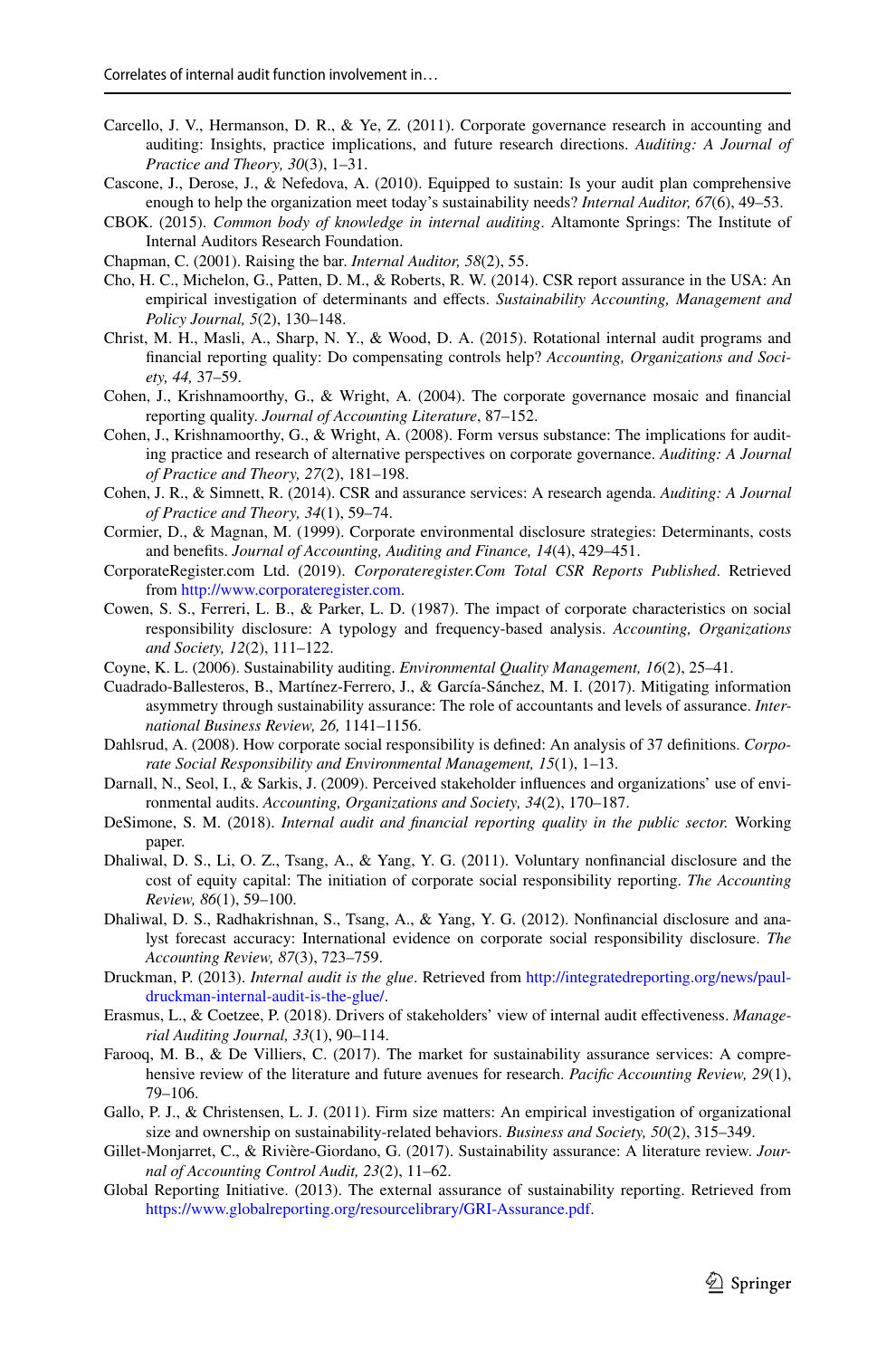- <span id="page-27-2"></span>Global Reporting Initiative. (2017). Global reporting initiative. Retrieved from [https://www.globalrepo](https://www.globalreporting.org/Pages/default.aspx) [rting.org/Pages/default.aspx.](https://www.globalreporting.org/Pages/default.aspx)
- <span id="page-27-23"></span>Goodwin-Stewart, J., & Kent, P. (2006). The use of internal audit by Australian companies. *Managerial Auditing Journal, 21*(1), 81–101.
- <span id="page-27-13"></span>Gramling, A. A., Maletta, M. J., Schneider, A., & Church, B. K. (2004). Role of the internal audit functions in corporate governance. *Journal of Accounting Literature, 23,* 194–244.
- <span id="page-27-14"></span>Gramling, A. A., & Myers, P. M. (2006). Internal auditing's role in ERM: As organizations lay their enterprise risk groundwork, many auditors are taking on management's oversight responsibilities, new research fnds. *Internal Auditor, 63*(2), 52–58.
- <span id="page-27-4"></span>Gray, G. L., No, W. G., & Miller, D. W. (2014). Internal auditors' experiences and opinions regarding green it: Assessing the gap in normative and positive perspectives. *Journal of Information Systems, 28*(1), 75–109.
- <span id="page-27-9"></span>Gürtürk, A., & Hahn, R. (2016). An empirical assessment of assurance statements in sustainability reports: Smoke screens or enlightening information? *Journal of Cleaner Production, 136,* 30–41.
- <span id="page-27-1"></span>Hahn, R., & Kühnen, M. (2013). Determinants of sustainability reporting: A review of results, trends, theory, and opportunities in an expanding feld of research. *Journal of Cleaner Production, 59,* 5–21.
- <span id="page-27-22"></span>Hart, S. L., & Sharma, S. (2004). Engaging fringe stakeholders for competitive imagination. *Academy of Management Executive, 18*(1), 7–18.
- <span id="page-27-17"></span>Hermanson, D. R., & Rittenberg, L. E. (2003). Internal audit and organizational governance. *Research Opportunities in Internal Auditing*, *1*, 25–71. Retrieved from [https://na.theiia.org/iiarf/Public%20](https://na.theiia.org/iiarf/Public%20Documents/Chapter%202%20Internal%20Audit%20and%20Organizational%20Governance.pdf) [Documents/Chapter%202%20Internal%20Audit%20and%20Organizational%20Governance.pdf.](https://na.theiia.org/iiarf/Public%20Documents/Chapter%202%20Internal%20Audit%20and%20Organizational%20Governance.pdf)
- <span id="page-27-0"></span>Herzig, C., & Schaltegger, S. (2006). Corporate sustainability reporting: An overview. In S. Schaltegger, M. Bennett, & R. L. Burritt (Eds.), *Sustainability accounting and reporting* (pp. 301–324). Dordrecht: Springer.
- <span id="page-27-20"></span>Hodge, K. N., & Subramaniam, J. S. (2009). Assurance of sustainability reports: Impact on report users' confdence and perceptions of information credibility. *Australian Accounting Review, 19*(3), 178–194.
- <span id="page-27-7"></span>Holder-Webb, L., Cohen, J., Nath, L., & Wood, D. (2009). The supply of corporate social responsibility disclosures among U.S. frms. *Journal of Business Ethics, 84*(4), 497–527.
- <span id="page-27-10"></span>Huggins, A., Green, W. J., & Simnett, R. (2011). The competitive market for assurance engagements on greenhouse gas statements: Is there a role for assurers from the accounting profession? *Current Issues in Auditing, 5*(2), A1–A12.
- <span id="page-27-11"></span>Hummel, K., Schlick, C., & Fifka, M. (2017). The role of sustainability performance and accounting assurors in sustainability assurance engagements. *Journal of Business Ethics, 154*(3), 733–757.
- <span id="page-27-5"></span>International Integrated Reporting Council (IIRC). (2013). *The international integrated reporting framework*. Retrieved from [https://integratedreporting.org/wp-content/uploads/2013/12/13-12-08-THE-](https://integratedreporting.org/wp-content/uploads/2013/12/13-12-08-THE-INTERNATIONAL-IR-FRAMEWORK-2-1.pdf)[INTERNATIONAL-IR-FRAMEWORK-2-1.pdf](https://integratedreporting.org/wp-content/uploads/2013/12/13-12-08-THE-INTERNATIONAL-IR-FRAMEWORK-2-1.pdf).
- <span id="page-27-8"></span>International Organization for Standardization. (2014). *ISO 26000: Guidance on social responsibility*. Retrieved from [http://www.iso.org/iso/home/standards/iso26000.htm.](http://www.iso.org/iso/home/standards/iso26000.htm)
- <span id="page-27-6"></span>Jones, M. J., & Solomon, J. F. (2010). Social and environmental report assurance: Some interview evidence. *Accounting Forum, 34*(1), 20–31.
- <span id="page-27-16"></span>Kemp, D., Owen, J. R., & Van de Graaff, S. (2012). Corporate social responsibility, mining and audit culture. *Journal of Cleaner Production, 24,* 1–10.
- <span id="page-27-18"></span>Knechel, W. R., Salterio, S., & Ballou, B. (2007). *Auditing: Assurance and risk* (3rd ed.). Mason: Thomson-Southwestern.
- <span id="page-27-19"></span>Kolk, A., & Perego, P. (2010). Determinants of the adoption of sustainability assurance statements: An international investigation. *Business Strategy and the Environment, 19*(3), 182–198.
- <span id="page-27-3"></span>KPMG. (2015). The *KPMG survey of corporate responsibility reporting 2015*. Retrieved from [https://](https://assets.kpmg.com/content/dam/kpmg/pdf/2015/11/kpmg-international-survey-of-corporate-responsibility-reporting-2015.pdf) [assets.kpmg.com/content/dam/kpmg/pdf/2015/11/kpmg-international-survey-of-corporate-respo](https://assets.kpmg.com/content/dam/kpmg/pdf/2015/11/kpmg-international-survey-of-corporate-responsibility-reporting-2015.pdf) [nsibility-reporting-2015.pdf](https://assets.kpmg.com/content/dam/kpmg/pdf/2015/11/kpmg-international-survey-of-corporate-responsibility-reporting-2015.pdf).
- <span id="page-27-12"></span>Krishnan, J. (2005). Audit committee quality and internal control: An empirical analysis. *Accounting Review, 80,* 649–675.
- <span id="page-27-21"></span>Laufer, W. S. (2003). Social accountability and corporate greenwashing. *Journal of Business Ethics, 43*(3), 253–261.
- <span id="page-27-15"></span>Lenz, R., & Hahn, U. (2015). A synthesis of empirical internal audit efectiveness literature pointing to new research opportunities. *Managerial Auditing Journal, 30*(1), 5–33.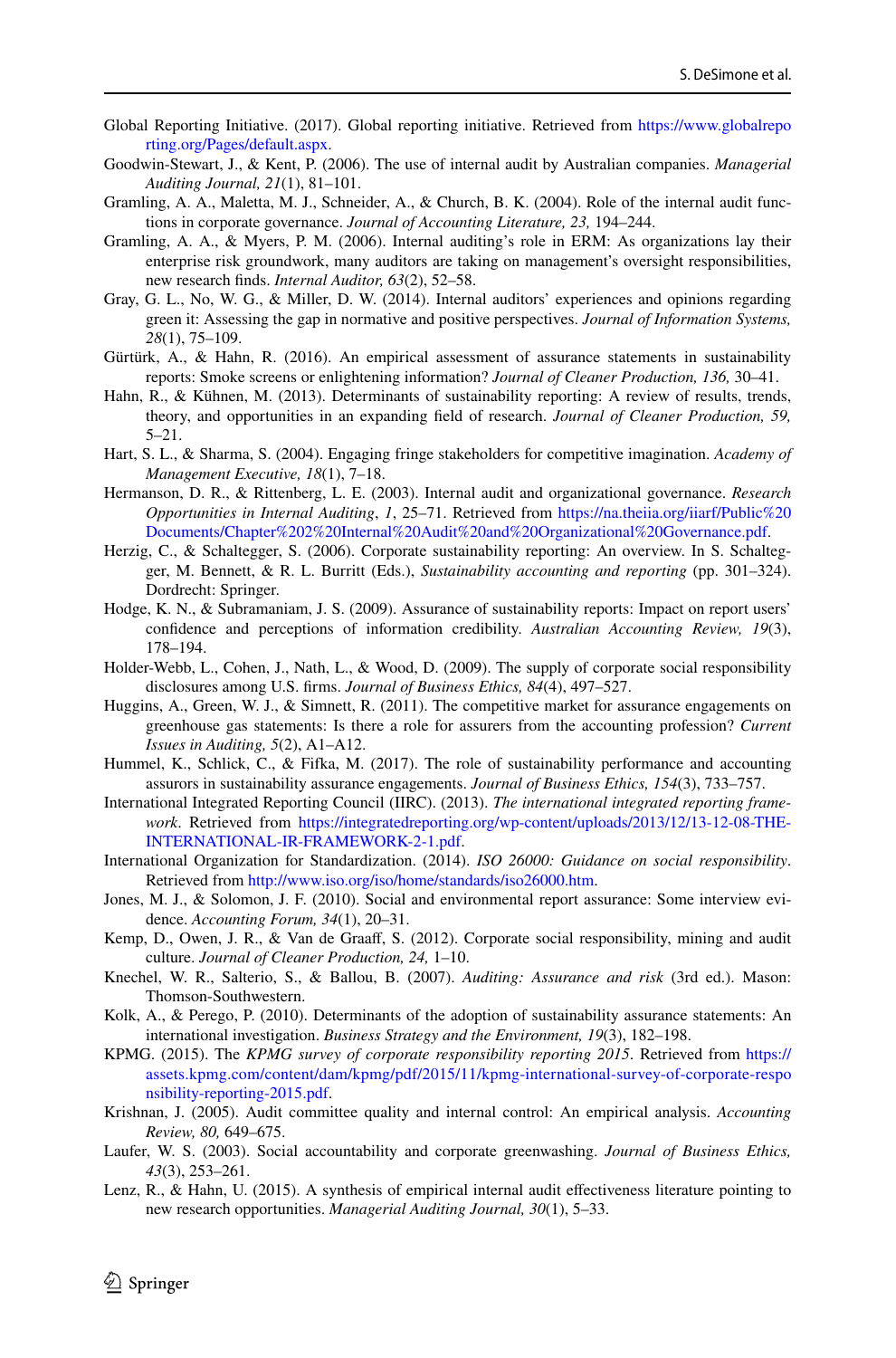- <span id="page-28-17"></span>Lenz, R., & Sarens, G. (2012). Refections on the internal auditing profession: What might have gone wrong? *Managerial Auditing Journal, 27*(6), 532–549.
- <span id="page-28-22"></span>Leung, P., Cooper, B. J., & Perera, L. (2011). Accountability structures and management relationships of internal audit: An Australian study. *Managerial Auditing Journal, 26*(9), 794–816.
- <span id="page-28-0"></span>Lozano, R., & Huisingh, D. (2011). Inter-linking issues and dimensions in sustainability reporting. *Journal of Cleaner Production, 19,* 99–107.
- <span id="page-28-13"></span>Manetti, G., & Becatti, L. (2009). Assurance services for sustainability reports: Standards and empirical evidence. *Journal of Business Ethics, 87*(1), 289–298.
- <span id="page-28-25"></span>Mat Zain, M. M., Subramaniam, N., & Stewart, J. (2006). Internal auditors' assessment of their contribution to fnancial statement audits: The relation with audit committee and internal audit function characteristics. *International Journal of Auditing, 10*(1), 1–18.
- <span id="page-28-24"></span>Mat Zain, M., Zaman, M., & Mohamed, Z. (2015). The effect of internal audit function quality and internal audit contribution to external audit on audit fees. *International Journal of Auditing, 19*(3), 134–147.
- <span id="page-28-4"></span>Mijatovic, I., & Stokic, D. (2010). The infuence of internal and external codes on CSR practice: The case of companies operating in Serbia. *Journal of Business Ethics, 94*(4), 533–552.
- <span id="page-28-3"></span>Mock, T. J., Strohm, C., & Swartz, K. M. (2007). An examination of worldwide assured sustainability reporting. *Australian Accounting Review, 17*(41), 67–77.
- <span id="page-28-11"></span>Montiel, I. (2008). Corporate social responsibility and corporate sustainability. *Organization and Environment, 21*(3), 245–269.
- <span id="page-28-7"></span>Nieuwlands, H. (2006). Sustainability and Internal auditing. In: The Institute of Internal Auditors (Eds.), Almonte Springs, FL: The Institute of Internal Auditors Research Foundation. Retrieved from [https](https://www.theiia.org/bookstore/product/sustainability-and-internal-auditing-1061.cfm) [://www.theiia.org/bookstore/product/sustainability-and-internal-auditing-1061.cfm.](https://www.theiia.org/bookstore/product/sustainability-and-internal-auditing-1061.cfm)
- <span id="page-28-10"></span>Nieuwlands, H. (2007). Auditing sustainable development. *Internal Auditor, 64*(2), 91–93.
- <span id="page-28-2"></span>Nitkin, D., & Brooks, L. J. (1998). Sustainability auditing and reporting: The Canadian experience. *Journal of Business Ethics, 17*(13), 1499–1507.
- <span id="page-28-6"></span>O'Dwyer, B., & Owen, D. L. (2005). Assurance statement practice in environmental, social and sustainability reporting: A Critical evaluation. *The British Accounting Review, 37*(2), 205–229.
- <span id="page-28-8"></span>O'Dwyer, B., Owen, D. L., & Unerman, J. (2011). Seeking legitimacy for new assurance forms: The case of assurance on sustainability reporting. *Accounting, Organizations and Society, 36*(1), 31–52.
- <span id="page-28-14"></span>OECD. (2011). OECD guidelines for multinational enterprises. Retrieved from [http://www.oecd.org/daf/](http://www.oecd.org/daf/inv/mne/48004323.pdf) [inv/mne/48004323.pdf](http://www.oecd.org/daf/inv/mne/48004323.pdf).
- <span id="page-28-9"></span>Owen, D. L., Swift, T. A., Humphrey, C., & Bowerman, M. (2000). The new social audits: Accountability, managerial capture or the agenda of social champions? *European Accounting Review, 9*(1), 81–98.
- <span id="page-28-19"></span>Patten, D. M. (2002). The relation between environmental performance and environmental disclosure: A research note. *Accounting, Organizations and Society, 27*(8), 763–773.
- <span id="page-28-5"></span>Perego, P., & Kolk, A. (2012). Multinationals' accountability on sustainability: The evolution of thirdparty assurance of sustainability reports. *Journal of Business Ethics, 110*(2), 173–190.
- <span id="page-28-18"></span>Peters, G. F., & Romi, A. M. (2015). The association between sustainability governance characteristics and the assurance of corporate sustainability reports. *Auditing: A Journal of Practice and Theory, 34*(1), 163–198.
- <span id="page-28-20"></span>Pflugrath, G., Roebuck, P. J., & Simnett, R. (2011). Impact of assurance and assurer's professional affiliation on fnancial analysts? Assessment of credibility of corporate social responsibility information. *Auditing: A Journal of Practice and Theory, 30*(3), 239–254.
- <span id="page-28-16"></span>Pickett, K. S. (2010). *The internal auditing handbook*. Hoboken: Wiley.
- <span id="page-28-21"></span>Pope, S., & Waeraas, A. (2016). CSR-washing is rare: A conceptual framework, literature review, and critique. *Journal of Business Ethics, 137*(1), 173–193.
- <span id="page-28-12"></span>Power, M. (1997). *The audit society: Rituals of verifcation*. Oxford: Oxford University Press.
- <span id="page-28-26"></span>Prawitt, D. F., Smith, J. L., & Wood, D. A. (2009). Internal audit quality and earnings management. *The Accounting Review, 84*(4), 1255–1280.
- <span id="page-28-15"></span>Raghunandan, K. R., Read, W. J., & Rama, D. V. (2001). Audit committee composition, gray directors, and interaction with internal auditing. *Accounting Horizons, 15,* 105–118.
- <span id="page-28-1"></span>Ridley, J., Da'Silva, K., & Szombathelyi, M. (2011). Sustainability assurance and internal auditing in emerging markets. *Corporate Governance: The International Journal of Business in Society, 11*(4), 475–488.
- <span id="page-28-23"></span>Sarens, G., & Abdolmohammadi, M. J. (2011). Monitoring efects of the internal audit function: Agency theory versus other explanatory variables. *International Journal of Auditing, 15*(1), 1–20.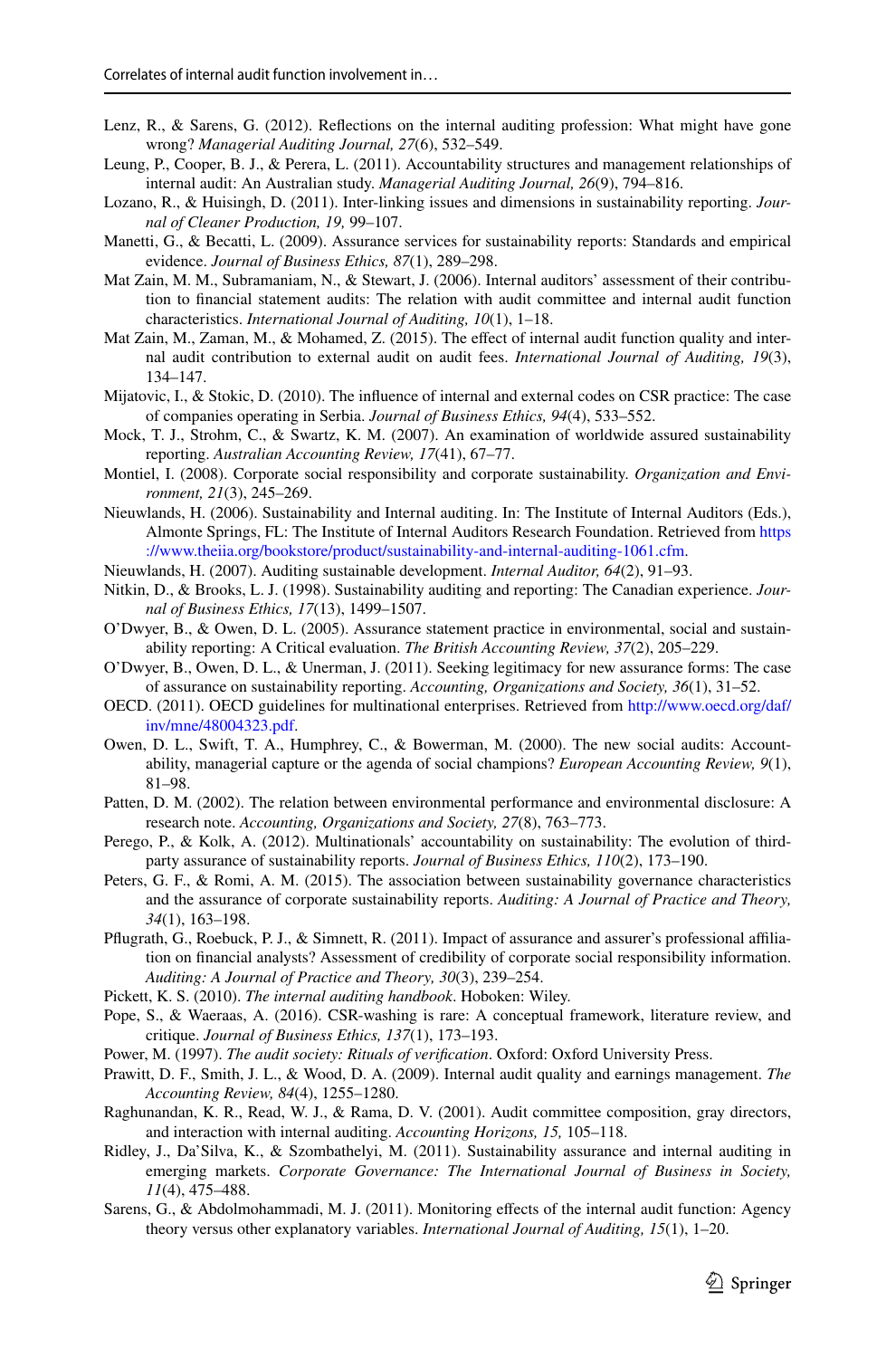- <span id="page-29-19"></span>Sarens, G., Allegrini, M., & D'Onza, G. (2011). Are internal auditing practices related to the age of the internal audit function? Exploratory evidence and directions for future research. *Managerial Auditing Journal, 26*(1), 51–64.
- <span id="page-29-9"></span>Sarens, G., Christopher, J., & Zaman, M. (2013). A study of the informal interactions between audit committees and internal auditors in Australia. *Australian Accounting Review, 23*(4), 307–329.
- <span id="page-29-10"></span>Sarens, G., De Beelde, I., & Everaert, P. (2009). Internal audit: The expert in providing comfort to the Audit Committee—The case of risk management and internal control. *British Accounting Review, 41,* 90–106.
- <span id="page-29-11"></span>Scarbrough, D. P., Rama, D. V., & Raghunandan, K. R. (1998). Audit committee composition and interaction with internal auditing: Canadian evidence. *Accounting Horizons, 12,* 51–62.
- <span id="page-29-17"></span>Selim, G., Woodward, S., & Allegrini, M. (2009). Internal auditing and consulting practice: A comparison between UK/Ireland and Italy. *International Journal of Auditing, 13*(1), 9–25.
- <span id="page-29-2"></span>Simnett, R., Vanstraelen, A., & Chua, W. F. (2009). Assurance on sustainability reports: An international comparison. *The Accounting Review, 84*(3), 937–967.
- <span id="page-29-8"></span>Social Accountability International. (2014). *Social accountability 8000 Standard*. Retrieved from [http://](http://www.sa-intl.org/index.cfm%3ffuseaction%3dPage.ViewPageandpageId%3d937) [www.sa-intl.org/index.cfm?fuseaction=Page.ViewPageandpageId=937](http://www.sa-intl.org/index.cfm%3ffuseaction%3dPage.ViewPageandpageId%3d937).
- <span id="page-29-15"></span>Soh, D. S. B., & Martinov-Bennie, N. (2011). The Internal audit function. *Managerial Auditing Journal, 26*(7), 605–622.
- <span id="page-29-1"></span>Soh, D. S., & Martinov-Bennie, N. (2015). Internal auditors' perceptions of their role in environmental, social and governance assurance and consulting. *Managerial Auditing Journal, 30*(1), 80–111.
- <span id="page-29-12"></span>Spira, L. F., & Page, M. (2003). Risk management: The reinvention of internal control and the changing role of internal audit. *Accounting, Auditing and Accountability Journal, 16,* 640–661.
- <span id="page-29-18"></span>Stanwick, P. A., & Stanwick, S. D. (2001). Cut your risks with environmental auditing. *Journal of Corporate Accounting and Finance, 12*(4), 11–14.
- <span id="page-29-16"></span>Stewart, J., & Subramaniam, N. (2010). Internal audit independence and objectivity: Emerging research opportunities. *Managerial Auditing Journal, 25*(4), 328–360.
- <span id="page-29-5"></span>Swift, T., & Dando, N. (2002). From methods to ideologies: Closing the assurance expectations gap in social and ethical accounting, auditing and reporting. *Journal of Corporate Citizenship, 8,* 81–90.
- <span id="page-29-21"></span>Testa, F., Boiral, O., & Iraldo, F. (2018). Internalization of environmental practices and institutional complexity: Can stakeholders' pressures encourage greenwashing? *Journal of Business Ethics, 147*(2), 287–307.
- <span id="page-29-3"></span>The Institute of Internal Auditors. (2010). *Practice guide: Evaluating corporate social responsibility/ sustainable development*. Almonte Springs, FL: The Institute of Internal Auditors. Retrieved from [https://na.theiia.org/standards-guidance/recommended-guidance/practice-guides/Pages/Evaluating](https://na.theiia.org/standards-guidance/recommended-guidance/practice-guides/Pages/Evaluating-Corporate-Social-Responsibility-and-Sustainable-Development-Practice-Guide.aspx) [-Corporate-Social-Responsibility-and-Sustainable-Development-Practice-Guide.aspx](https://na.theiia.org/standards-guidance/recommended-guidance/practice-guides/Pages/Evaluating-Corporate-Social-Responsibility-and-Sustainable-Development-Practice-Guide.aspx).
- <span id="page-29-6"></span>The Institute of Internal Auditors. (2013). Standards for the professional practice of internal auditing (standards); *IPPF 1312*—*External assessments*. Almonte Springs, FL: The Institute of Internal Auditors. Retrieved from [https://na.theiia.org/standards-guidance/Public%20Documents/IPPF%20](https://na.theiia.org/standards-guidance/Public%20Documents/IPPF%202013%20English.pdf) [2013%20English.pdf.](https://na.theiia.org/standards-guidance/Public%20Documents/IPPF%202013%20English.pdf)
- <span id="page-29-14"></span>The Institute of Internal Auditors. (2015). *IIA standards and guidance*—*International professional practices framework (IPPF)*. Retrieved from [http://na.theiia.org/standards-guidance/pages/standards](http://na.theiia.org/standards-guidance/pages/standards-and-guidance-ippf.aspx)[and-guidance-ippf.aspx.](http://na.theiia.org/standards-guidance/pages/standards-and-guidance-ippf.aspx)
- <span id="page-29-20"></span>The Institute of Internal Auditors Research Foundation. (2009). *Internal audit capability model for the public sector*, The Institute of Internal Auditors Research Foundation. Almonte Springs, FL: The Institute of Internal Auditors. Retrieved from [https://na.theiia.org/iiarf/Public%20Documents/Inter](https://na.theiia.org/iiarf/Public%20Documents/Internal%20Audit%20Capability%20Model%20IA-CM%20for%20the%20Public%20Sector%20Overview.pdf) [nal%20Audit%20Capability%20Model%20IA-CM%20for%20the%20Public%20Sector%20Ove](https://na.theiia.org/iiarf/Public%20Documents/Internal%20Audit%20Capability%20Model%20IA-CM%20for%20the%20Public%20Sector%20Overview.pdf) [rview.pdf.](https://na.theiia.org/iiarf/Public%20Documents/Internal%20Audit%20Capability%20Model%20IA-CM%20for%20the%20Public%20Sector%20Overview.pdf)
- <span id="page-29-4"></span>Trotman, A. J., & Trotman, K. T. (2015). Internal audit's role in GHG emissions and energy reporting: Evidence from audit committees, Senior accountants and internal auditors. *Auditing: A Journal of Practice and Theory, 34*(1), 199–230.
- <span id="page-29-7"></span>Tschopp, D. (2012). How corporate social responsibility reporting standards address stakeholder needs in the Americas. *Environmental Management and Sustainable Development, 1*(2), 38–63.
- <span id="page-29-13"></span>Turley, S., & Zaman, M. (2004). The corporate governance efects of audit committees. *Journal of Management and Governance, 8,* 305–332.
- <span id="page-29-0"></span>United Nations Global Compact. (2012). *Global compact implementation survey: Annual review of business policies and actions to advance sustainability*. Retrieved from [http://www.unglobalcompact](http://www.unglobalcompact.org/docs/news_events/8.1/2011_Global_Compact_Implementation_Survey.pdf) [.org/docs/news\\_events/8.1/2011\\_Global\\_Compact\\_Implementation\\_Survey.pdf.](http://www.unglobalcompact.org/docs/news_events/8.1/2011_Global_Compact_Implementation_Survey.pdf)